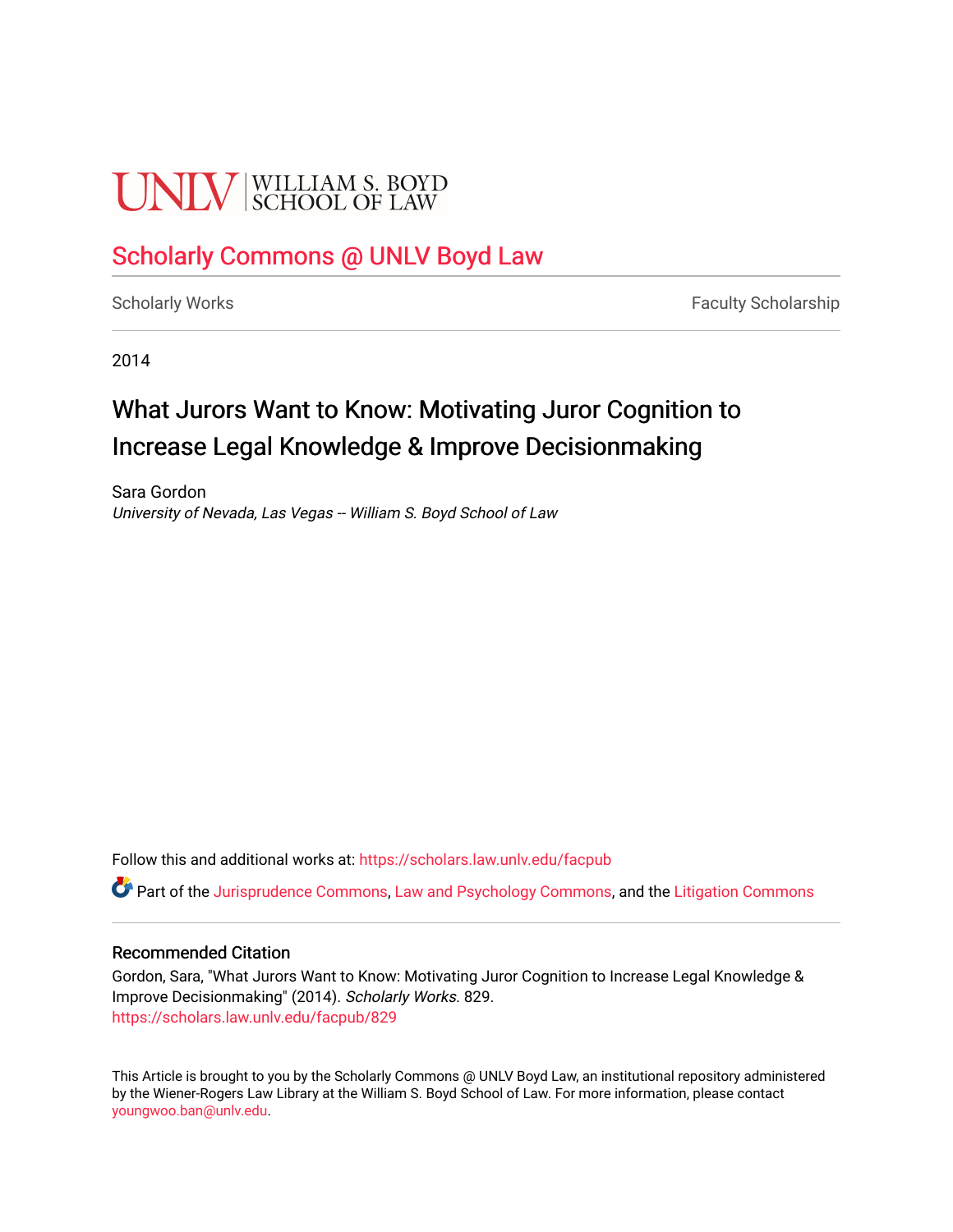### WHAT JURORS WANT TO KNOW: MOTIVATING JUROR COGNITION TO INCREASE LEGAL KNOWLEDGE & IMPROVE DECISIONMAKING

#### SARA GORDON

*What do jurors want to know? Jury research tells us that jurors want to understand the information they hear in a trial so they can reach the correct decision. But like all people, jurors who are asked to analyze information in a trial—even jurors who consciously want to reach a fair and accurate verdict—are unconsciously influenced by their internal goals and motivations. Some of these motives are specific to individual jurors; for instance, a potential juror with a financial interest in a case would be excluded from the jury pool. But other motivations, like the motive to understand the law and to reach an accurate verdict, are core social motives that influence the cognition of all jurors. Although those motives may be less obvious than those of the juror with a financial stake in the case, they still have a profound influence on how jurors learn the law and interpret evidence, and we can use them to better motivate jurors to efficiently learn the law and to think carefully about how the law will apply to the facts they will see in a trial.*

*A significant body of legal literature has examined jurors' use and understanding of the substantive law they receive in jury instructions, and many scholars have recommended methods to improve juror comprehension of instructions. This Article is the first law journal article to take that analysis a step further and consider all of the major scientific studies that examine motivated cognition and apply them to jury decisionmaking. Because much of juror cognition is motivated, we can harness the power of this motivated cognition to further increase juror comprehension of the law and improve juror decisionmaking.*

INTRODUCTION[.....................................................................................](#page-2-0) 752

Associate Professor of Law, Boyd School of Law, UNLV. Thank you to Linda Berger, Linda Edwards, Michael Higdon, Thom Main, Ngai Pindell, Elizabeth Pollman, Terry Pollman, and the participants in the 2013 West Coast Rhetoric Scholarship Workshop for their helpful comments and suggestions. Thanks also to Chad Schatzle for his excellent research assistance and to the editors of the Tennessee Law Review for their excellent comments and editorial assistance.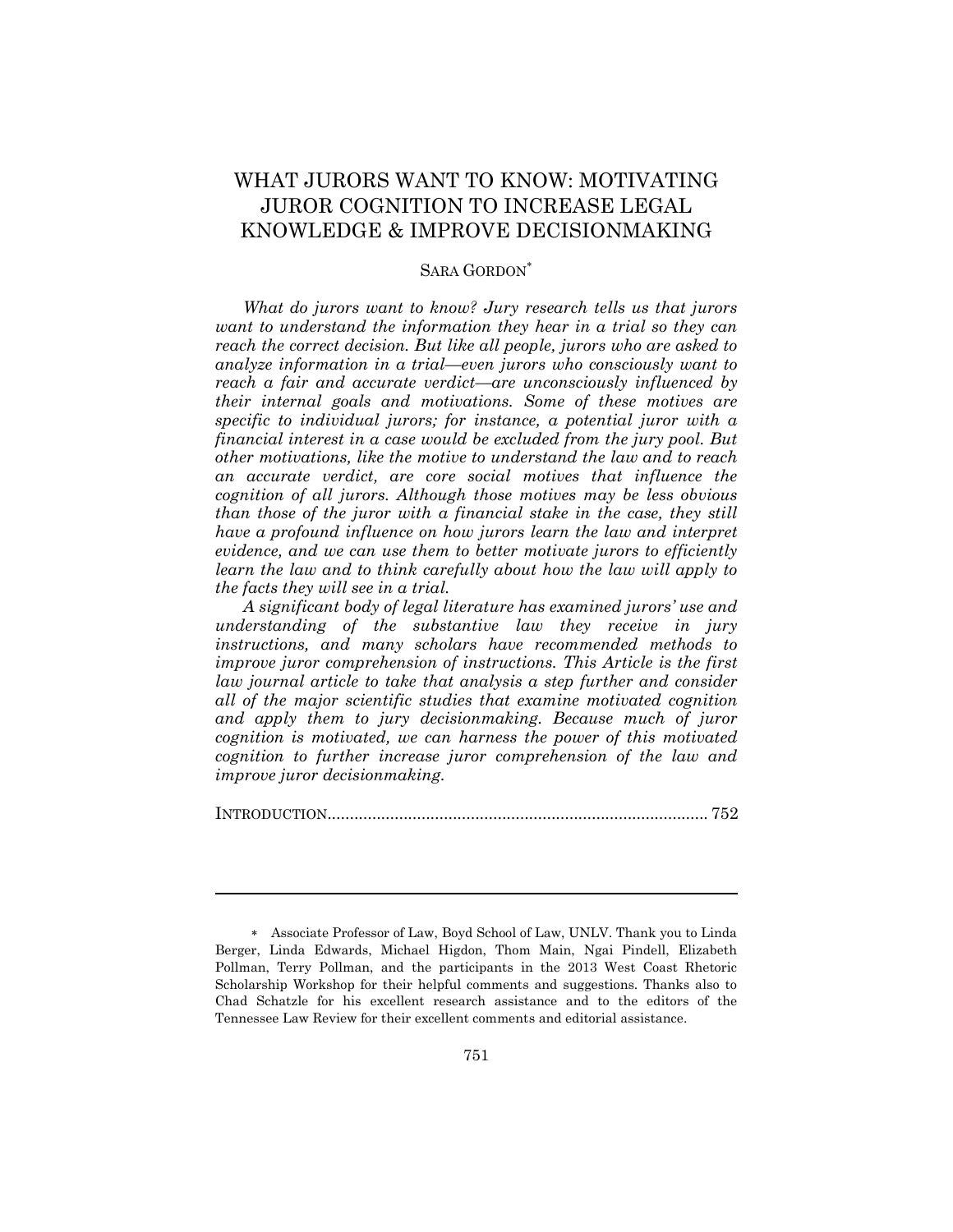| L    | LOW JUROR COMPREHENSION OF THE LAW AND WHY MORE      |                                                             |  |
|------|------------------------------------------------------|-------------------------------------------------------------|--|
|      |                                                      | EXTENSIVE JUROR EDUCATION IS NOT AT ODDS WITH A             |  |
|      |                                                      |                                                             |  |
| H.   | MOTIVATED COGNITION AND THE CORE SOCIAL MOTIVES THAT |                                                             |  |
|      |                                                      |                                                             |  |
|      |                                                      | A. The Motive to Understand & The Motive to Be Accurate 768 |  |
|      |                                                      |                                                             |  |
| III. |                                                      | HOW MINDSET AND LEARNING GOALS INFLUENCE JUROR              |  |
|      |                                                      |                                                             |  |
|      |                                                      |                                                             |  |
|      |                                                      |                                                             |  |
| IV.  |                                                      | RECOMMENDATIONS: WHAT MOTIVATED COGNITION MEANS FOR         |  |
|      |                                                      | HOW WE SHOULD TEACH JURORS ABOUT THE LAW  782               |  |
|      |                                                      | A. Teach Jurors About the Law Before the Introduction of    |  |
|      |                                                      |                                                             |  |
|      |                                                      | B. Allow Jurors to Ask Questions About the Law and the      |  |
|      |                                                      |                                                             |  |
|      |                                                      | C. Instruct Jurors to Complete Special Verdict Forms 789    |  |
|      |                                                      |                                                             |  |

#### **INTRODUCTION**

<span id="page-2-0"></span>"It's not that I'm so smart, it's just that I stay with problems longer."

#### -Albert Einstein

In a study at the University of Minnesota, female college students participated in what they were told was a "dating study."<sup>1</sup> All of the women received certain information about the dating preferences of an attractive man named Tom Ferguson.<sup>2</sup> They were told that Tom had examined the personality files of 50 other women, and based on those women's personal characteristics, had decided which of them he wanted to date.<sup>3</sup> The women were then asked to decide, based on Tom's decisions, which characteristics were most

<sup>1.</sup> Allan R. Harkness et al., *Personal Involvement and Strategies for Making Contingency Judgments: A Stake in the Dating Game Makes a Difference*, 49 J. PERSONALITY & SOC. PSYCHOL. 22, 24 (1985).

<sup>2</sup>*. Id.* at 27.

<sup>3.</sup> The complete list of possible attributes included having a sense of humor, being outgoing, being jealous, being athletic, being liberal, having high intelligence, and being attractive. *Id.*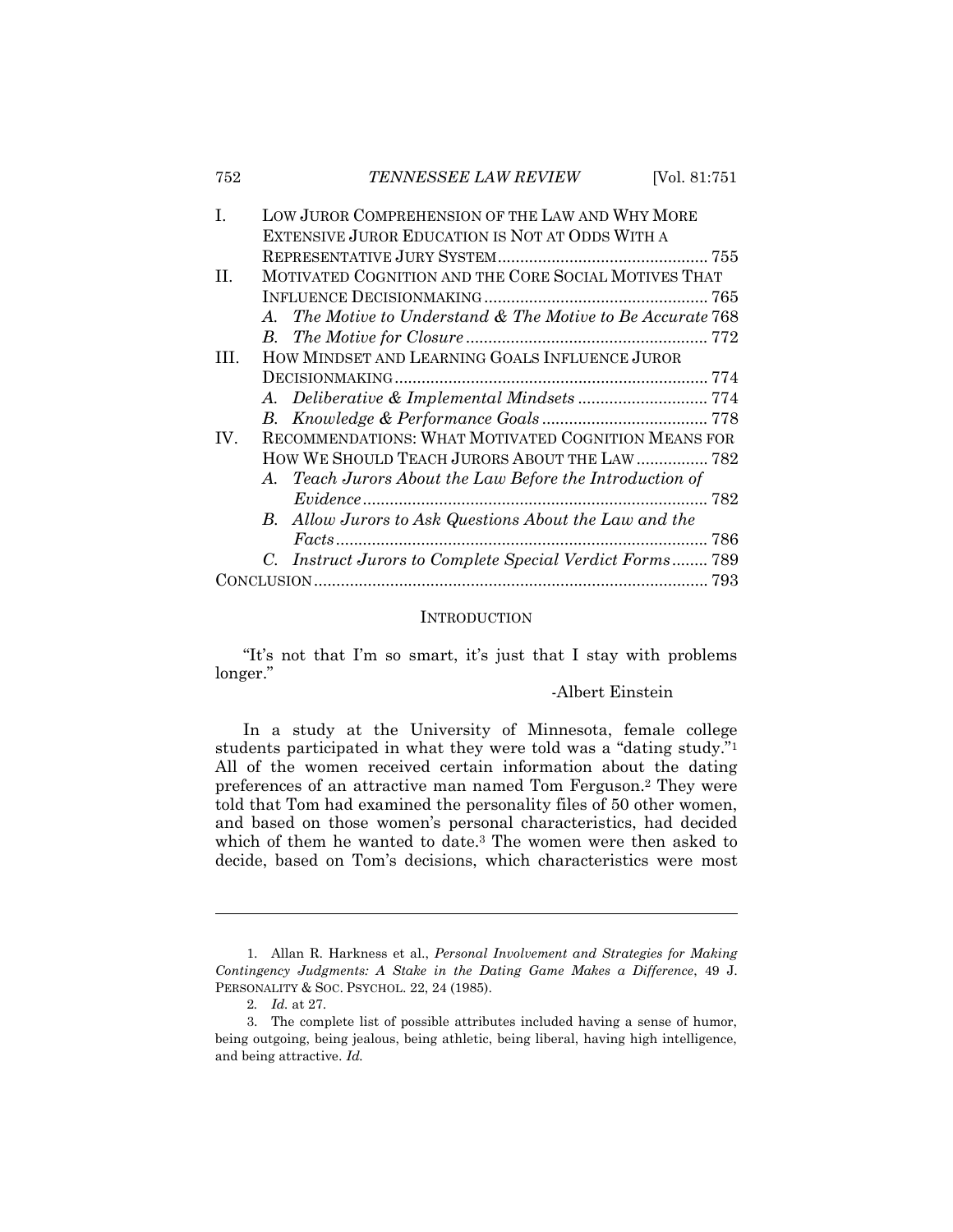important to Tom in a partner.<sup>4</sup> Some of the women believed they would have a date with Tom after they completed the study, and some did not.<sup>5</sup> The women who were motivated to be accurate—those to whom the information was important because they expected to date Tom—paid closer attention to the information in the personality files, thought more carefully about their decisions, and used more complex and more efficient assessment strategies when deciding what Tom was looking for in a partner.<sup>6</sup> In other words, because they wanted to know more about Tom, they worked harder to make good decisions.<sup>7</sup>

Like the women in the dating study, jurors who are asked to analyze information in a trial—even jurors who consciously want to reach a fair and accurate verdict—are unconsciously influenced by their own internal goals and motivations.<sup>8</sup> Some of these motives are specific to individual jurors; for instance, a potential juror with a financial interest in a case would be excluded from the jury pool. But other motivations, like the motive to understand the law and to reach an accurate verdict, are core social motives that influence the cognition of all jurors.<sup>9</sup> Although those motives may be less obvious than those of the juror with a financial stake in the case, they still have a profound influence on how jurors learn the law and interpret evidence.

While jurors have traditionally been seen as "blank slates" who could be instructed to base decisions solely on the permissible evidence and the appropriate legal standard, the social science research on both jurors<sup>10</sup> and other human decisionmakers<sup>11</sup> does not support this view. Instead, as with all people, motivated cognition affects the way jurors acquire knowledge and make decisions about information. Because motivations are pervasive and

<sup>4.</sup> *Id.*

<sup>5.</sup> *Id.* at 27, 31.

<sup>6.</sup> *Id.* at 31.

<sup>7.</sup> *Id.* Both groups of subjects used statistically comparable amounts of time in assessing the information, but those in the "dating" group employed more complex strategies during that time. *Id.*

<sup>8.</sup> *See, e.g.*, Dan M. Kahan, *Foreword: Neutral Principles, Motivated Cognition, And Some Problems For Constitutional Law***,** 125 HARV. L. REV. 1, 19 (2010).

<sup>9.</sup> *See generally* ZIVA KUNDA, SOCIAL COGNITION: MAKING SENSE OF PEOPLE 246 (1999) (discussing how personal goals and motivations influence judgments).

<sup>10.</sup> *See, e.g.*, Nancy Pennington & Reid Hastie, *A Cognitive Theory of Juror Decision Making: The Story Model*, 13 CARDOZO L. REV. 519, 519 (1991).

<sup>11.</sup> *See, e.g.*, Paul T. P. Wong & Bernard Weiner, *When People Ask "Why" Questions, and the Heuristics of Attributional Search*, 40 J. PERSONALITY & SOC. PSYCHOL. 650, 661–62 (1981).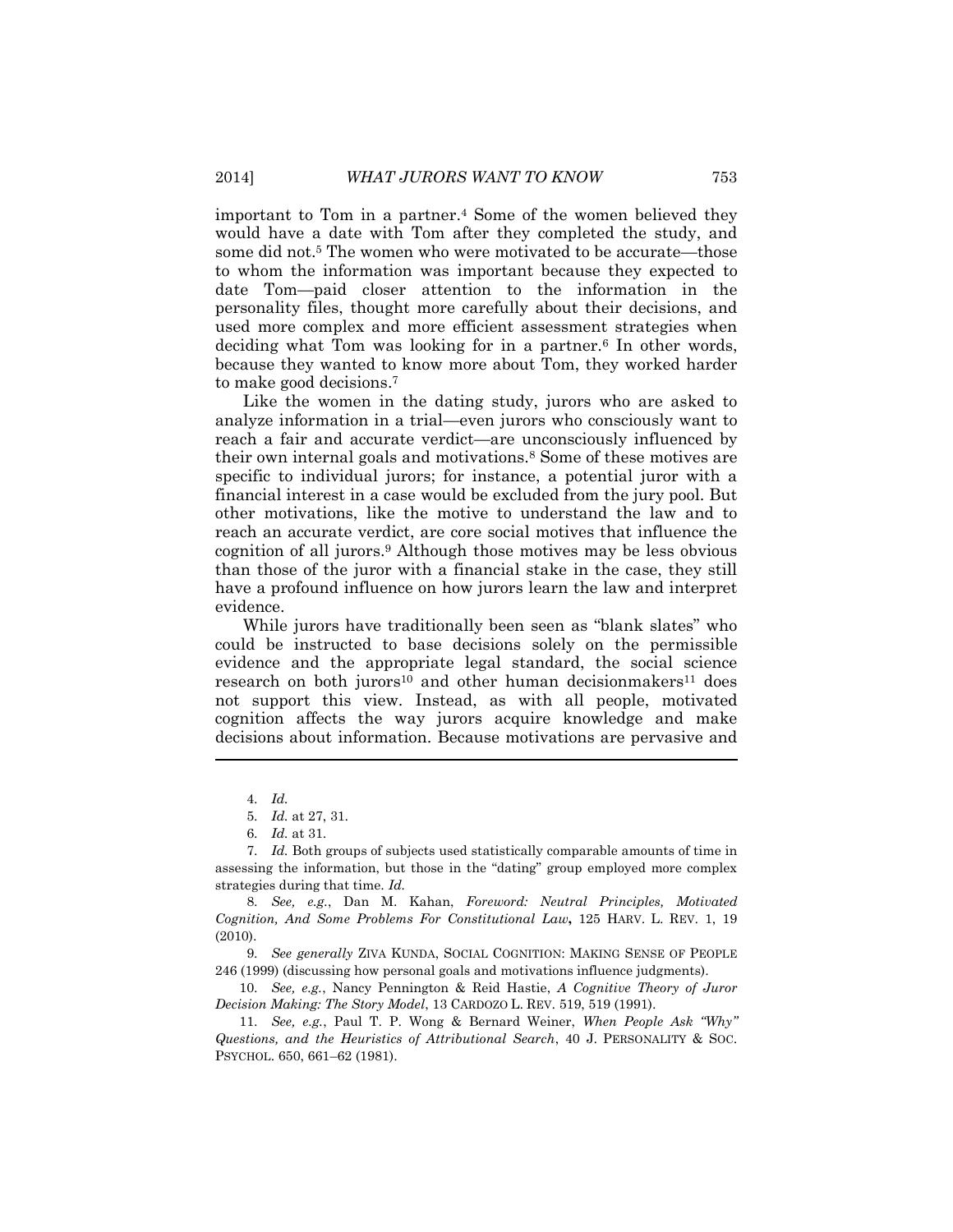largely unconscious, we cannot eliminate their influence on jury decisionmaking. Moreover, it would be impossible to even catalogue the huge variety of ideological beliefs and worldviews that influence and motivate jury verdicts, nor can we expect to fully mitigate jurors' preconceptions on their understanding of the law and evaluation of evidence. All of these things motivate jurors' decisions, and like most biased reasoning, they cannot be severed from jurors' interpretation and processing of evidence.<sup>12</sup> What we can do, however, is harness the power of motivated cognition to motivate jurors to learn the law and use it to make better decisions about the evidence. Specifically, I propose that we use insights from studies of motivation and goalsetting to motivate jurors to understand the law, to be accurate in that understanding, and to persist in thinking about the law until they reach a good decision.

Part I of this Article discusses the use of jury instructions as the primary vehicle for juror education about the law, as well as the persistent lack of juror comprehension of those instructions, even when the instructions are rewritten according to psycholinguistic principles. This Part also discusses the importance of the representative jury in the American legal system and why that system is not undermined by more extensive juror education about relevant legal concepts. This Article does not suggest that we should abandon our representative system, but instead recommends that courts use principles of motivation and goal setting to help lay juries develop greater knowledge of the applicable law. Because motivations have such a profound impact on knowledge acquisition and information processing, Part II of this Article will examine the different types of core social motivations that are most relevant to juror comprehension and decisionmaking, specifically the motives to understand and be accurate, and the motive for closure. Part III reviews the social science literature on knowledge and performance goals and deliberative and implemental mindsets to explain how jurors can be motivated to understand the law needed to interpret facts in a trial and to persist in thinking about the law until they reach a decision. Part IV recommends methods to motivate jurors to learn and understand the law before reaching a verdict. Educational psychology principles inform this discussion and help illuminate how to improve juror comprehension of substantive and procedural laws, thereby improving decisionmaking.

<sup>12.</sup> *See, e.g.*, Albert H. Hastorf & Hadley Cantril, *They Saw a Game: A Case Study*, 49 J. ABNORM. & SOC. PSYCHOL. 129, 129 (1954) (finding that subjects' mental states shaped how they interpreted evidence).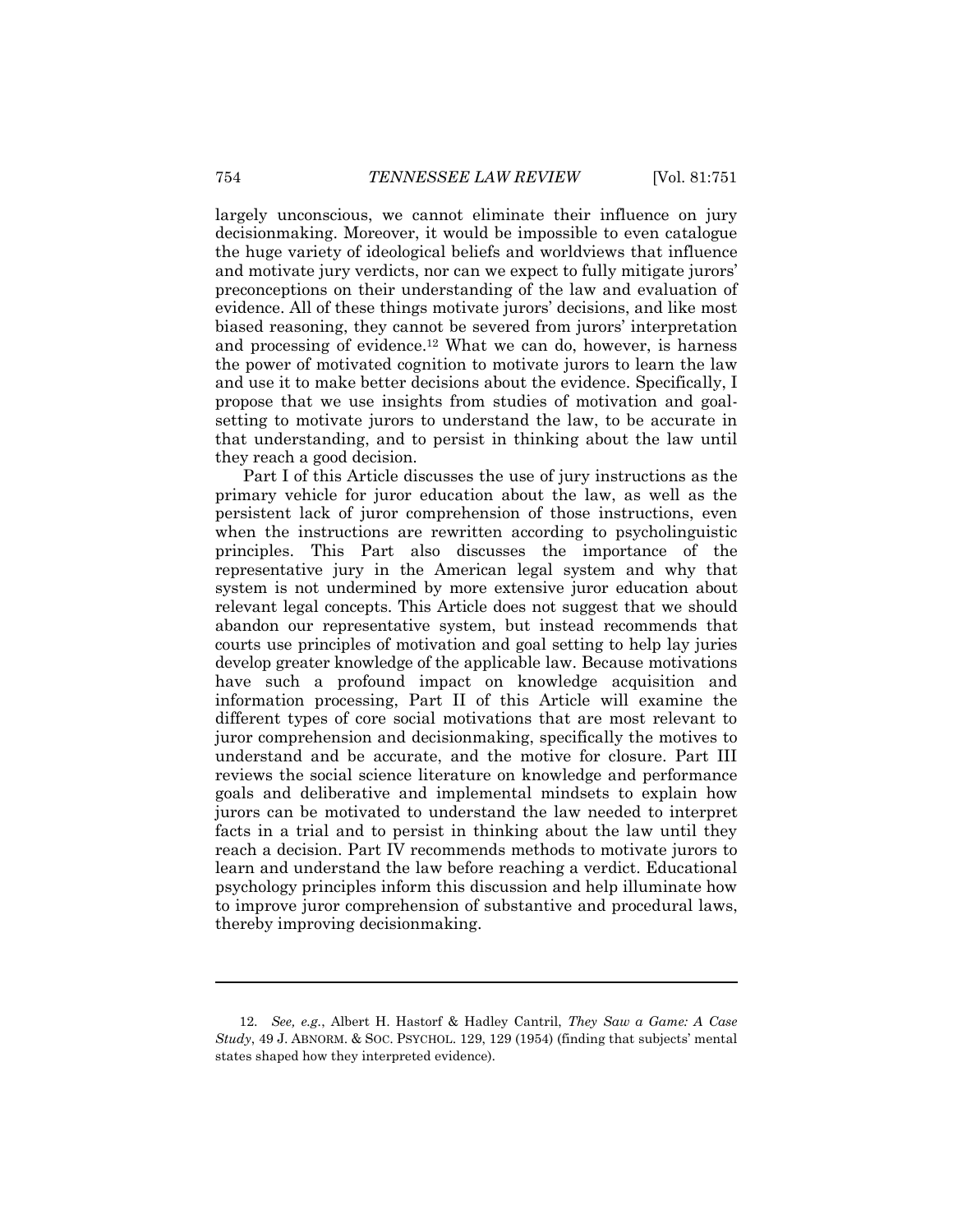#### I. LOW JUROR COMPREHENSION OF THE LAW AND WHY MORE EXTENSIVE JUROR EDUCATION IS NOT AT ODDS WITH A REPRESENTATIVE JURY SYSTEM

The right to a jury trial is a fundamental part of the American democratic ethos, and much of the trust we place in jurors is based on our belief that they will infuse the decisionmaking process with a common sense approach and community values.<sup>13</sup> In addition to basing their decisions on common sense, however, we expect that jurors' decisions will be legally warranted and internally consistent.<sup>14</sup> We implicitly assume that by the end of a trial, jurors understand the law they will be expected to apply to the evidence, or at least that their understanding will be good enough to reach the "right" verdict.<sup>15</sup> The social science research on jury comprehension of jury instructions tells us otherwise, however, with comprehension rates sometimes no better than chance.<sup>16</sup> Furthermore, the research consistently shows that if jurors do not understand the law—and as laypeople, they typically have little or incorrect knowledge of the law when they enter the courtroom—they will rely on preexisting stereotypes, biases, and incorrect expectations of what the law is.<sup>17</sup> In other words, jurors often know just enough about the law to be dangerous but not enough to reach a decision on the facts that is well-supported by the relevant law.<sup>18</sup>

Because juries are typically composed of lay people with no special legal training or background, jurors must first be educated about the applicable substantive law and procedural rules before they can reach a decision. This education is typically accomplished by giving the jury written instructions, which are culled from the applicable statutes and case law and drafted by attorneys or

<span id="page-5-0"></span>

<sup>13.</sup> VALERIE P. HANS & NEIL VIDMAR, JUDGING THE JURY 31 (1986); *see also* DAN SIMON, IN DOUBT: THE PSYCHOLOGY OF THE CRIMINAL JUSTICE PROCESS 184 (2012) (stating that common sense is "[a] primary justification cited for entrusting jurors with the task of deciding criminal verdicts").

<sup>14.</sup> *See* SIMON, *supra* note 13, at 184–85.

<sup>15.</sup> *See id.* at 185.

<sup>16.</sup> *See generally id.* (citing various studies).

<sup>17.</sup> *See* Shari Seidman Diamond, *Instructing on Death: Psychologists, Juries, and Judges*, 48 AM. PSYCHOLOGIST 423, 429–30 (1993); *see also* Sara Gordon*, Through The Eyes Of Jurors: The Use of Schemas in the Application of "Plain-Language" Jury Instructions*, 64 HASTINGS L.J. 643 (2013) (discussing the impact of schemas on juror comprehension and use of jury instructions).

<sup>18.</sup> *See generally* Gordon, *supra* note 17 (discussing the impact of schemas on juror comprehension and use of jury instructions).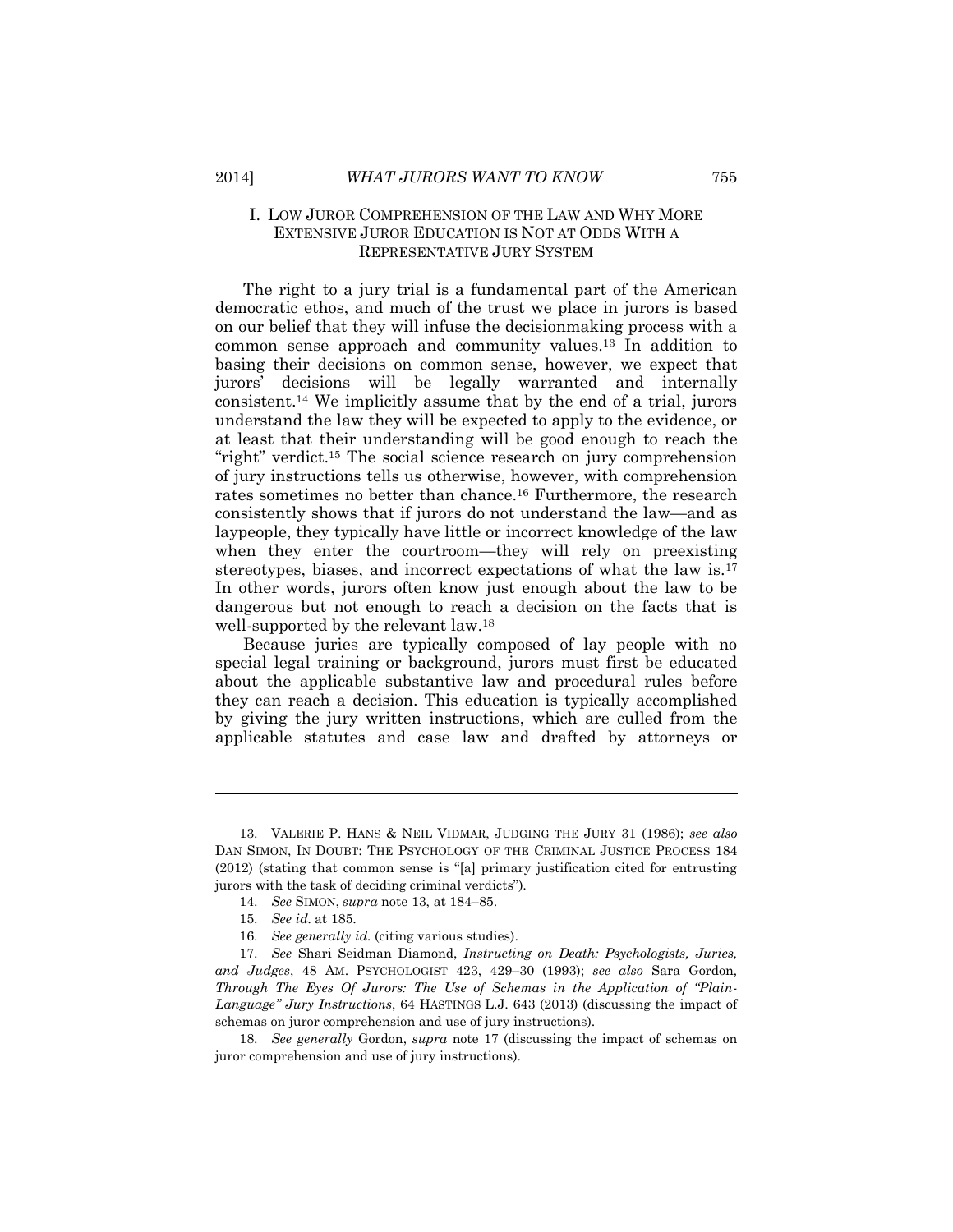advisory committees.<sup>19</sup> Instructions tell jurors about the applicable law and give them a mechanism to interpret the facts they have seen in a trial; they are meant to provide the entirety of substantive legal knowledge jurors need to make a decision in a case.<sup>20</sup> Jurors are given instructions throughout the trial, but the most extensive instructions on substantive law are generally given at the end of a trial.<sup>21</sup> Instructions, therefore, are the crucial link between how jurors perceive and understand the facts they are told and how they use those facts and the law to reach a verdict; jurors, however, do not typically receive this legal education until after they have seen the evidence.<sup>22</sup> When jurors do finally receive instructions, the instructions are often full of language taken from statutes and cases. While the instructions are meant to teach jurors the relevant law, they are not typically drafted with the jurors' education in mind, nor do they generally offer much guidance to jurors for applying that law to the facts in order to reach a decision.

Because the rules of evidence limit inquiry into the jury's decisionmaking process, it can be difficult to determine the extent to which jurors understand the law they receive in jury instructions.<sup>23</sup> However, research in social science has consistently shown that

23. FED. R. EVID. 606(b).

<sup>19.</sup> *See generally* Peter Tiersma, *The Rocky Road to Legal Reform: Improving the Language of Jury Instructions*, 66 BROOK. L. REV. 1081, 1083, 1085 (2001) (discussing the history and evolution of jury instructions).

<sup>20.</sup> Different types of instructions address the different things the jury is asked to consider. Some instructions tell jurors how to evaluate evidence and weigh the credibility of witnesses, some explain the burden of proof, and others provide definitions and elements of crimes or claims. NEIL VIDMAR & VALERIE P. HANS, AMERICAN JURIES: THE VERDICT 161 (2007).

<sup>21.</sup> There are very few laws regulating the use and timing of jury instructions, and the judge's authority to manage a trial effectively allows for instructions at any point. Neil Cohen, *The Timing of Jury Instructions*, 67 TENN. L. REV. 681, 684 (1999– 2000).

<sup>22.</sup> *See generally* HON. GREGORY E. MIZE (RET.) ET AL., *THE STATE-OF-THE-STATES SURVEY OF JURY IMPROVEMENT EFFORTS: A COMPENDIUM REPORT* 36 (2007) [hereinafter State of the States Survey], *available at* http://www.ncsc-jurystudies.org/ ~/media/Microsites/Files/CJS/SOS/SOSCompendiumFinal.ashx. While some states do require some type of pre-instruction, most leave the decision to the judge's discretion, though the survey results suggested that "many judges who preinstructed their juries view this technique as part of a set of jury trial practices; those who did so were also significantly more likely to permit jurors to take notes, to submit questions to witnesses, to permit juror discussions before deliberations, to deliver final instructions before closing arguments, and to provide jurors with a written copy of the instructions." *Id.* at 37.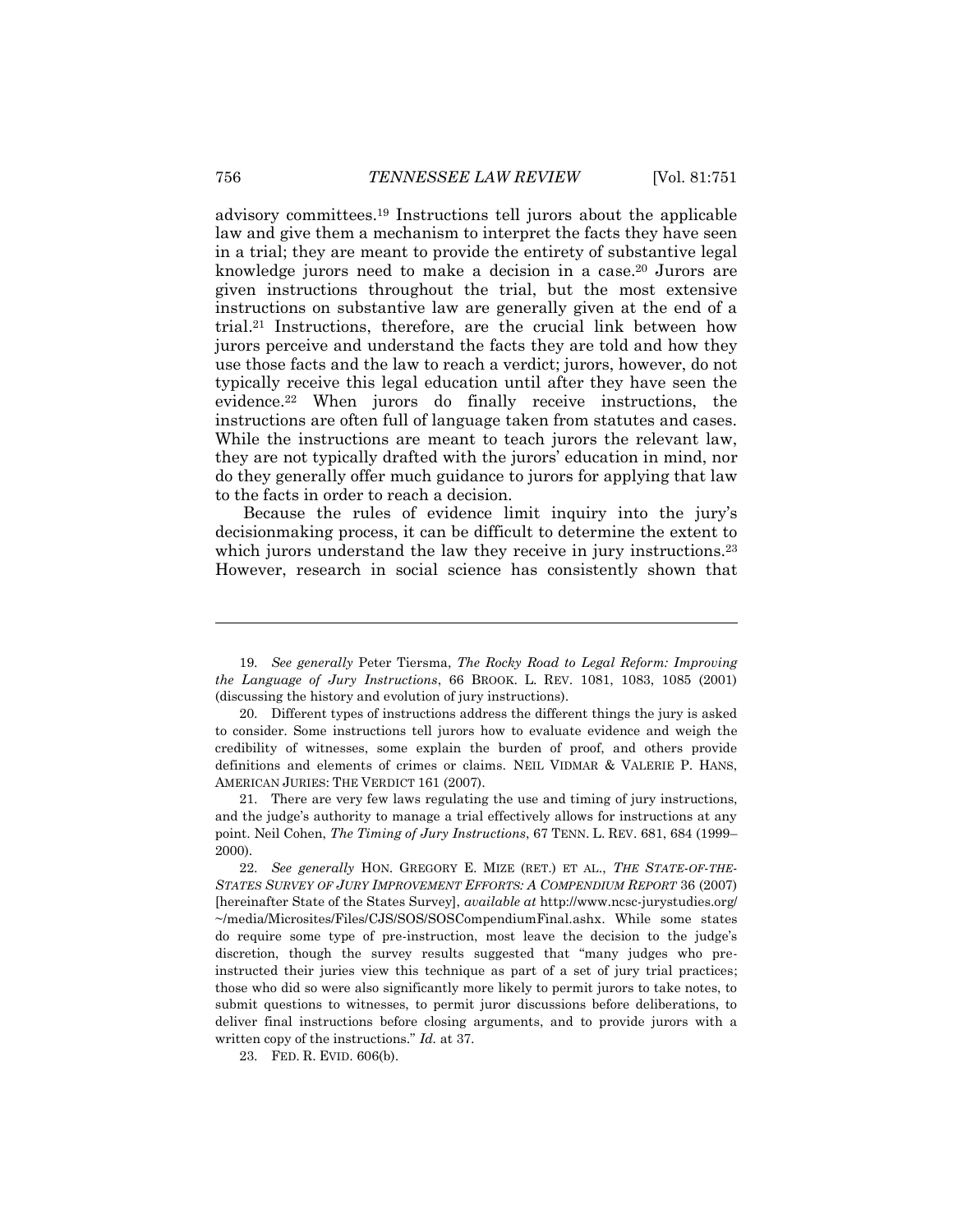jurors have considerable difficulty understanding instructions,<sup>24</sup> and several studies have found that jurors typically understand a little more than half of the instructions they receive.<sup>25</sup> Much of this research has focused on improving juror comprehension by rewriting the instructions using psycholinguistic principles to improve vocabulary, syntax, and organization, making them simpler and more comprehensible to jurors.<sup>26</sup> Pattern and standard instructions, particularly those rewritten according to psycholinguistic principles, have improved juror comprehension, often by 20 to 30%.<sup>27</sup> Because jury instructions can form a basis for legal arguments on appeal, however, many of these pattern instructions have emphasized technical accuracy, sometimes overlooking the primary purpose of the instructions: to teach jurors the law<sup>28</sup> And as one author notes, "no matter how technically accurate an instruction is, it fails in its

25. *See, e.g.*, Robert P. Charrow & Veda R. Charrow, *Making Legal Language Understandable: A Psycholinguistic Study of Jury Instructions*, 79 COLUM. L. REV. 1306, 1316 (1979) (54%); Phoebe Ellsworth, *Are Twelve Heads Better Than One?*, 52 LAW & CONTEMP. PROBS. 205, 219 (1989) ("[O]nly half of the references to the law were accurate, even when credit was given for partial accuracy. One-fifth of the references were clearly, seriously wrong."); Amiram Elwork et al., *Toward Understandable Jury Instructions*, 65 JUDICATURE 432, 436 (1981–82) (51%).

26. The study of psycholinguistics provides insights about the linguistic reasons underlying problems of language processing and comprehension. *See* Charrow & Charrow, *supra* note 25, at 1308; *see also* Robert D. Charrow, Joel D. Lieberman & Bruce D. Sales, *What Social Science Teaches Us About the Jury Instruction Process*, 3 PSYCHOL. PUB. POL'Y & L. 589, 623–27 (1997); Elwork et al., *supra* note 24, at 165– 69.

<sup>24.</sup> *See, e.g.*, Phoebe C. Ellsworth & Alan Reifman, *Juror Comprehension and Public Policy: Perceived Problems and Proposed Solutions*, 6 PSYCHOL. PUB. POL'Y & L. 788 (2000); Amiram Elwork et al., *Juridic Decisions: In Ignorance of the Law or in Light of It?*, 1 LAW & HUM. BEHAV. 163 (1977); David U. Strawn & Raymond W. Buchanan, *Jury Confusion: A Threat to Justice*, 59 JUDICATURE 478 (1976). In one empirical study of juror confusion, researchers found that jurors understood less than half the content of the tested instructions. Walter W. Steele, Jr. & Elizabeth G. Thornburg, *Jury Instructions: A Persistent Failure to Communicate*, 67 N.C. L. REV. 77, 78 (1988). In another, despite instructions to the contrary, 43% of potential jurors believed that circumstantial evidence was of no value, and 23% believed that when faced with equal evidence of a defendant's guilt or innocence, the defendant should be convicted. *Id.* at 84–85.

<sup>27.</sup> *See* Joel D. Lieberman, *The Psychology of the Jury Instruction Process*, *in* JURY PSYCHOLOGY: SOCIAL ASPECTS OF TRIAL PROCESSES 142 (2009).

<sup>28.</sup> Geoffrey P. Kramer & Dorean M. Koenig, *Do Jurors Understand Criminal Jury Instructions? Analyzing The Results Of The Michigan Juror Comprehension Project*, 23 U. MICH. J.L. REFORM 401, 404 *(*1990).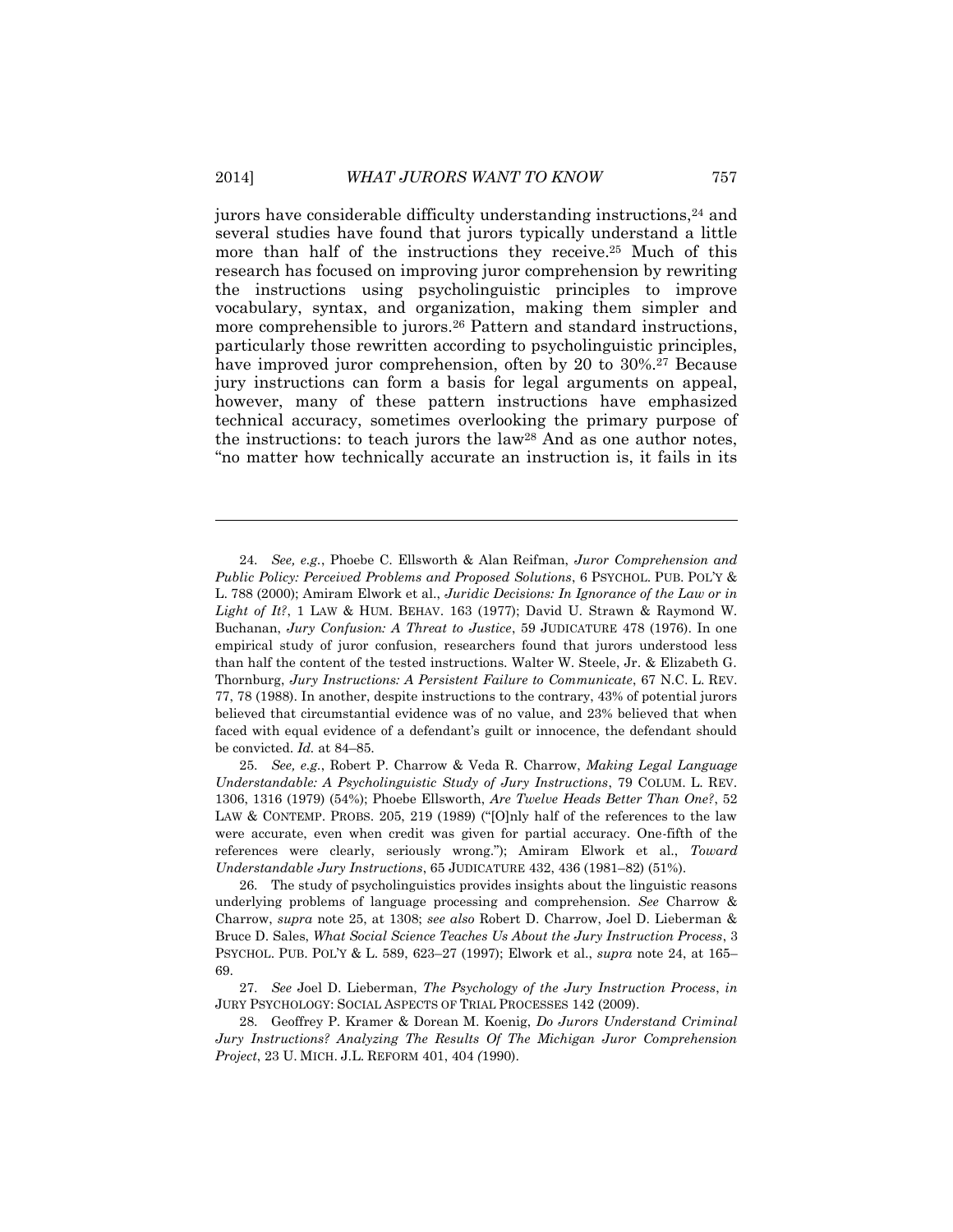primary purpose if jurors are unable to use it to deliberate and determine verdicts."<sup>29</sup>

Furthermore, these reforms do not address the fact that even if jurors understand the language and syntax used in instructions, this does not mean that they necessarily understand the underlying substantive law, and such an understanding is crucial to a juror's ability to analyze the facts in a trial. Jury research shows that jurors have difficulty understanding instructions about both procedural and substantive legal concepts, and the problem extends to civil and criminal trials.<sup>30</sup> For example, one study found that even where reasonable doubt is defined in jury instructions, 69% of people who had previously served as jurors incorrectly believed that they had to be 100% sure of the defendant's guilt before they found him guilty.<sup>31</sup> Substantive instructions pose a similar problem.<sup>32</sup> In the same study, two-thirds of instructed jurors incorrectly thought that physical injury was necessary to convict for assault.<sup>33</sup> Jurors also have difficulty understanding a variety of concepts related to civil litigation including negligence, liability, and damages.<sup>34</sup> Finally, and

 $\overline{a}$ 

A reasonable doubt is a fair, honest doubt growing out of the evidence or lack of evidence in this case or growing out of any reasonable or legitimate inferences drawn from the evidence or the lack of evidence. It is not merely an imaginary doubt or a flimsy, fanciful doubt or a doubt based upon the mere possibility of the innocence of the defendant or a doubt based upon sympathy, but rather it is a fair, honest doubt based upon reason and common sense. It is a state of mind which would cause you to hesitate in making an important decision in your own personal life. By stating that the prosecution must prove guilt beyond a reasonable doubt, I mean there must be such evidence that causes you to have a firm conviction to a moral certainty of the truth of the charge here made against the defendant.

#### *Id.* at 436.

33. *Id.* at 423.

<sup>29.</sup> *Id.* at 404.

<sup>30.</sup> *See generally id.* (discussing the impact jury instructions have on jurors' understanding, and the confusion that may result from the instructions).

<sup>31.</sup> *Id.* at 414. Reasonable doubt was defined as follows:

<sup>32.</sup> *See, e.g.*, *id.* at 423 (finding that jury instructions for assault did not improve comprehension).

<sup>34.</sup> *See, e.g.*, Edith Greene & Michael Johns, *Jurors' Use of Instructions on Negligence*, 31 J. APPLIED SOC. PSYCHOL. 840, 840 **(**2001) (finding 64% overall comprehension of civil negligence instructions); Reid Hastie et al., *A Study of Juror and Jury Judgments in Civil Cases: Deciding Liability for Punitive Damages*, 22 L. & HUM. BEHAV. 287, 295 (1998) (finding that the average score on a comprehension test of jury instructions on liability was 9%).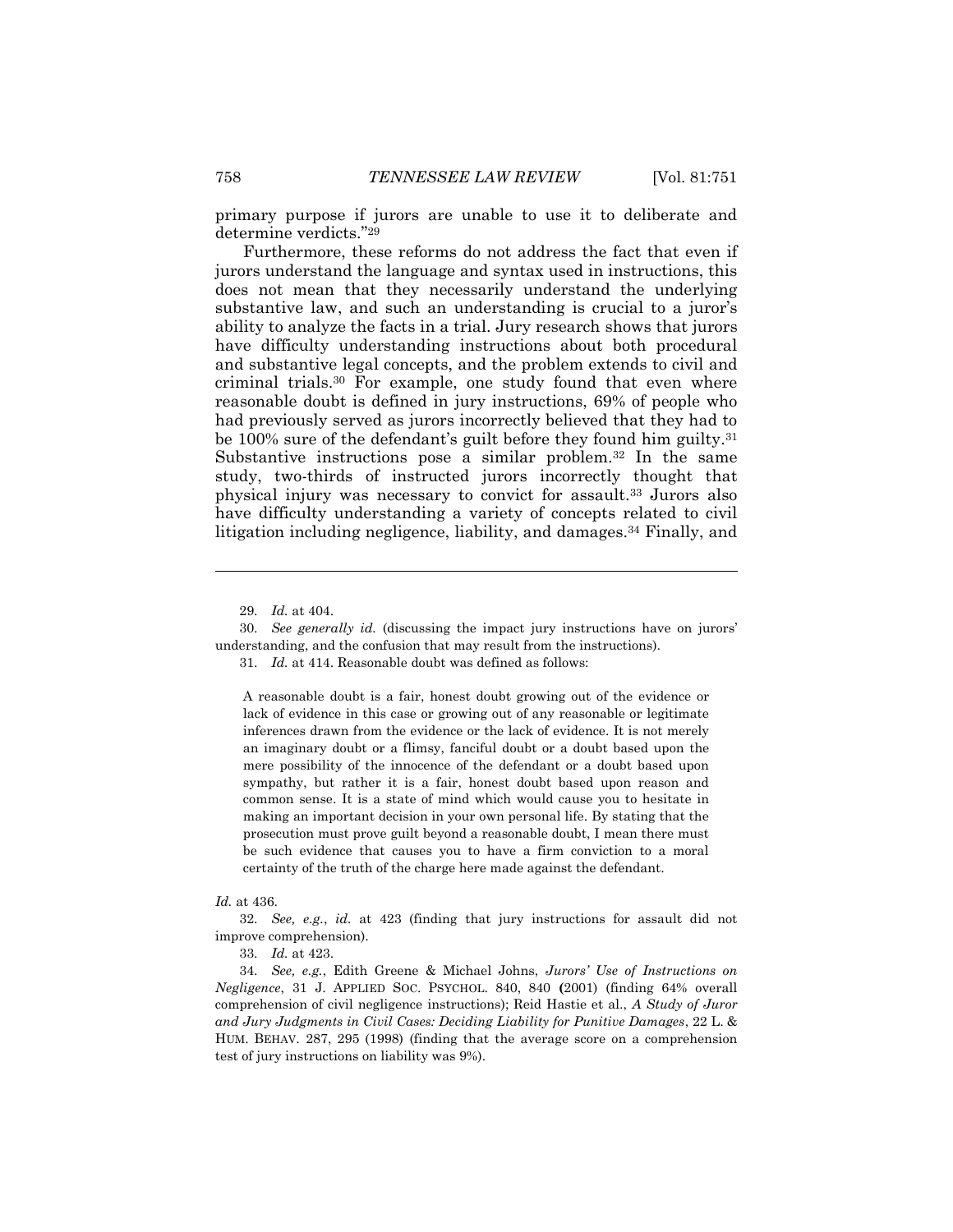most distressingly, capital instructions in death penalty trials are especially hard for jurors to understand.<sup>35</sup> When study participants were read standard California death penalty instructions and asked to define the concepts of aggravation and mitigation, 21% of participants either incorrectly defined or did not define aggravation, and 47% incorrectly defined or did not define mitigation.<sup>36</sup>

Given the significant role jurors play as decisionmakers in our legal system, this lack of comprehension is troubling. Notwithstanding the persistently low comprehension rates, however, some scholars make the point that jurors do in fact understand most of the evidence and applicable law they see in trials, and that judges agree with jury verdicts in most cases.<sup>37</sup> One study found a 78% agreement rate between judges and juries, which the author noted is almost as good as the 79% or 80% agreement rate among judges making sentencing decisions on custody cases<sup>38</sup> But while this observation is, of course, important when comparing the decisionmaking of judges and juries, as Professor Dan Simon notes, "it hardly speaks to the actual diagnosticity of either one."<sup>39</sup>

Moreover, law is a domain in which knowledge about the domain confers competence, and jurors would benefit from additional training before being asked to reach a decision.<sup>40</sup> In other domains, competence is not wholly dependent on underlying knowledge.<sup>41</sup> For instance, a person could competently dunk a basketball without knowing the rules or the history of basketball, but the same is not true of the law. Jurors without legal knowledge or with incorrect legal knowledge could certainly make a decision, but that decision is not likely to be "correct" in that it is supported by the relevant law.<sup>42</sup> Furthermore, recent research on metacognition and self-assessment

39. SIMON, *supra* note 13, at 203.

40. *See generally* Justin Kruger & David Dunning, *Unskilled and Unaware of It: How Difficulties in Recognizing One's Own Incompetence Lead to Inflated Self-Assessments*, 1 PSYCHOL. 30, 44 (2009) (noting that in many domains of life, success depends on knowledge).

41. *Id.*

<sup>35.</sup> Lieberman, *supra* note 27, at 136 (citing various studies).

<sup>36.</sup> Craig Haney & Mona Lynch, *Comprehending Life and Death Matters: A Preliminary Study of California's Capital Penalty Instructions*, 18 L. & HUM. BEHAV. 411, 419, 421 (1994).

<sup>37.</sup> *See, e.g.*, RANDALL KISER, BEYOND RIGHT AND WRONG: THE POWER OF EFFECTIVE DECISION MAKING FOR ATTORNEYS AND CLIENTS 17 (2010) (citing various studies).

<sup>38.</sup> Kevin M. Clermont, *Litigation Realities Redux*, 84 NOTRE DAME L. REV. 1919, 1961 (2009).

<sup>42.</sup> *See, e.g.*, Diamond, *supra* note 17, at 429–30 (discussing various irrelevant factors that may influence a juror's decision).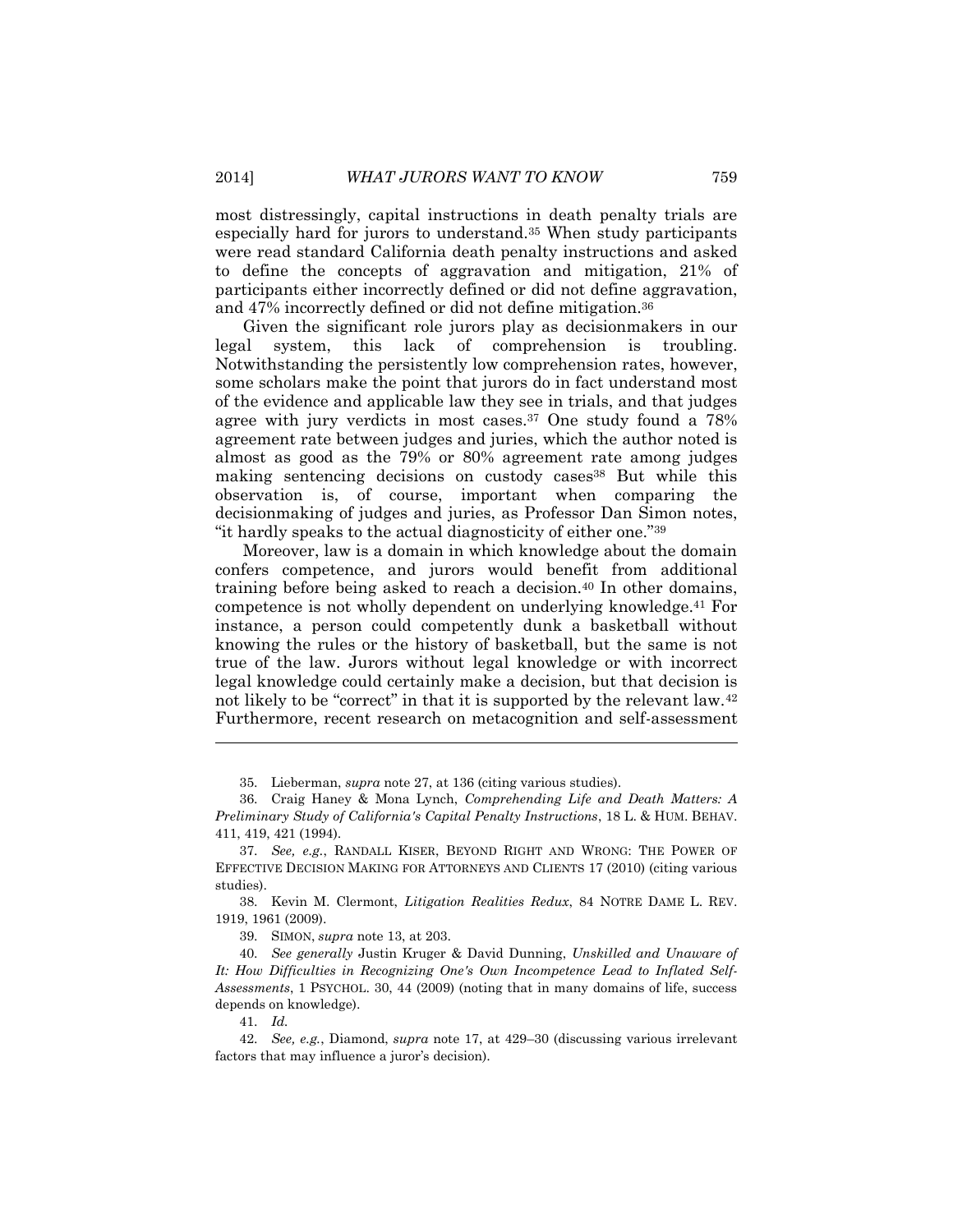has found that people who are unskilled in "intellectual domains" like the law suffer from dual burdens: first they reach incorrect conclusions and make poor choices, and second, they are unaware of their own lack of skill in the domain.<sup>43</sup>

Moreover, most of the empirical research shows that while jurors perform competently in many cases, when problems do arise, it is usually a problem with the form or manner in which information is presented to jurors.<sup>44</sup> Because jurors must understand what the law is before they can process it thoughtfully and apply it to the facts they see in a trial, we can improve juror performance by improving the ways we present the law to jurors.<sup>45</sup> Common sense tells us that jurors would make better decisions if given better training about the law, and studies from educational and social psychology confirm that this knowledge acquisition should be a major component of the jury's task.<sup>46</sup> As Professor Joel Lieberman notes, rewriting instructions is only part of the solution.<sup>47</sup> To make additional improvements, we should also consider recent advancements in social, cognitive, and educational psychology, especially those approaches that allow jurors to study and learn the law they will apply in a trial.<sup>48</sup>

Finally, more extensive juror education is not at odds with the idea of a representative jury because the dual goals of a representative jury—that of a "jury of peers" composed of a "reasonable cross-section" of the community49—are both concepts

46. *See generally* Honorable B. Michael Dann, "*Learning Lessons" and "Speaking Rights": Creating Educated and Democratic Juries*, 68 IND. L.J. 1229, 1244 (1993) ("[T]he emphasis in the classroom is plainly upon learning. So it is, or, as we have seen, should be, in the courtroom for jurors . . . . The aim of the teacher is to impart knowledge and understanding; likewise with trial lawyers and judges."); *see also* discussion *infra* Part III.B.

47. Lieberman, *supra* note 27, at 149.

<sup>43.</sup> Kruger & Dunning, *supra* note 40, at 44.

<sup>44.</sup> JURY TRIAL INNOVATIONS 7 (G. Thomas Munsterman et al. eds., 1997); *see, e.g.*, Joe S. Cecil et al., *Citizen Comprehension of Difficult Issues: Lessons from Civil Jury Trials*, 40 AM. U. L. REV. 727 (1991).

<sup>45.</sup> Larry Heuer & Steven D. Penrod, *Instructing Jurors: A Field Experiment with Written and Preliminary Instructions*, 13 L. & HUM. BEHAV. 409, 409 (1989) (finding that pre-instructions help jurors follow legal guidelines in decisionmaking and increase juror satisfaction); JURY TRIAL INNOVATIONS, *supra* note 44, at 7; *see* Haney & Lynch, *supra* note 36, at 427; *see also* Elwork et al., *supra* note 24, at 163 (finding that pre-instructions gave jurors a greater opportunity to focus their attention on relevant evidence and remember it).

<sup>48.</sup> *Id.*

<sup>49.</sup> *See* Thiel v. S. Pac. Co., 328 U.S. 217, 220 (1946) ("The American tradition of trial by jury, considered in connection with either criminal or civil proceedings, necessarily contemplates an impartial jury drawn from a cross-section of the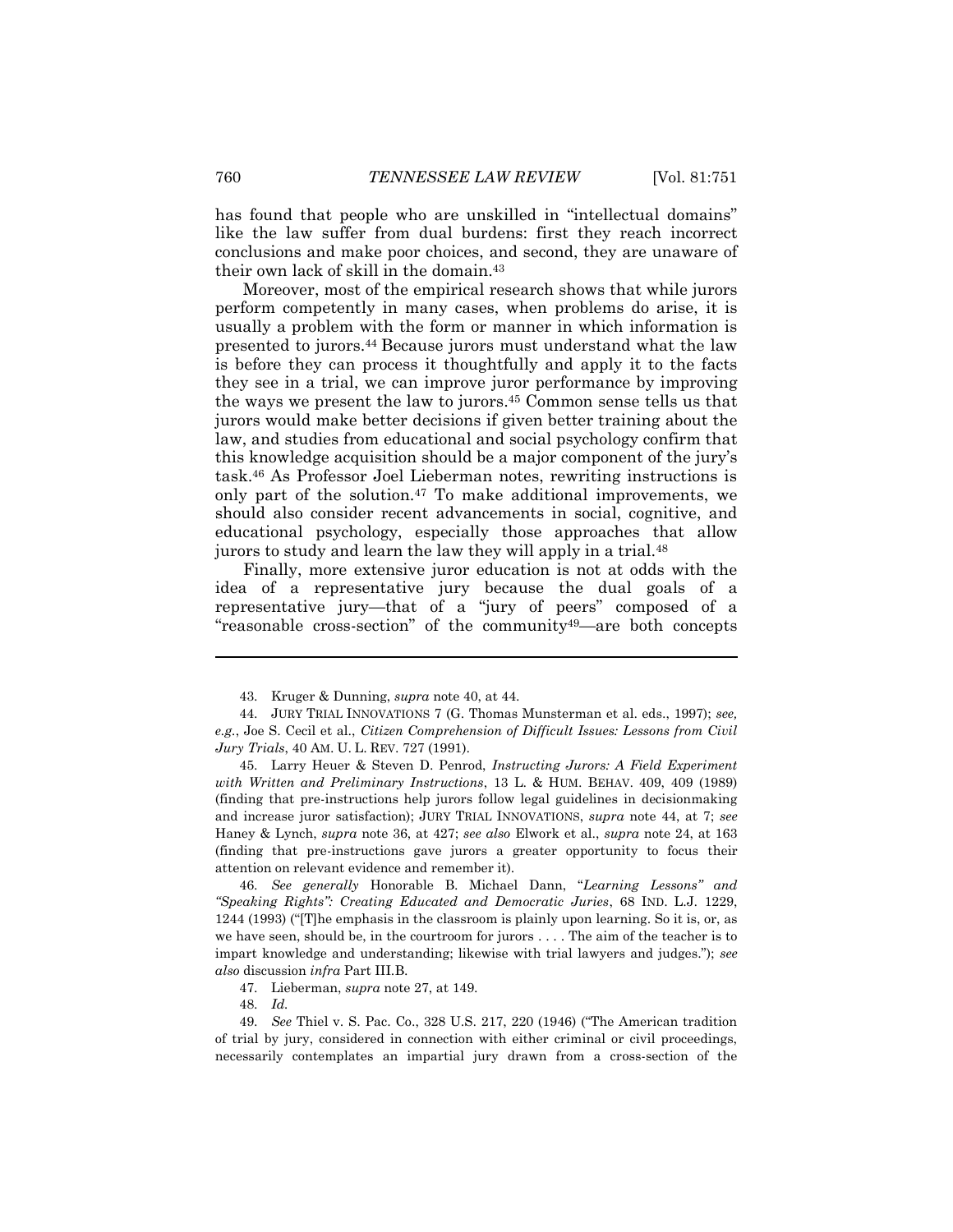defined by how we *compose* juries, and not how we *prepare* those sitting juries to best evaluate the evidence they see in a trial.<sup>50</sup> The jury of peers is intended to give defendants a fair trial by including in the jury a representative number of people who share his "cultural, linguistic, ethnic, or, possibly, socioeconomic circumstances."<sup>51</sup> In contrast, the reasonable cross-section requirement ensures that members of the jury are drawn from all segments of the community in which the trial occurs.<sup>52</sup>

Of course, the representative jury is based on the premise that the ordinary citizen is capable of sorting out the details of most lawsuits. Furthermore, some research suggests that representative juries composed of people with different backgrounds and experiences promote accurate fact-finding because such a group is likely to hold diverse perspectives on the evidence, engage in more thorough debate, and more closely evaluate the facts.<sup>53</sup> As Vidmar and Hans note, "The idea of a representative jury is a compelling one. A jury of people with a wide range of backgrounds, life experiences, and world knowledge will promote accurate factfinding . . . ." <sup>54</sup> But we do not neutralize the benefits of this range of perspectives by informing those perspectives with the proper legal

 $\overline{a}$ 

51. OLDHAM, *supra* note 50, at 176.

52. This second requirement argues against juries with special skills or special qualifications, although there are examples of such "special juries" composed of citizens with relevant specialized knowledge that will help them to more efficiently make decisions about cases. VIDMAR & HANS, *supra* note 20, at 68. The earliest known special jury convened in 1351, when a jury composed of cooks and fishmongers decided the case of a defendant charged with selling bad food. Another special jury was the "jury of matrons," all-woman juries assembled in cases in which a convicted woman awaiting execution "pleaded her belly," or claimed to be pregnant. The jury of matrons decided the truth of the claim and determined whether the execution should be stayed until the child was born. *Id.* For an excellent discussion of the historical development and current status of the special jury, *see* OLDHAM, *supra* note 50, at 176.

53. VIDMAR & HANS, *supra* note 20, at 74.

54. *Id.*

community.").

<sup>50.</sup> The representative jury is a fundamental part of the American legal system stemming from the Magna Carta, which required that "charges against barons should be heard by other barons, their 'peers,' rather than the king." VIDMAR & HANS, *supra* note 20, at 66. And while women and minorities were historically excluded from jury service, and service was limited to landowners until the second half of the twentieth century, our legal system eventually moved to one of a jury of peers drawn from a cross-section of the community. *See id.* at 66, 74; JAMES OLDHAM, TRIAL BY JURY: THE SEVENTH AMENDMENT AND ANGLO-AMERICAN SPECIAL JURIES 176 (2006).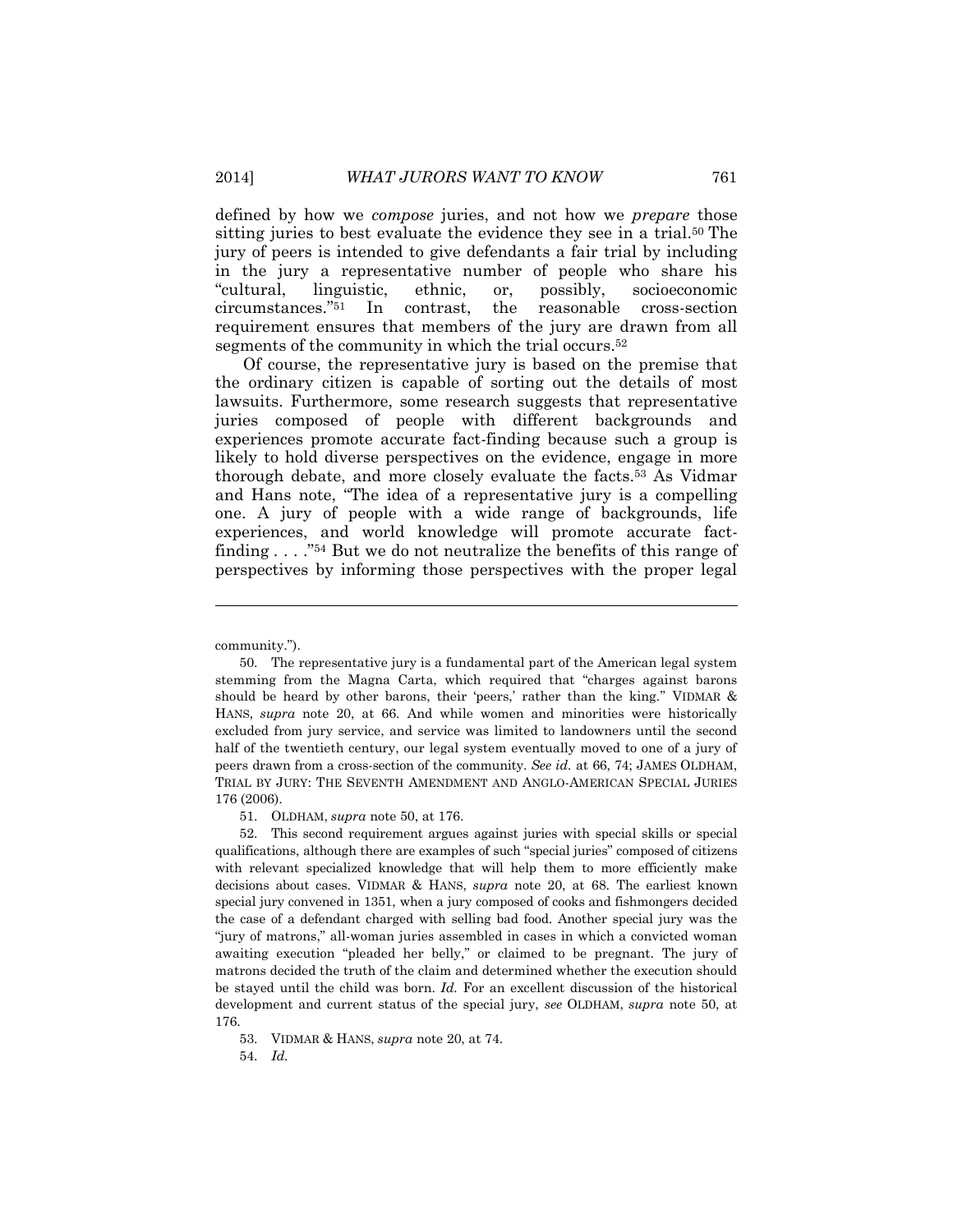rules and standards. And while it may be true that too much expertise might actually hinder decisionmaking, <sup>55</sup> this Article does not argue that we should increase jurors' expertise to that of the lawyers or judges in the case, a solution that is neither practical nor consistent with the ideals of a representative jury. Instead, we should give jurors a basic legal education of the concepts they will be expected to apply to the facts beyond that which they receive from typical jury instructions.

Unlike judges and lawyers, who will have well-developed knowledge about the legal concepts in a trial, jurors will often have little legal knowledge and limited exposure to legal concepts, most of which is gained through television and movies.<sup>56</sup> The judges and lawyers are legal "experts" who have an understanding of the law that is complex, organized, and accessible, resulting in more thoughtful judgment and better decisionmaking.<sup>57</sup> In contrast, lay

56. Often referred to as the "CSI Effect," much has been made in the law and media of the enormous impact fictional accounts of the legal system have on the average citizen's understanding of the law and the courtroom. *See, e.g.*, Conny L. McNeely, *Perceptions of the Criminal Justice System: Television Imagery and Public Knowledge in the United States*, 3 J. CRIM. JUST. & POP. CULT. 1 (1995); Victoria S. Salzmann & Philip T. Dunwoody, *Prime-Time Lies: Do Portrayals of Lawyers Influence How People Think About the Legal Profession?*, 58 SMU L. REV. 411 (2005) (noting that "movies change perceptions of the legal process, and that process then conforms to our expectations"); Jeffrey Toobin, *The CSI Effect: The Truth About Forensic Science*, THE NEW YORKER (May 7, 2007), [http://www.newyorker.com/reporti](http://www.newyorker.com/reporti%20ng/2007/05/07/070507fa_fact_toobin)  [ng/2007/05/07/070507fa\\_fact\\_toobin](http://www.newyorker.com/reporti%20ng/2007/05/07/070507fa_fact_toobin) (discussing the unrealistic expectations that people may develop as a result of exposure to television).

57. SUSAN T. FISKE & SHELLEY E. TAYLOR, SOCIAL COGNITION 173–74 (1984). Experts have better developed and more mature "schemas" for legal concepts, which are more complex and more organized than the immature schemas of novices. *Id.* In one study examining how schemas differ between novices and experts, researchers compared the approaches of first-year law students (novices) and civil lawyers (experts) to two tasks, a card-sorting task and a concept-elaboration task. *See* Fleurie Nievelstein et al., *Expertise-Related Differences in Conceptual and Ontological Knowledge in the Legal Domain*, 20 EUR. J. COGN. PSYCHOL. 1043, 1047 (2008). The card-sorting task asked participants to sort cards into groups based on different legal concepts and was intended to provide insight into "differences in the organisation of conceptual knowledge of individuals at different levels of expertise." *Id.* The conceptelaboration task asked participants to name everything they knew about a particular

<sup>55.</sup> KISER, *supra* note 37, at 22 (noting that when lawyers achieve a certain level of expertise, they actually become worse at evaluating cases because they become so rooted in their own ideas about what the law is and should be). Indeed, Kiser notes that attorneys, like other highly successful people, "deflect criticism, rarely change their opinions, [and] resist feedback . . . [they] lack self-awareness and resist behavioral changes required to improve their problem-solving skills." *Id.* at 285.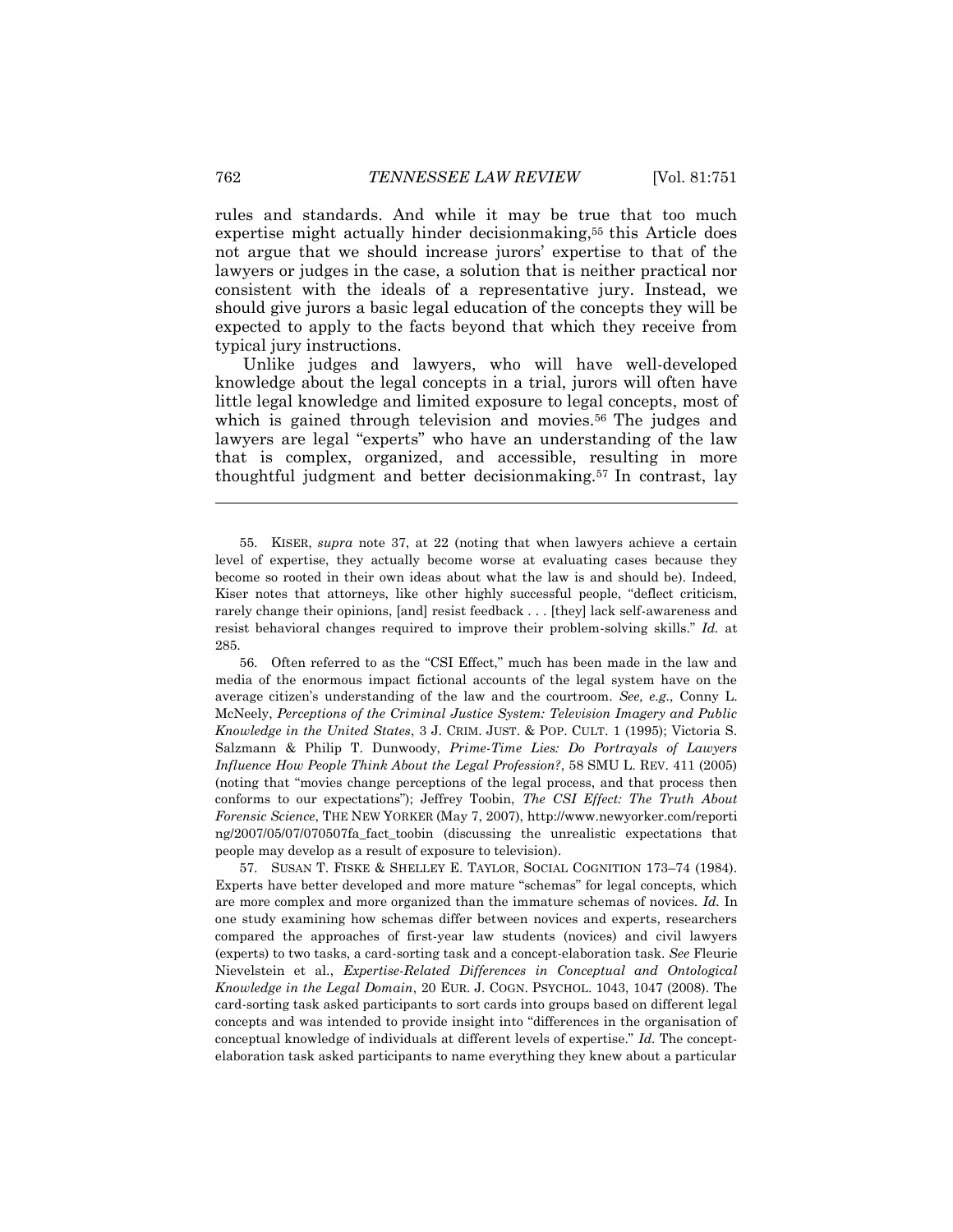jurors are "novices" who lack mental frameworks for the law and often have incomplete and sometimes incorrect legal knowledge.<sup>58</sup> Knowledge becomes more structured and more accessible with increasing expertise.<sup>59</sup> Those with greater knowledge and expertise are therefore better able to moderate inconsistencies and to make more focused judgments and decisions.<sup>60</sup> As Fiske and Taylor note, "[a]ll other things being equal, greater complexity moderates judgment. The more variety one has encountered, the more complex the issues, the less clear-cut it all seems, and the less extreme one's judgment."<sup>61</sup>

Although the egalitarian ideal of a jury composed of a crosssection of the community at first seems to argue against juries with special training or skills, there are examples of these kinds of "special juries" composed of ordinary citizens with relevant specialized knowledge.<sup>62</sup> The earliest known special jury was formed in 1351, when a jury of cooks and fishmongers decided the case of a defendant charged with selling bad food.<sup>63</sup> Another well-known form of the special jury was the "jury of matrons," all-woman juries assembled in cases in which a convicted woman awaiting execution "pleaded her belly," or claimed to be pregnant.<sup>64</sup> The jury of matrons decided the truth of the claim and whether the execution should be stayed until the child was born.<sup>65</sup> Furthermore, using experts to

topic in a short period of time (two to three minutes) and was intended to provide insight into the participants' depth of knowledge about the legal concepts and any associations they made with other concepts. *Id.* The experts interpreted the two tasks more efficiently and effectively than the novices who lacked mental frameworks for the law. *Id.* For example, in the card-sorting task, the experts used more central concepts when clustering concepts, while novices ordered their concepts more randomly. *Id.* at 1055. In the concept-elaboration task, experts used more legal definitions in their explanations of a particular concept, including examples from cases, while novices used more everyday examples. *Id.* at 1056.

- 58. Nievelstein et al., supra note 57, at 1046.
- 59. *Id.* at 1058.
- 60. *Id.*

- 61. FISKE & TAYLOR, *supra* note 57, at 173–74.
- 62. VIDMAR & HANS, *supra* note 20, at 68.
- 63. *Id.*
- 64. *Id.*
- 65. *Id.* (noting that, while the use of special juries was fairly common in England in the 1700s, their use declined and was abolished in 1949). While half of American states have at some point had some form of special jury statute, today only Delaware has a specific statute allowing for special juries in complex cases. *Id.* at 69. Some question the constitutionality of employing special juries in complex civil ligation. *See, e.g.*, Morris S. Arnold, *A Historical Inquiry into the Right to Trial by Jury in Complex Civil Litigation*, 128 U. PA. L. REV. 829 (1980); Patrick Devlin, *Jury*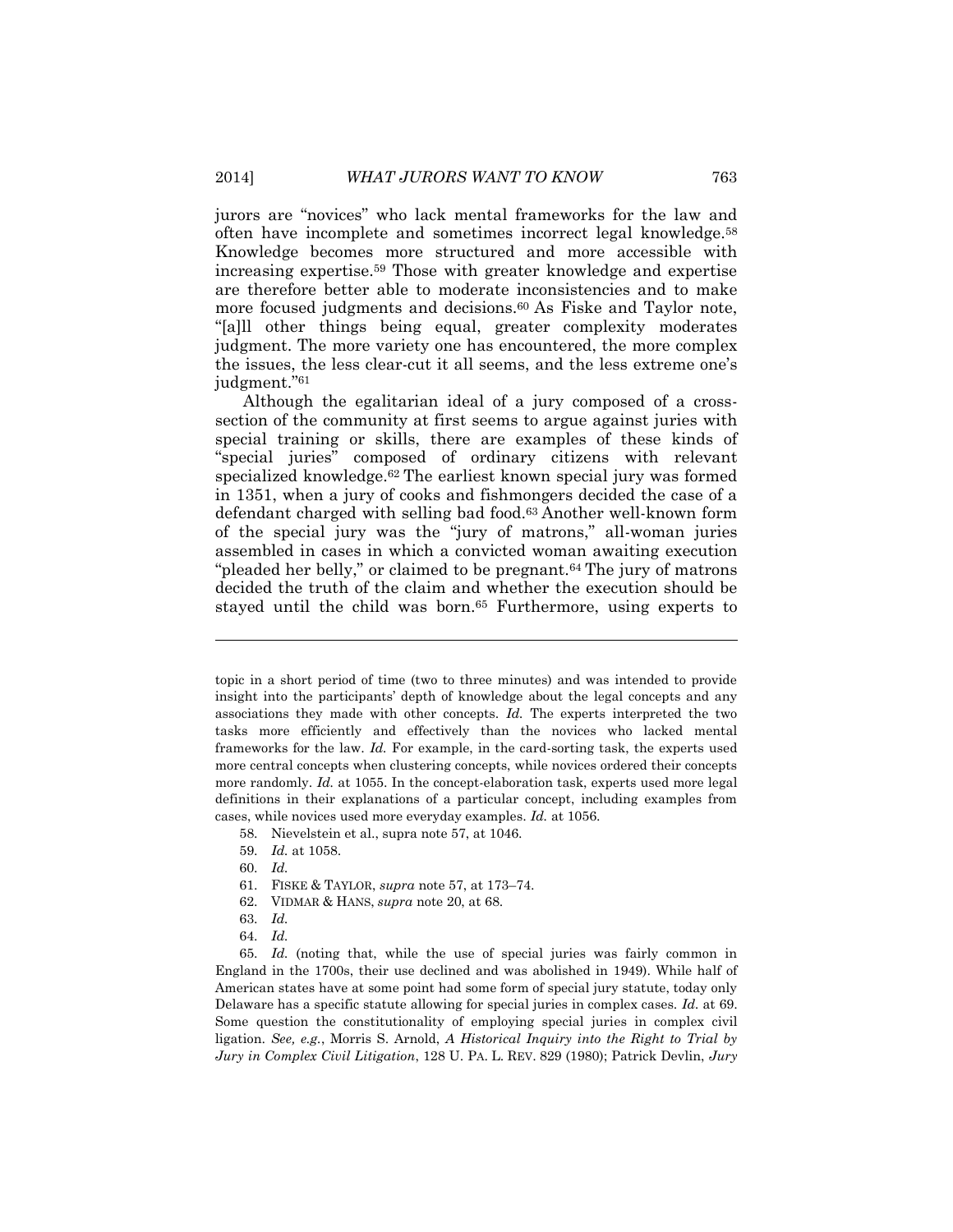resolve disputes outside of the jury system has an extensive history in the United States, including the use of legal experts as arbitrators, administrative judges, and specialty court judges.<sup>66</sup>

Abandoning the representative jury system entirely in favor of a system of special juries of experts is an extreme solution and one that is unlikely to find broad support in the courts. Furthermore, there are benefits to a representative jury that would be lost in such a system. A compromise position, therefore, is a representative system that attempts to better educate lay jurors to increase their knowledge of the relevant legal concepts, but without abandoning the many benefits those lay jurors bring to the evaluation of evidence. Because so much cognition is motivated, we can come closer to achieving this ideal by motivating jurors to learn and understand the law and to think carefully about how the law will apply to the facts they will see in a trial. By focusing on jurors' knowledge acquisition and development, we can develop jurors' legal knowledge and, in turn, make their decisionmaking processes more efficient, flexible, and legally accurate.

Although extensive training in the law is not possible given the time constraints of a typical trial, we can draw upon insights from studies of motivation and goal setting to motivate jurors to efficiently learn the law that will apply to the facts in a trial. We can do this by framing the jurors' task with knowledge goals, and by teaching jurors the law before they hear about the facts to help them maintain a deliberative mindset. These things can help increase jurors' motives to understand and be accurate, to minimize closure goals, and to refrain from "freezing" their information processing too early. Once we understand how to harness the power of motivated

66. OLDHAM, *supra* note 50, at 196 ("The notion of bringing experts into dispute settlement processes makes good common sense and has an extensive history.").

*Trial of Complex Cases: English Practice at the Time of the Seventh Amendment*, 80 COLUM. L. REV. 43, 80 (1980); Kenneth S. Klein, *The Myth of How to Interpret the Seventh Amendment Right to a Civil Jury Trial*, 53 OHIO ST. L.J. 1005, 1007 (1992). Even in Delaware, it has become exceedingly rare to call a special jury, as many special jury requests are rejected due to insufficient complexity. OLDHAM, *supra* note 50, at 199. One Delaware court noted that special juries are "contrary to fundamental concepts of jury trial and would substitute a method of selection which is inconsistent with established principles of justice." Bradley v. A. C. & S. Co., Inc., 1989 WL 70834 (Del. Super. Ct. May 23, 1989). Of course, the "complexity exception" also has its proponents. Judge Richard Posner has stated that he would favor a complexity exception in certain "complex commercial cases." Jeffrey Cole, *Economics of Law: An Interview with Judge Posner*, 22 LITIG. 23, 66 (1995). He noted: "[I]t's unfair really to put people through the task of trying to understand a subject which people of higher education and intellectual attainment spend a lifetime studying with imperfect understanding." *Id.* at 67.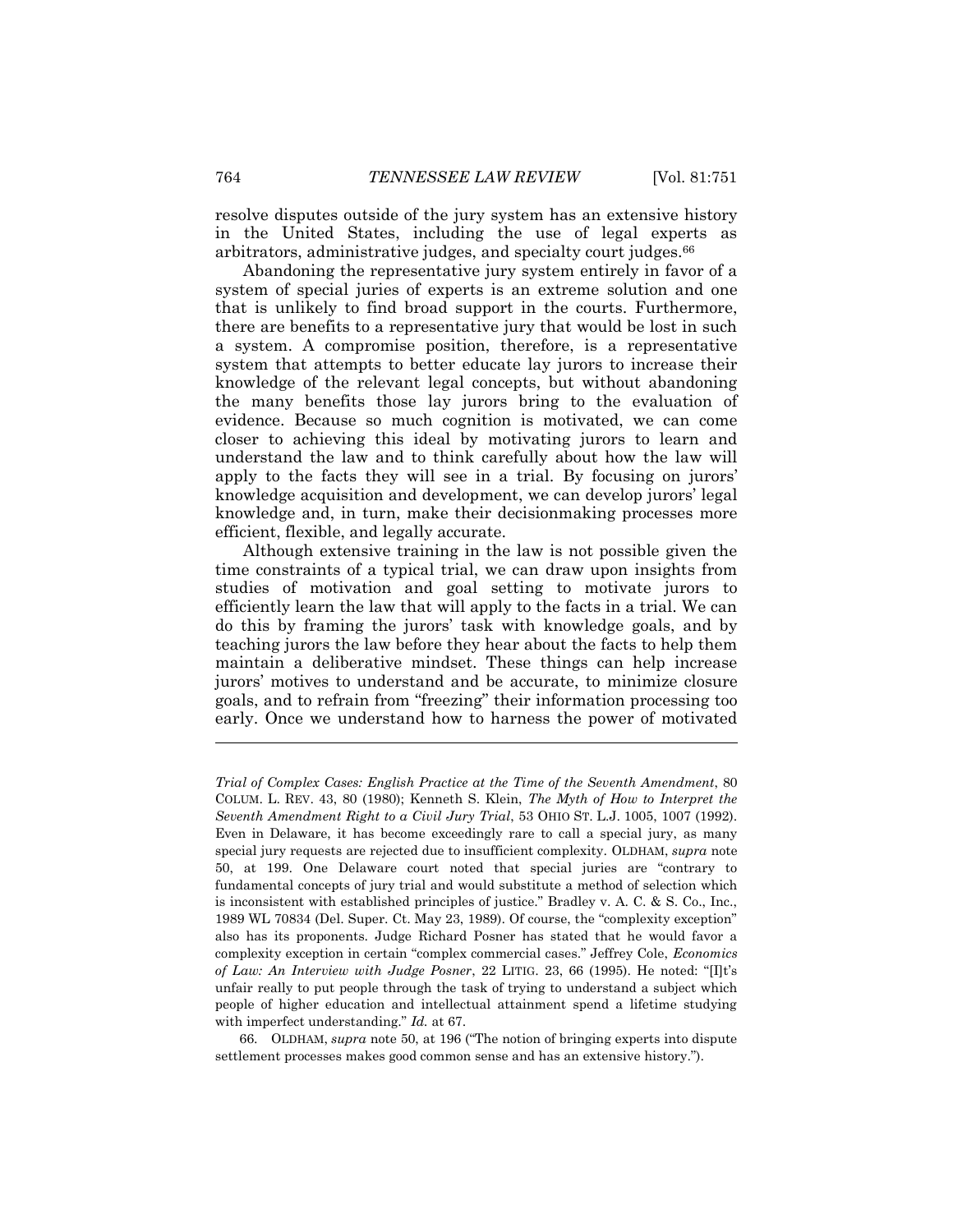cognition, we can use insights from the fields of educational psychology and learning theory to increase efficient learning and allow jurors to study and learn the law they will apply in a trial. Specifically, to improve the jurors' understanding of the law, we can implement a variety of teaching formats to increase learning, permit jurors to ask questions about the facts and the law, and encourage jurors to assess their own learning and to explain the law to themselves through the use of special verdict forms.

#### <span id="page-15-0"></span>II. MOTIVATED COGNITION AND THE CORE SOCIAL MOTIVES THAT INFLUENCE DECISIONMAKING

In the classic study of "motivated cognition," study participants—students from Dartmouth College and Princeton University—watched film clips from a recent football game between the two schools.<sup>67</sup> The game was rough: a Princeton player broke his nose, a Dartmouth player broke a leg, and the referees made several controversial calls throughout the game.<sup>68</sup> When study participants watched clips of the game, researchers found that the best predictor of their agreement or disagreement with the referees' calls was whether the call favored or disfavored the students' own school.<sup>69</sup> For example, Princeton students saw the Dartmouth players make twice as many infractions as they saw Princeton players make and over twice as many infractions as the Dartmouth students saw Dartmouth players make.<sup>70</sup>

Researchers concluded that what the subjects saw was not just one football game, but "many different games and that each version of the events that transpired was just as 'real' to a particular person as other versions were to other people."<sup>71</sup> In other words, the mental state of the subjects didn't just shape how they *interpreted* what they saw on the tape, it actually shaped *what* they saw.<sup>72</sup> Professor Dan Kahan describes this type of motivated reasoning as "the unconscious tendency of individuals to process information in a manner that suits some end or goal extrinsic to the formation of accurate beliefs."<sup>73</sup> In other words, the perceiver's goal motivates her

<sup>67.</sup> Hastorf & Cantril, *supra* note 12, at 129.

<sup>68.</sup> *Id.*

<sup>69.</sup> *Id.*

<sup>70.</sup> *Id.* at 130.

<sup>71.</sup> *Id.* at 132.

<sup>72</sup>*. Id.*; s*ee also* Kahan, *supra* note 8, at 19.

<sup>73.</sup> Kahan*, supra* note 8, at 19. The seminal piece on motivated reasoning is Ziva Kunda, *The Case for Motivated Reasoning*, 108 PSYCHOL. BULL. 480, 480–81 (1990) (noting that motivation affects "reasoning through reliance on a biased set of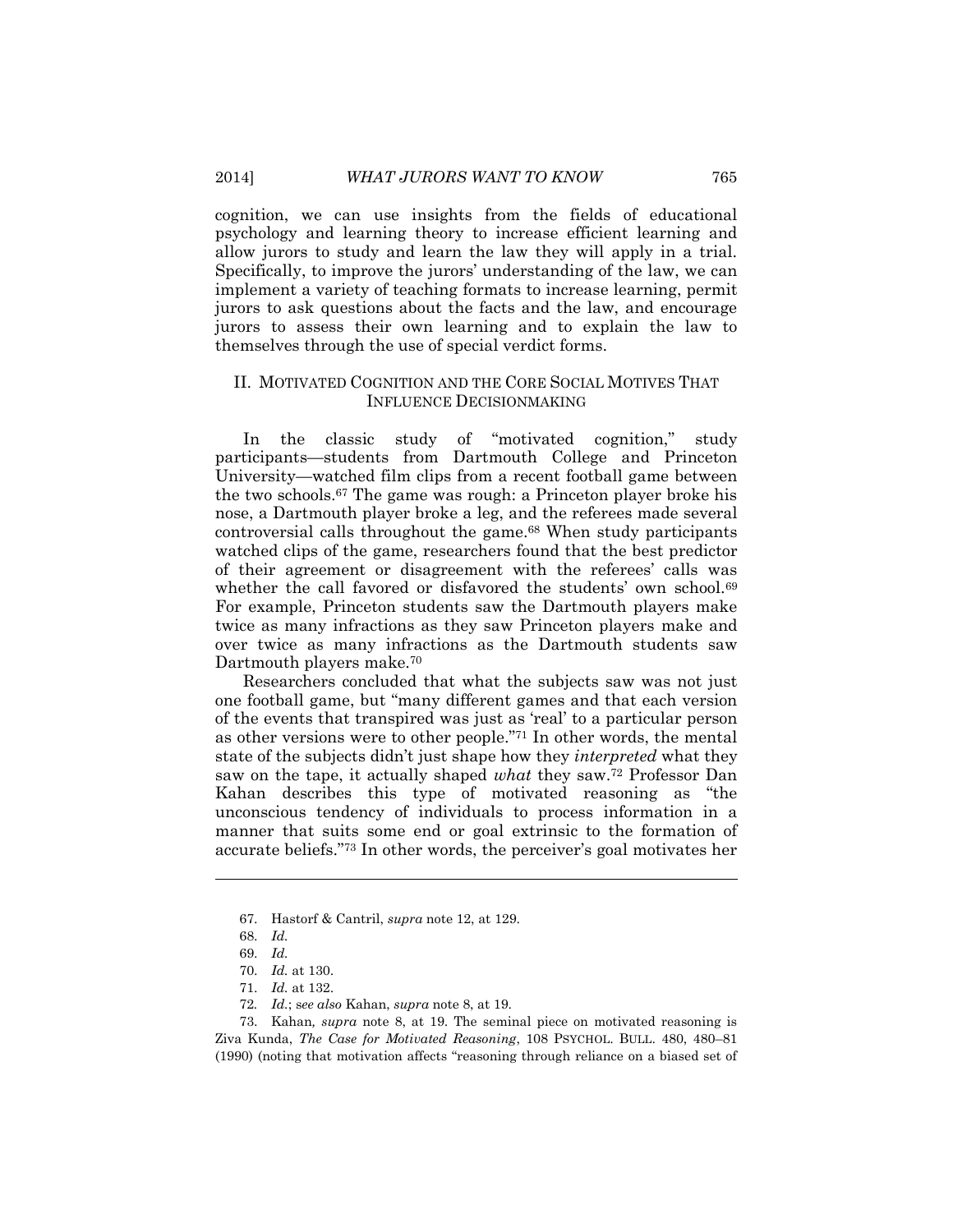cognition; it directs her mental operations and affects her assessment of empirical evidence.<sup>74</sup>

Like the college students who saw the game the way they wanted it to be, all people sometimes engage in biased reasoning to bring their beliefs in line with their desires. For example, both opponents and proponents of capital punishment think that studies that confirm their beliefs are more effective than studies that disconfirm their beliefs.<sup>75</sup> In that case, people are exhibiting "confirmation bias," or the tendency of people to favor information that confirms their beliefs or hypotheses.<sup>76</sup> Some biased reasoning is driven by stereotypes people have about social categories, though many biases have nothing to do with gender, race, or ethnicity.<sup>77</sup> Furthermore, while some bias is explicit (in that people are aware of their own biases), much of the bias that impacts decisionmaking is implicit (in

cognitive processes: strategies for accessing, constructing, and evaluating beliefs.").

75. *See* Charles G. Lord et al., *Biased Assimilation and Attitude Polarization: The Effects of Prior Theories on Subsequently Considered Evidence*, 37 J. PERSONALITY & SOC. PSYCHOL. 2098, 2100–01 (1979). Each argument included a description of the design of the study and was followed by criticisms of the study itself and rebuttals of those criticisms. *Id.* Furthermore, the "net effect of exposing proponents and opponents of capital punishment to identical evidence—studies ostensibly offering equivalent levels of support and disconfirmation—was to increase further the gap between their views." *Id.* at 2105.

76. JENNIFER K. ROBBENNOLT & JEAN R. STERNLIGHT, PSYCHOLOGY FOR LAWYERS: UNDERSTANDING THE HUMAN FACTORS IN NEGOTIATION, LITIGATION, AND DECISION MAKING 15 (2012).

<sup>74.</sup> Kahan, *supra* note 8, at 19. In a more recent study, researchers recruited two groups of potential parents, all of whom planned to have children. Anthony Bastardi et al., *Wishful Thinking: Belief, Desire, and the Motivated Evaluation of Scientific Evidence*, 22 PSYCHOL. SCI. 731, 731 (2011). While all of the parents said they thought kids did best when they were cared for at home, some of the parents planned to stay home with their kids and others planned to use daycare. *Id.* The parents were then given descriptions of studies comparing home and daycare. *Id.* The parents who planned to use daycare found the pro-daycare study much more persuasive than the pro-homecare study and the parents who planned to stay home with their kids found the pro-homecare study to be more persuasive. *Id.* at 731–32. For each set of parents, one study supported what they *wanted to be true* and therefore had a greater impact on their decisionmaking. *Id.* As the authors of the study noted, "what people believe to be true and what they wish were true can be quite different." *Id.* at 732.

<sup>77.</sup> Jerry Kang et al., *Implicit Bias in the Courtroom*, 59 UCLA L. REV. 1124, 1128–29 (2012). For example, people tend to judge the likelihood of an event based on how readily they can remember examples of similar instances (the "availability bias") and they tend to make judgments based on their first reaction gut feelings (the "affect heuristic"). ROBBENNOLT & STERNLIGHT, *supra* note 76, at 72–75.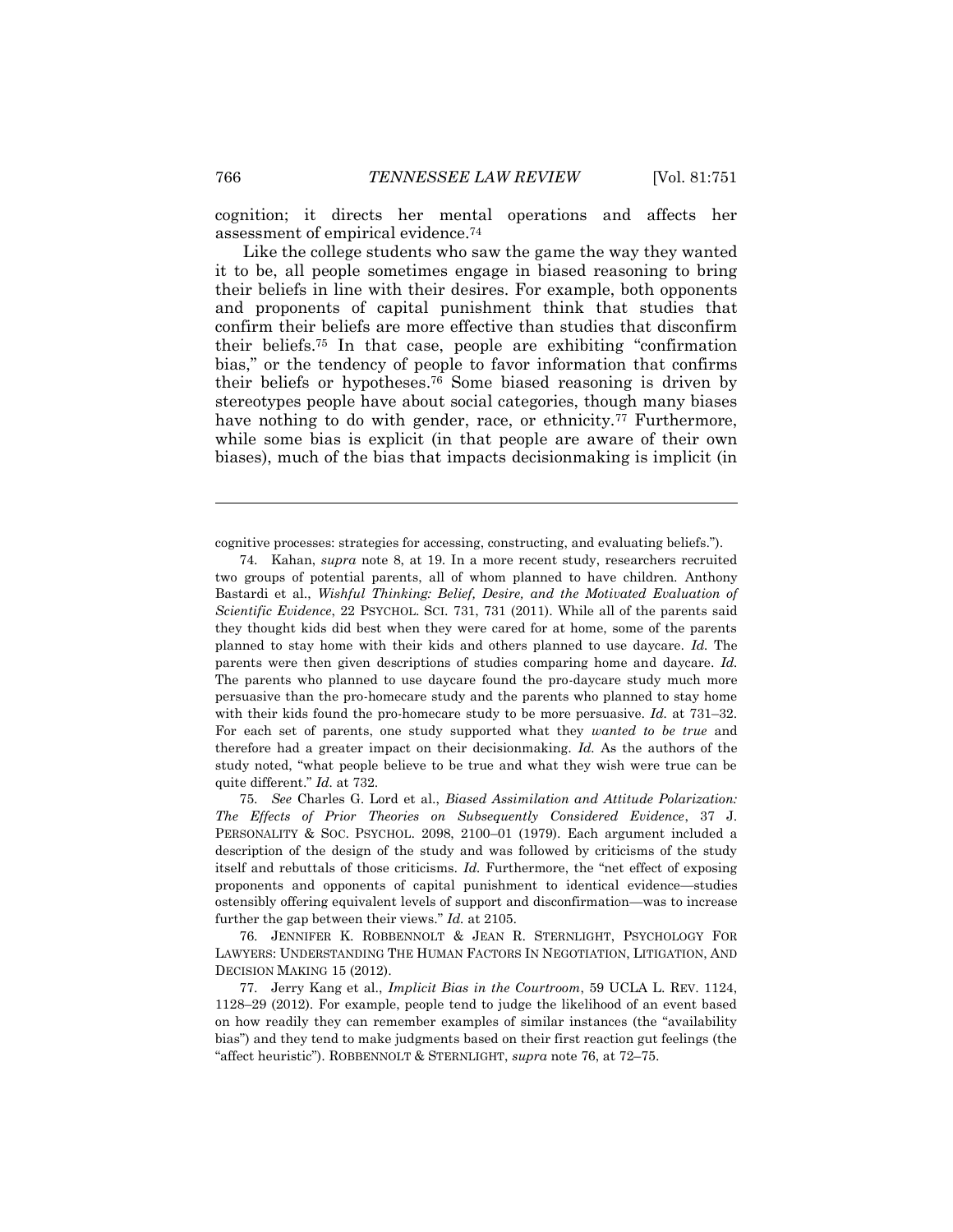that biases are "not consciously accessible through introspection").<sup>78</sup> And while scholars have suggested ways to reduce bias,<sup>79</sup> we cannot eliminate its influence on juror decisionmaking.<sup>80</sup> But in the same way that human cognition is influenced by preexisting beliefs or cognitive biases, we can also *motivate* juror cognition by presenting jurors with information in a way that motivates them to understand the law and to persist in thinking about the law and facts until they reach a good decision.

Social science research has repeatedly demonstrated that people's motivations and goals have a significant influence on how they perceive, attend to, and interpret information.<sup>81</sup> People with different motives or goals may arrive at very different decisions and may draw different conclusions from the same information as those motives or goals change.<sup>82</sup> More specifically, motives influence how we notice and interpret information, as well as which knowledge structures or schemas we use to unconsciously filter the information.<sup>83</sup> A review of the psychology literature identifies dozens

80. *See* Justin D. Levinson & Danielle Young, *Different Shades of Bias: Skin Tone, Implicit Racial Bias and Judgments of Ambiguous Evidence*, 112 W. VA. L. REV. 307, 346–47 (2010).

81. *See, e.g.*, SUSAN T. FISKE, SOCIAL BEINGS: CORE MOTIVES IN SOCIAL PSYCHOLOGY 14 (2004) (noting that scholars define "motivation" differently); Kunda, *supra* note 73, at 480 (describing motivation as "any wish, desire, or preference that concerns the outcome of a given reasoning task"); Steven L. Neuberg, *The Goal of*  Forming Accurate Impressions During Social Interactions: Attenuating the Impact of *Negative Expectancies*, 56 J. PERSONALITY & SOC. PSYCHOL. 374, 375 (1989) (citing various studies); *see also, e.g.*, GORDON B. MOSKOWITZ, SOCIAL COGNITION 96 (2005) (defining "motive" as a "process of being driven to reduce some perceived discrepancy between the current state of the organism and some desired state of the organism").

82. KUNDA, *supra* note 9, at 246. Contemporary motivation theory assumes that people initiate and continue behavior when they believe that those behaviors will result in their desired goals. Henk Aarts et al., *On the Psychology of Drinking: Being Thirsty and Perpetually Ready*, 92 BRIT. J. PSYCHOL. 631, 631 (2001); Edward L. Deci & Richard M. Ryan, *The "What" and "Why" of Goal Pursuits: Human Needs and the Self-Determination of Behavior*, 11 PSYCHOL. INQUIRY 227, 227 (2000).

83. Jon Hanson & David Yosifon, *The Situational Character: A Critical Realist Perspective On The Human Animal*, 93 GEO. L.J. 1, 90 (2004); Kahan, *supra* note 8, at 19. Much of the research on motivated cognition is grounded in dual-process models of social psychology, which recognize that people make decisions and interpret information along a continuum from quick intuitive judgments to more thoughtful reasoning. *See* Serena Chen et al., *Motivated Heuristic and Systematic Processing*, 10 PSYCHOL. INQUIRY 44 (1999) (citing various studies); *see also*

<sup>78.</sup> Kang et al., *supra* note 77, at 1129.

<sup>79.</sup> *Id.* at 1169; *see* ROBBENNOLT & STERNLIGHT, *supra* note 76, at 77–83; Craig A. Anderson, *Inoculation and Counterexplanation: Debiasing Techniques in the Perseverance of Social Theories*, 1 SOC. COGNITION 126, 126 (1982).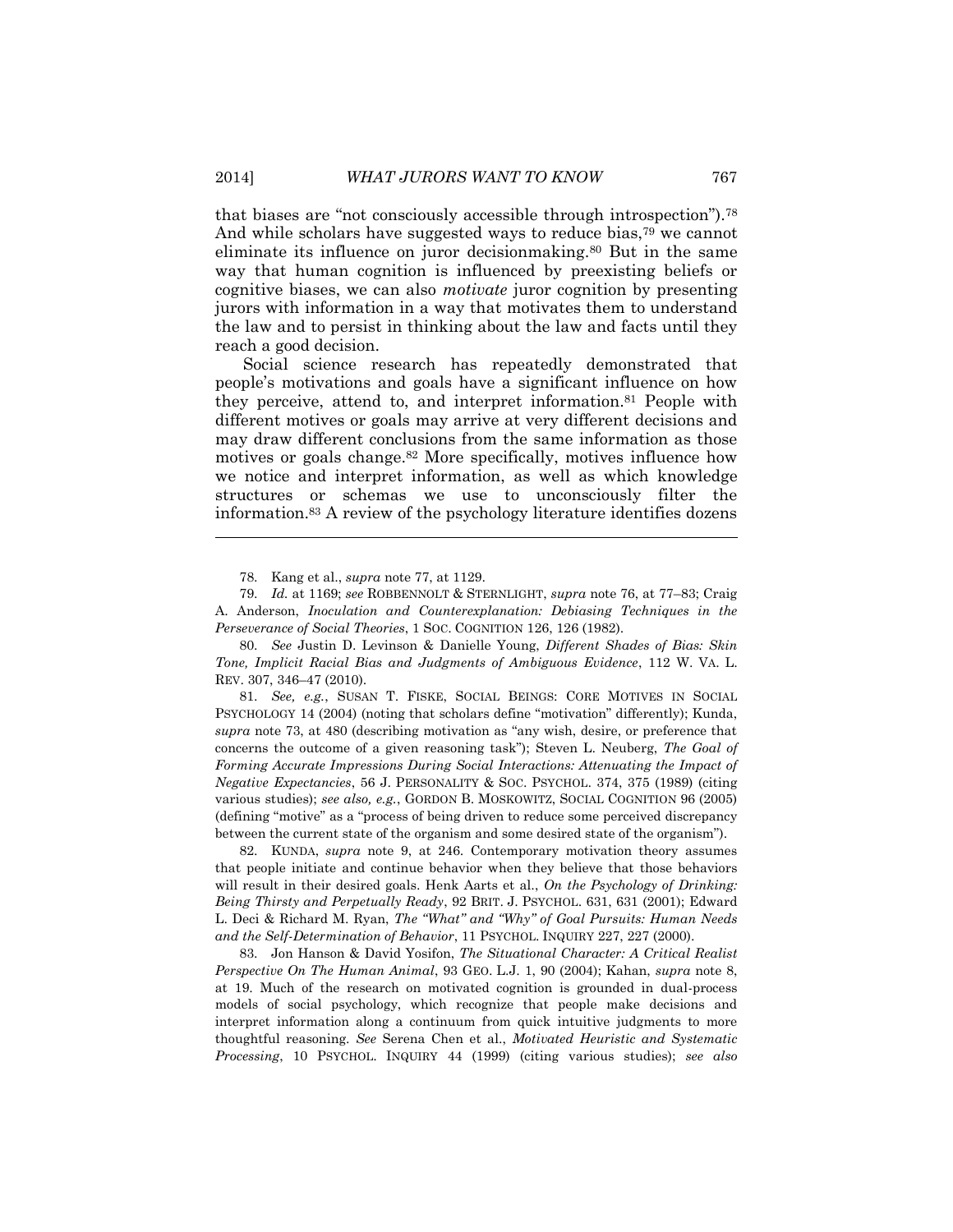of different motives, each of which have some influence on cognition and decisionmaking, and some of which overlap or conflict.<sup>84</sup> And while jurors are influenced by many overlapping motives, including motivations personal to individual jurors like political ideology and racial bias, when they are acting in their capacity as decisionmakers in a trial, we can broadly categorize jurors' core social motivational influences as the motives to understand and be accurate and the motive for closure.

#### <span id="page-18-0"></span>*A. The Motive to Understand & The Motive to Be Accurate*

Like other people, jurors have a strong desire to understand their world; they want to know the reasons things happen and why the law requires what it does.<sup>85</sup> In a famous study testing this idea, researchers had an assistant approach people who were about to use a copy machine and ask if they could use the machine first.<sup>86</sup> When

MOSKOWITZ, *supra* note 81, at 194 (describing the dual-process model coined by Marilynn Brewer). There are a variety of dual-process models, including Marilynn Brewer's dual-process model, the heuristic-schematic model coined by Shelley Chaiken, and the theory of lay epistemics developed by Arie Kruglanski. *Id.* The various models use different terminology, but all of them describe people as using a combination of default information processing including schemas and heuristics, as well as more effortful and deliberate mental processing. For a review of the various models. *See id.* at 195–219. More recently, the dual-process model is often referred to as a "System 1/System 2" model, with System 1 involving "fast thinking" and System 2 including "slow thinking." *See* Daniel Kahneman, *Maps of Bounded Rationality: Psychology for Behavioral Economics*, 93 AM. ECON. REV., 1449, 1451 (2003) (crediting Keith Stanovich and Richard West, *Individual Differences in Reasoning: Implications for the Rationality Debate?*, 23 BEHAV. BRAIN SCI. 645 (2000) with coining the original System 1/System 2 label). Motivation influences both the form of decisionmaking that takes place (heuristic or systematic, System 1 or 2) and it directs whichever cognition ultimately occurs. Chen et al., *supra*, at 443.

84. *See* Hanson & Yosifon, *supra* note 83, at 91 (identifying the motive to understand, the motive to self-affirm, the motive to simplify, and the motive to cohere); FISKE, *supra* note 81, at 15 (identifying five categories of motives, including motives to belong, understand, control, self-enhance and trust); David A. Dunning, *On the Motives Underlying Social Cognition*, *in* EMOTION AND MOTIVATION 137, 138 (Marilynn B. Brewer & Miles Hewstone eds., 2004) (identifying "desires" for "knowledge," "affirmation," and "coherence").

85. KUNDA, *supra* note 9, at 141; *see* FISKE, *supra* note 81, at 88 (noting that although the type of unambiguous understanding that people seek varies among cultures, the basic need to understand is a core social motive that exists across cultures).

86. Ellen Langer et al., *The Mindlessness of Ostensibly Thoughtful Action: The Role of "Placebic" Information in Interpersonal Interaction*, 36 J. PERSONALITY & SOC. PSYCHOL. 635, 637 (1978).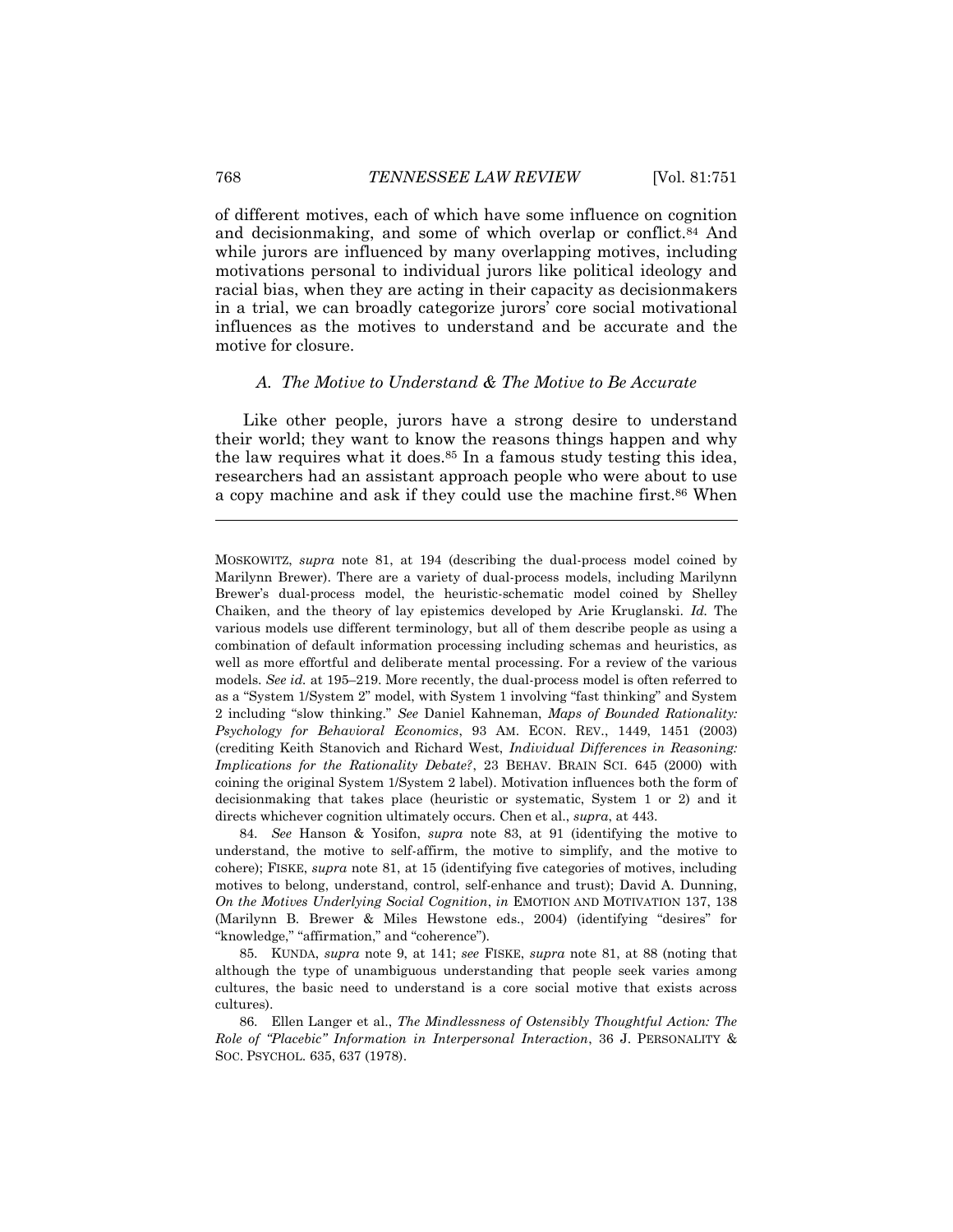the assistant gave no reason for wanting to go first ("Excuse me, I have 5 pages. May I use the Xerox machine?", 60% of subjects allowed the assistant to use the machine.<sup>87</sup> Conversely, when the assistant gave a reason ("Excuse me, I have 5 pages. May I use the Xerox machine, because I'm in a rush?"), 94% of subjects acquiesced.<sup>88</sup> Interestingly, even when the assistant gave a meaningless reason ("Excuse me, I have 5 pages. May I use the Xerox machine, because I have to make copies?"), 93% of subjects still allowed the assistant to cut in line.<sup>89</sup> In other words, as long as subjects were given *some* reason—legitimate or not—that helped them understand why the assistant needed to use the copy machine first, subjects were considerably more likely to allow the intrusion.<sup>90</sup>

Closely related to jurors' motives to understand the law and the facts in a trial are jurors' motives to cohere and simplify the trial "story" they hear. When faced with conflicting explanations, jurors will tend to choose the explanation that "hangs together best, that is, the story that provides the most coherent explanation of all the relevant evidence."<sup>91</sup> Stories that explain more facts are more coherent, and jurors will therefore view those stories as more persuasive.<sup>92</sup> Similarly, when asked to explain behavior, jurors, like other people, will prefer those explanations that are simplest or require the fewest assumptions.<sup>93</sup> For example, when subjects were told that "Cheryl" was tired, had gained weight, and had an upset stomach, they preferred the explanation that she was pregnant to the explanation that she had mononucleosis, had stopped exercising,

 $\overline{a}$ 

91. KUNDA, *supra* note 9, at 140; *see also* Pennington & Hastie, *supra* note 10, at 519 (explaining how jurors create a story that "hangs together").

92. "[A]ll other things being equal, an explanatory hypothesis that explains more facts is more coherent and therefore viewed as a better explanation than an explanation that explains fewer facts." Stephen J. Read & Amy Marcus-Newhall, *Explanatory Coherence in Social Explanations: A Parallel Distributed Processing Account*, 65 J. PERSONALITY & SOC. PSYCHOL. 429, 432 (1993).

93*. Id.* at 437. Dan Simon's scholarship on cognitive coherence suggests that when jurors are asked to apply complex legal issues, they will seek to impose coherence on the complex task in front of them. Dan Simon, *A Third View of the Black Box: Cognitive Coherence in Legal Decision Making*, 71 U. CHI. L. REV. 511, 517 (2004). "Coherence-based reasoning posits that the mind shuns cognitively complex and difficult decision tasks by reconstructing them into easy ones, yielding strong, confident conclusions." *Id.* at 513. In other words, instead of attempting to decipher confusing and complex legal issues, jurors will instead distill the complex decision into a simpler decision about which they can feel more confident. *Id.* at 517.

<sup>87.</sup> *Id.* at Table 1.

<sup>88.</sup> *Id.*

<sup>89.</sup> *Id.*

<sup>90.</sup> *Id.*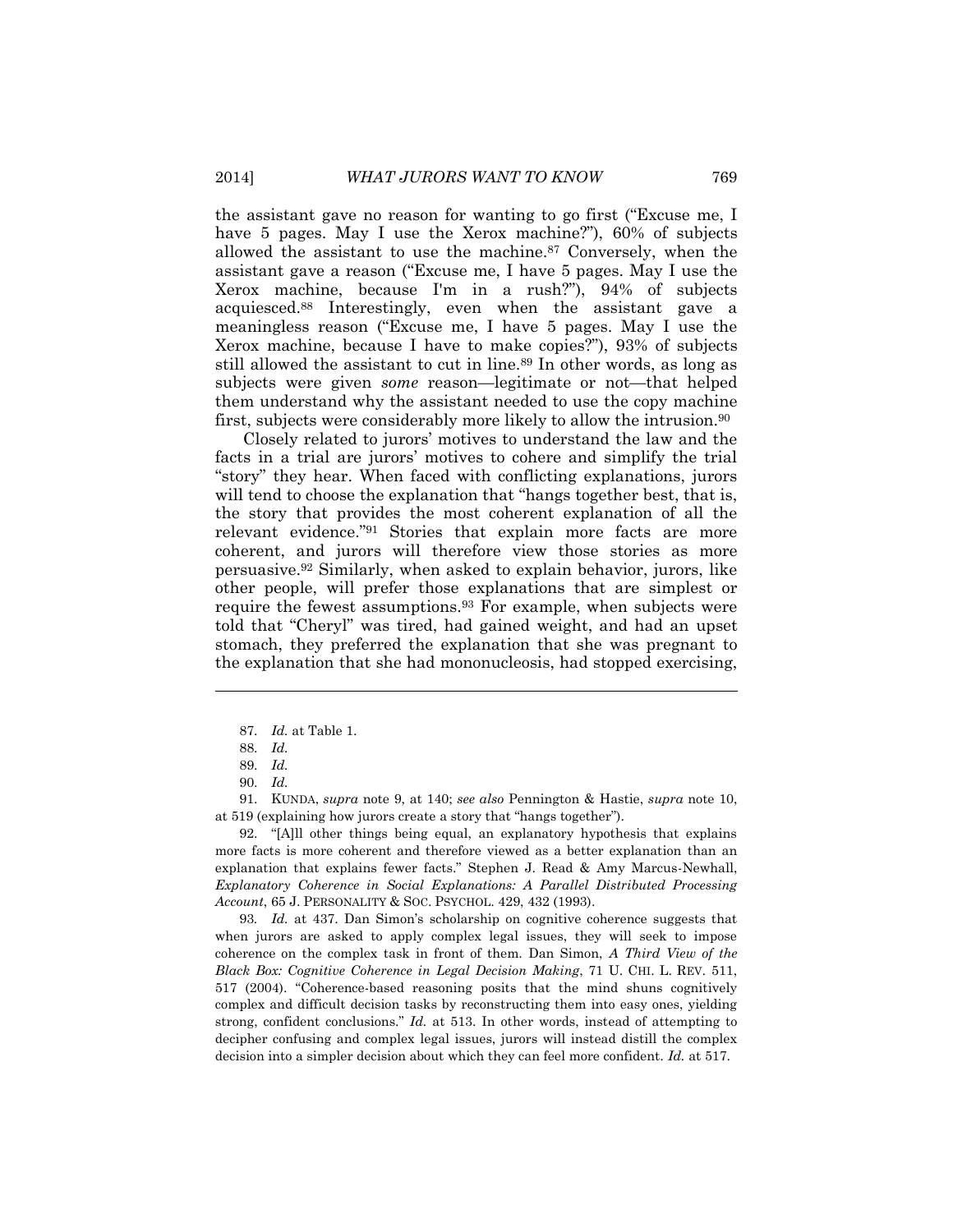and had a stomach virus.<sup>94</sup> The simple explanation of pregnancy was a better explanation than the conjunction of multiple examples.<sup>95</sup> Moreover, the broad explanation of pregnancy better explained all three facts—fatigue, weight gain, upset stomach—better than any of the narrow explanations—mononucleosis, no exercise, stomach virus—thus making that explanation more coherent.<sup>96</sup>

Similarly, this desire to understand is closely related to jurors' motivation to be correct in that understanding, or their motivation to be accurate. When people are motivated to be accurate, studies show that they pay closer attention, think more carefully, and are less likely to rely on general heuristics in reaching a decision.<sup>97</sup> In another study, some subjects were told that after making a judgment, they would have to explain their thinking to researchers.<sup>98</sup> Other participants were told that their judgments would instead remain confidential, and the experimenter would not know how they had responded.<sup>99</sup> The participants were then given the responses of three actual people to sixteen personality questions and were asked to write a description of each respondent's personality based on those responses and to predict how each respondent would respond to sixteen other personality questions.<sup>100</sup> The participants who were motivated to be accurate by being accountable formed more complex impressions of the three respondents, relied on a greater number of attributes to describe each person, and made more accurate predictions about how the respondents would answer the second set of questions.<sup>101</sup>

Many studies suggest that if we increase jurors' accuracy goals, this will improve their judgment, lead them to engage in more careful and elaborate thinking, and reduce bias.<sup>102</sup> People are motivated to be accurate when they expect to be evaluated, when they expect to justify their judgment to other people, when they expect their judgment to be made public, or when they believe their

 $\overline{a}$ 

98. Philip E. Tetlock & Jae Il Kim, *Accountability & Judgment Processes in a Personality Prediction Task*, 52 J. PERSONALITY & SOC. PSYCHOL. 700, 703 (1987).

<sup>94.</sup> Read & Marcus-Newhall, *supra* note 92, at 436–37.

<sup>95.</sup> *Id.* at 436.

<sup>96.</sup> *Id.*

<sup>97.</sup> *See, e.g.*, Kunda*, supra* note 73, at 481 (suggesting that when people are motivated to be accurate, they pay closer attention and think more carefully)*; see also* Harkness et al., *supra* note 1, at 22 (citing studies that suggest people rely less on heuristics when involved in solving a problem).

<sup>99.</sup> *Id.* at 703.

<sup>100.</sup> *Id.* at 702–03.

<sup>101.</sup> *Id.* at 705.

<sup>102.</sup> *See* KUNDA, *supra* note 9, at 236.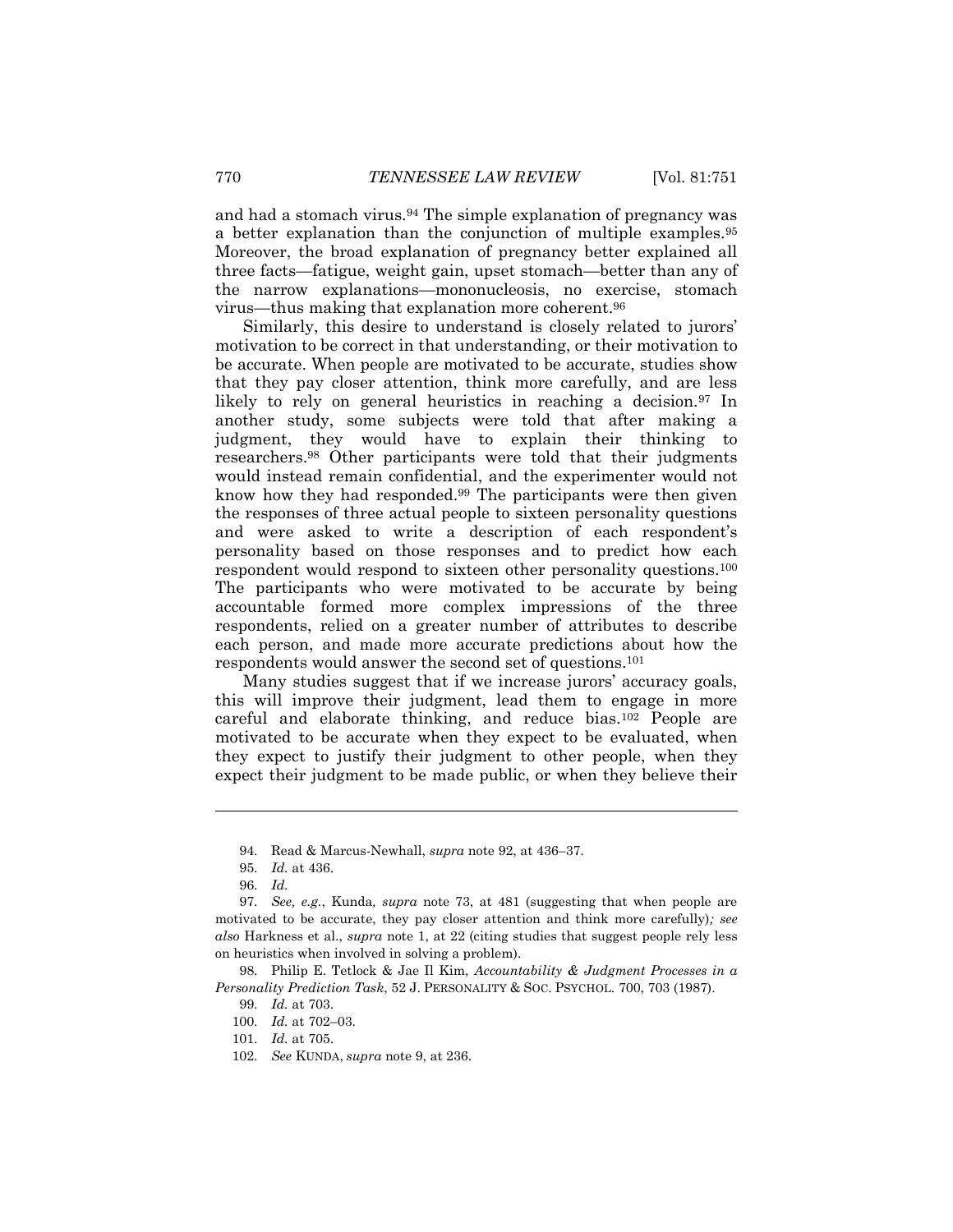judgment will have a real impact on other's lives.<sup>103</sup> Furthermore, people motivated in this way are less likely to exhibit a variety of cognitive biases: they are less likely to be unduly influenced by early impressions (the primacy effect), $104$  they are less likely to be influenced by the race of a writer when evaluating their work product, <sup>105</sup> and they are less likely to anchor on irrelevant numbers when predicting the probability of an event.<sup>106</sup> The reduction in bias of people with strong accuracy goals is probably due to their more careful and more elaborate thinking, as evidenced by the fact that all of these biases are exaggerated when people are under time pressure.<sup>107</sup>

Jurors are motivated to understand the law and the facts in a trial and to fit these together into a cohesive trial story. This motivation is closely related to jurors' motive to be accurate in that understanding. If we can harness these motivations by holding jurors accountable for their decisions, jurors will pay closer attention to the information they hear in a trial and think more carefully before reaching a decision.

<sup>103.</sup> *See* KUNDA, *supra* note 9, at 237–38 (citing various studies).

<sup>104.</sup> Arie W. Kruglanski & Tallie Freund, *The Freezing & Unfreezing of Lay-Inferences: Effects on Impressional Primacy, Ethnic Stereotyping, & Numerical Anchoring*, 19 J. EXPERIMENTAL SOC. PSYCHOL. 448, 453–54 (1983).

<sup>105.</sup> *Id.* at 457.

<sup>106.</sup> *Id.* at 460–61.

<sup>107.</sup> KUNDA, *supra* note 9, at 238 (citing various studies). Accuracy goals alone do not guarantee increased accuracy, however. For example, telling someone to be accurate does generally not reduce bias, nor does paying someone to be accurate. *See*  Mark Snyder & William B. Swann, Jr., *Hypothesis-Testing Processes in Social Interaction*, 36 J. PERSONALITY & SOC. PSYCHOL. 1202, 1209–10 (1978) (explaining that subjects who were offered \$25 to be "as accurate as possible" were not more likely to be accurate). Moreover, studies of people working in their field of expertise—a situation where subjects could be expected to be as accurate as possible—still show persistent inaccuracies in judgment. Steven L. Neuberg & Susan T. Fiske*, Motivational Influences on Impression Formation: Outcome Dependency, Accuracy-Driven Attention, & Individuating Processes*, 53 J. PERSONALITY & SOC. PSYCHOL. 431, 433 (1987) (citing various studies). Moreover, accountability can make people defensive and self-serving when they have already committed to a choice. *See generally* Philip E. Tetlock et al., *Social & Cognitive Strategies for Coping With Accountability: Conformity, Complexity & Bolstering*, 57 J. PERSONALITY & SOC. PSYCHOL. 632, 633 (1989).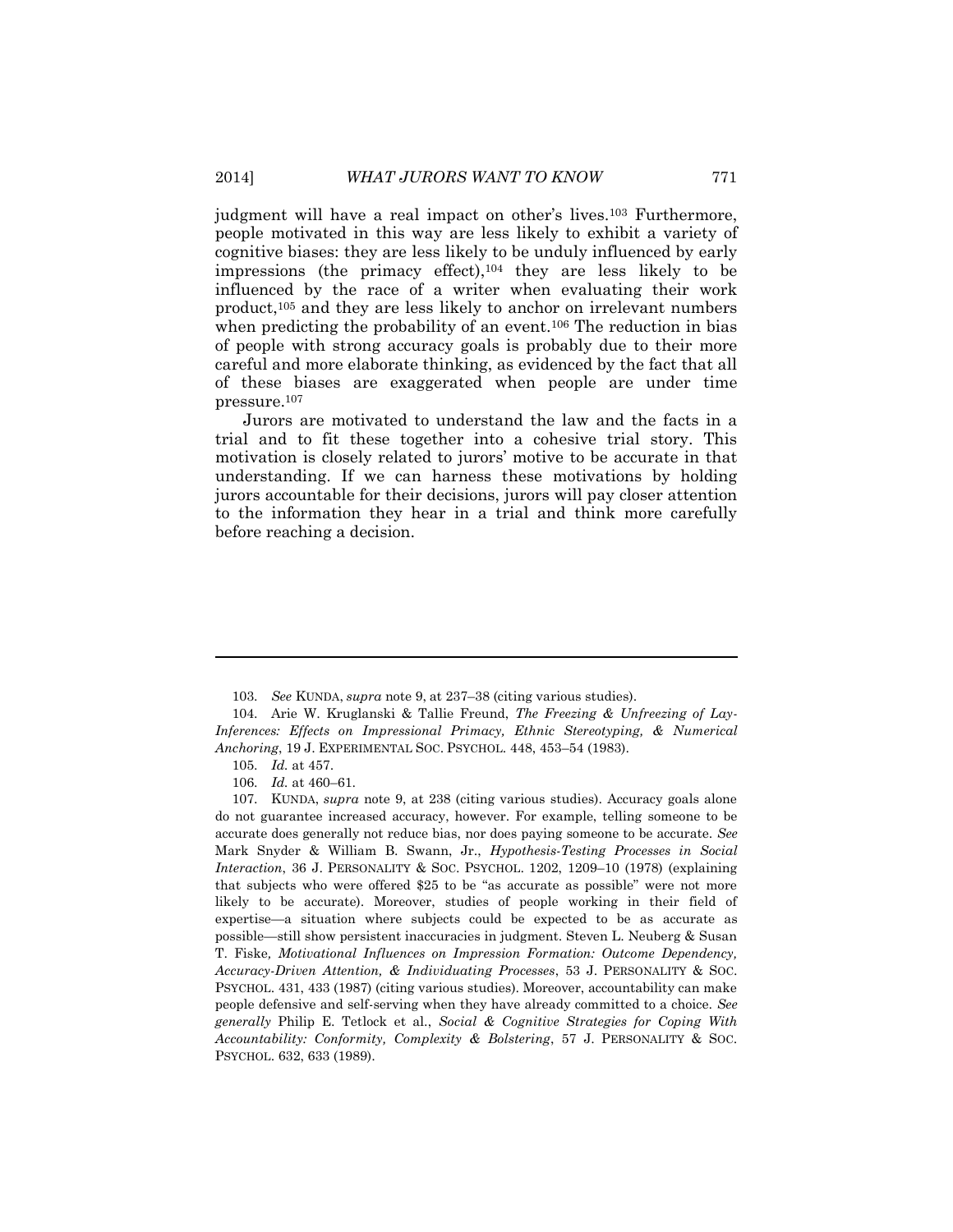#### *B. The Motive for Closure*

<span id="page-22-0"></span>Like other decisionmakers, jurors need closure after making a decision; that is, they need firm answers to their questions.<sup>108</sup> Sometimes the motive to achieve closure—to arrive at a clear conclusion—becomes a goal in and of itself.<sup>109</sup> Of course, like other motivations, this motivation for closure can vary from a strong need to achieve closure at one end of the spectrum to a strong need to avoid closure on the opposite end.<sup>110</sup> If jurors have a strong need for closure, they may display cognitive impatience: they may rush to judgment and fail to consider alternative explanations.<sup>111</sup> Conversely, if jurors have a strong need to avoid closure, they "may savor uncertainty," suspend judgment, and consider competing explanations.<sup>112</sup>

One way to conceptualize the timeline of jurors' knowledge acquisition is to break it into two phases: first, they generate hypotheses about the reasons for events, and second, they test and evaluate these hypotheses.<sup>113</sup> Because there are a potentially infinite number of hypotheses for any given event, the process of generating hypotheses must stop at some point so that jurors can move to the second step.<sup>114</sup> When they are motivated to achieve closure, jurors may "freeze" this hypothesis generation as soon as they have arrived at what is a "good enough" solution.<sup>115</sup> Conversely, accuracy goals

109. Kruglanski & Webster, *supra* note 108, at 264.

110. *Id.*

 $\overline{a}$ 

111. *Id.*

112. *Id.*

114. *Id.* at 335.

115. *Id.*, at 336; *see also* KUNDA, *supra* note 9, at 242 (noting that people are motivated to obtain closure when they are operating under time pressure, when the decisionmaking task is tedious, or when they will be able to turn to a more enjoyable activity when the decisionmaking is complete); *see also* Kruglanski & Freund, *supra*  note 104, at 461–62 (discussing how time pressure and evaluation apprehension affects "freezing").

<sup>108.</sup> Arie W. Kruglanski & Donna M. Webster, *Motivated Closing of the Mind: "Seizing" & "Freezing*,*"* 103 PSYCHOL. REV. 263, 264 (1996); *see also* Arie W. Kruglanski, *Motivations For Judging & Knowing: Implications For Causal Attribution*, *in* THE HANDBOOK OF MOTIVATION AND COGNITION: FOUNDATION OF SOCIAL BEHAVIOR 337 (E. Tory Higgins & Richard M. Sorrentino eds., Vol. 2 1990) (defining the need for closure as a desire for *"an* answer on a given topic, *any*  answer, . . . compared to confusion and ambiguity").

<sup>113.</sup> This is the lay epistemics model of dual-processing, which focuses on the factors that determine when closure occurs, or when people have sufficient confidence in a particular hypothesis to stop generating other hypotheses. *See id.* at 334–35.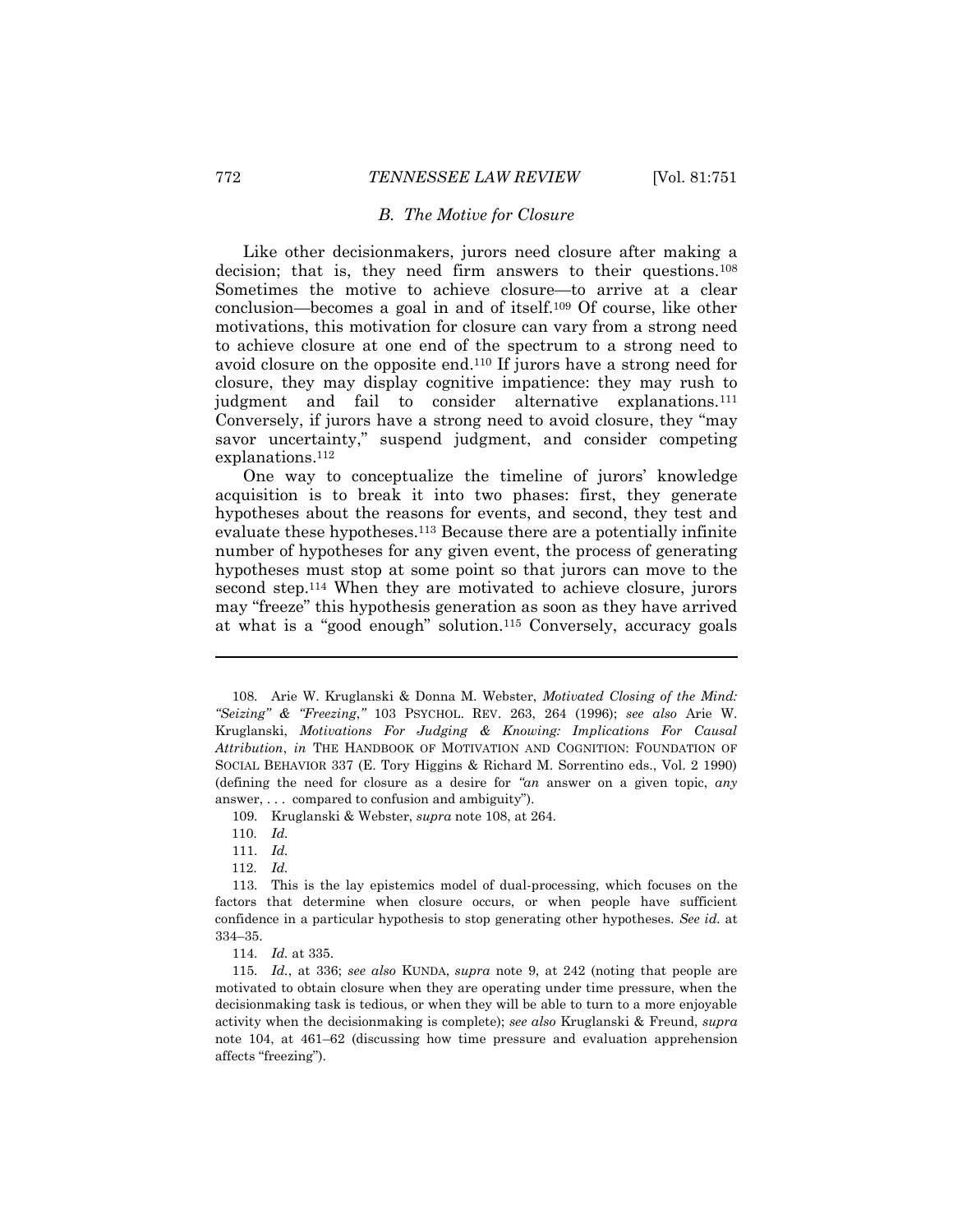can motivate jurors to avoid closure: if jurors know that they will be accountable for the accuracy of their decisions, this can motivate them to prolong the decisionmaking process and think more carefully.<sup>116</sup>

We can use closure goals to influence the amount of time and effort jurors spend on decisionmaking and can therefore affect the quality of those decisions.<sup>117</sup> In a study demonstrating this effect, subjects watched a woman give a speech critical of student exchange programs and then answered a series of questions.<sup>118</sup> Some subjects were told that the woman chose to read the speech, and others were told that she had no choice.<sup>119</sup> Some subjects were motivated to obtain closure by being told that when they were done, they would be asked to watch a series of comedy clips, and others were motivated to avoid closure by being told that when they were done, they would be asked to view a lecture on statistics.<sup>120</sup> Subjects motivated to achieve closure spent less time on the task than control subjects, and subjects motivated to avoid closure spent more time than controls.<sup>121</sup> Furthermore, although subjects motivated to achieve closure reported a higher level of confidence in their decisions and believed the task required less thought than those motivated to avoid closure, they actually made poorer decisions and were more likely to incorrectly believe that the speaker's expressed views were her actual opinion.<sup>122</sup> In contrast, the more careful scrutiny triggered by the need to avoid closure helped to improve decisionmaking.<sup>123</sup>

<sup>116.</sup> KUNDA, *supra* note 9, at 243 ("Therefore, the consequences of closure avoidance can be expected to be the same as the consequences of accuracy goals greater accuracy and fewer biases when increased efforts yield reliance on better reasoning strategies, but not otherwise.").

<sup>117.</sup> *Id.* at 245.

<sup>118.</sup> Donna M. Webster, *Motivated Augmentation and Reduction of the Overattribution Bias*, 65 J. PERSONALITY & SOC. PSYCHOL. 261, 262 (1993). Subjects were told they were participating in a subject designed to investigate how people form impressions of others based on limited information. *Id.* at 263.

<sup>119.</sup> In such circumstances, as a result of "correspondence bias," people tend to assume that the speaker's real opinions are consistent with her expressed views, even when they know the speaker had not chosen to express the views; they "exaggerate the extent to which her attitude corresponds to her behavior." KUNDA, *supra* note 9, at 243 (discussing Webster, *supra* note 118, at 262).

<sup>120.</sup> Webster, *supra* note 118, at 262. Control participants expected to next complete a task that was similar to the first one. *Id.*

<sup>121.</sup> *Id.* at 264.

<sup>122.</sup> *Id.* at 264, 269.

<sup>123.</sup> *Id.* at 264.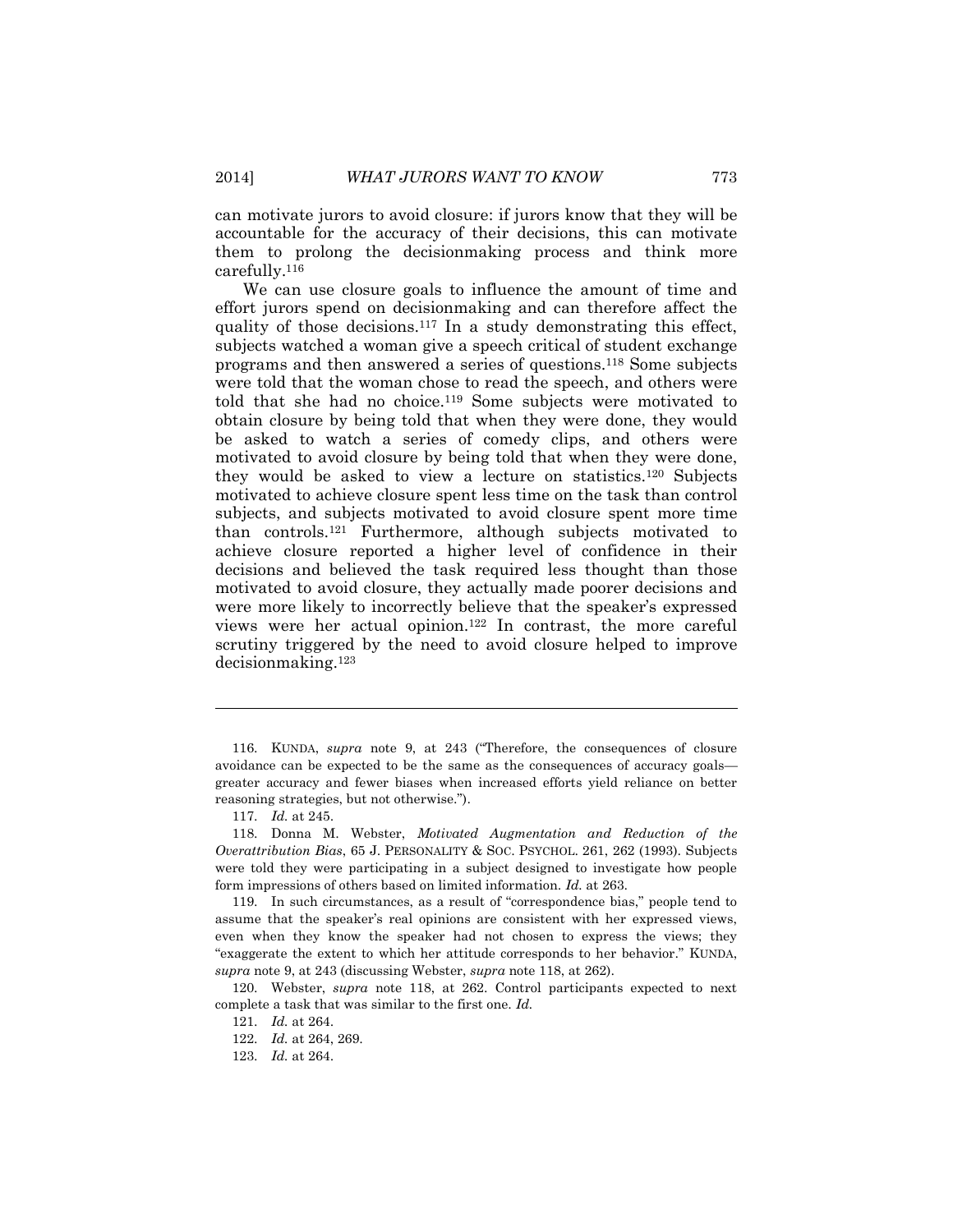A juror's willingness to avoid closure and continue generating hypotheses about a certain event can be influenced by both cognitive capability and motivation.<sup>124</sup> First, jurors may not be able to generate multiple hypotheses about what happened in the case at hand if they do not know what facts will satisfy the legal standard or claim; in other words, they will not know what they need to know.<sup>125</sup> We can help jurors develop the cognitive capacity to continue generating hypotheses about the trial "story" by teaching them about the law before the introduction of evidence.<sup>126</sup> Second, jurors must be motivated to engage in hypothesis generation. We can motivate jurors to continue generating potential hypotheses by allowing them to ask questions about both the facts and the law in the case.<sup>127</sup>

#### <span id="page-24-0"></span>III. HOW MINDSET AND LEARNING GOALS INFLUENCE JUROR DECISIONMAKING

Although we can identify some core social motives—like the motive to understand and the motive for closure—that influence jury decisionmaking, we cannot know or control for all of the motivations that might influence individual jurors, especially when those jurors may not be aware of their own motives. What we can attempt to influence, however, is how carefully jurors think about and understand the law they are expected to apply to the facts in a trial. We can motivate jurors to understand the law and to be accurate in that understanding, and to avoid closure before they have carefully considered the law and the relevant facts. Specifically, we can motivate jurors to think more carefully about the law by inducing a deliberative mindset rather than an implemental mindset, and we can motivate jurors to learn the law by framing their task with knowledge goals rather than performance goals.

#### *A. Deliberative & Implemental Mindsets*

<span id="page-24-1"></span>Jurors who have not yet reached a conclusion about the facts in a trial will think differently about the law than jurors who have already reached a decision.<sup>128</sup> This is because people develop a

<sup>124.</sup> Kruglanski, *supra* note 108, at 335.

<sup>125.</sup> *Id.*

<sup>126.</sup> Vicki L. Smith, *Impact of Pretrial Instruction on Jurors' Information Processing and Decision Making*, 76 J. APPLIED PSYCHOL. 220, 226 (1991) (finding that pre-instructed jurors were more likely to delay making a decision until after the close of evidence); *see* discussion *infra* Part III.

<sup>127.</sup> *See* discussion *infra* Part III.

<sup>128.</sup> *See generally* Peter M. Gollwitzer & Ronald F. Kinney, *Effects of*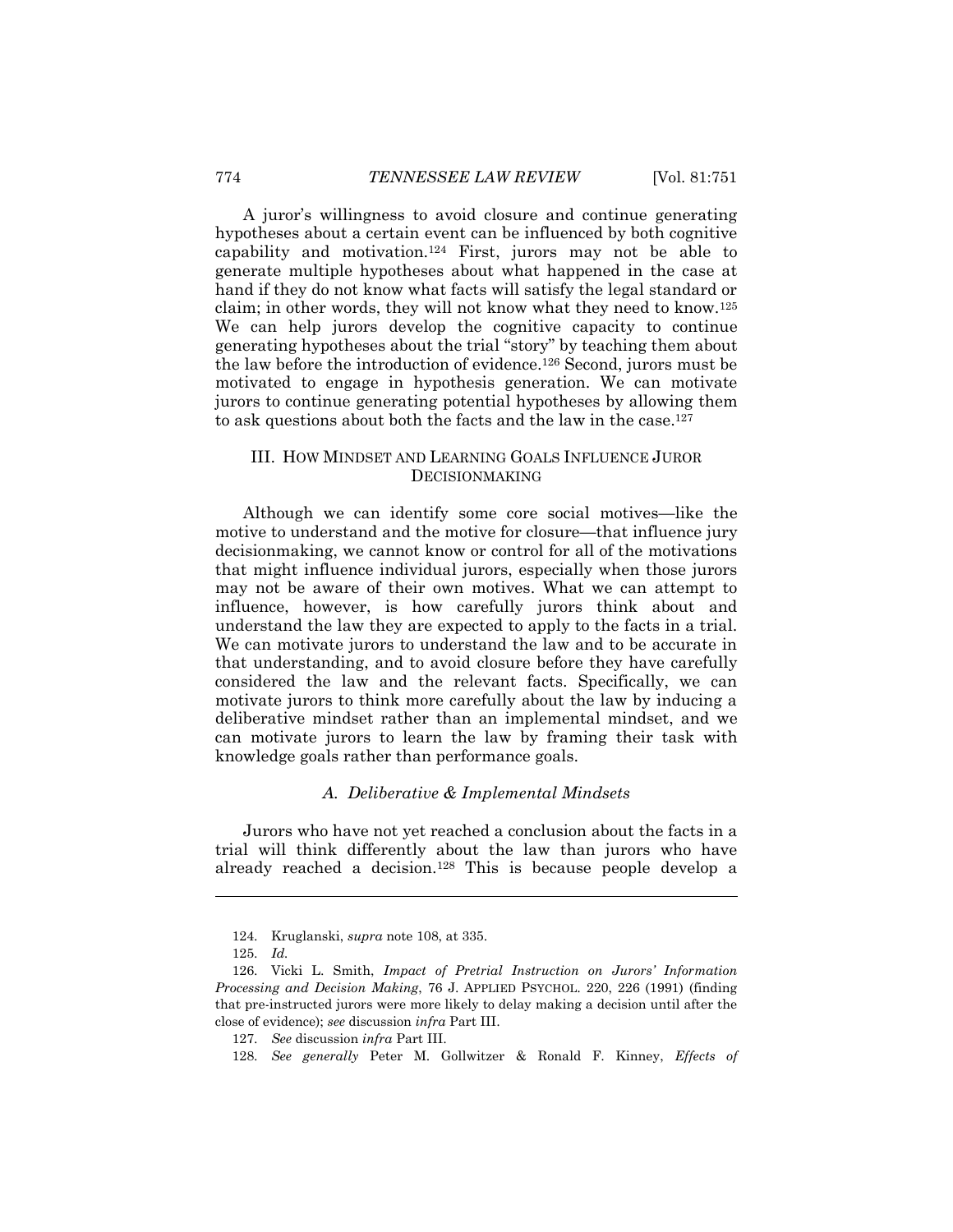"deliberative mindset" when they are actively deciding between two different actions or between action and inaction.<sup>129</sup> The deliberative mindset concept refers to the notion that, because undecided people do not know where their decisions will ultimately take them, they remain more open to information and more evenhanded and accurate in their appraisal of that information.<sup>130</sup> Research has shown that people in a deliberative mindset are more impartial when processing available information,<sup>131</sup> and are less vulnerable to self-serving biases, including the illusion of control<sup>132</sup> and overly positive self-perceptions.<sup>133</sup>

In contrast, if jurors have already seen the facts in a case and have developed a "story" when they learn the law, they will be in an "implemental mindset," where they try to fit the law to the story they have created.<sup>134</sup> Unlike the deliberative mindset, which is characterized by an evenhanded consideration of different possibilities, the implemental mindset is characterized by considerations of how a given decision should be implemented to the exclusion of new information.<sup>135</sup> If jurors are in an implemental mindset when they learn the law, they will only be focused on information relevant to the story they have already created<sup>136</sup> and will tend to ignore information that does not support that story.<sup>137</sup> If

129. Gollwitzer & Kinney, *supra* note 128, at 540–41.

130. Heinz Heckhausen & Peter M. Gollwitzer, *Thought Contents and Cognitive Functioning in Motivational versus Volitional States of Mind*, 11 MOTIVATION & EMOTION 101, 118 (1987).

131. Jürgen Beckmann & Peter M. Gollwitzer, *Deliberative Versus Implemental States of Mind: The Issue of Impartiality in Predecisional and Postdecisional Information Processing*, 5 SOC. COGNITION 259, 276 (1987).

132. Gollwitzer & Kinney, *supra* note 128, at 540.

133. Shelley E. Taylor & Peter M. Gollwitzer, *Effects of Mindset on Positive Illusions*, 69 J. PERSONALITY & SOC. PSYCHOL. 213, 224 (1995).

134. Gollwitzer & Kinney, *supra* note 128, at 540–41.

135. *Id.*

 $\overline{a}$ 

137. "It is not surprising, then, that people who are in the process of implementing an intended project do not reflect on its value in an evenhanded manner. Such deliberation would undermine their illusions and, thus, hinder efficient goal achievement." Taylor & Gollwitzer, *supra* note 133, at 224; *see*  Gollwitzer, *supra* note 128, at 264 (noting that "planning the implementation of a chosen goal should create a cognitive orientation (the implemental mind-set) that

*Deliberative and Implemental Mind-Sets on Illusion of Contro*l, 56 J. PERSONALITY & SOC. PSYCHOL. 531, 540 (1989) (discussing how a "deliberative mind-set" may shape an individual's judgment); Peter M. Gollwitzer, *Why We Thought That Action Mind-Sets Affect Illusions of Control*, 14 PSYCHOL. INQUIRY 261, 264 (2003) (discussing how open-mindedness may influence the direction an individual's final decision).

<sup>136.</sup> Beckmann & Gollwitzer, *supra* note 131, at 276.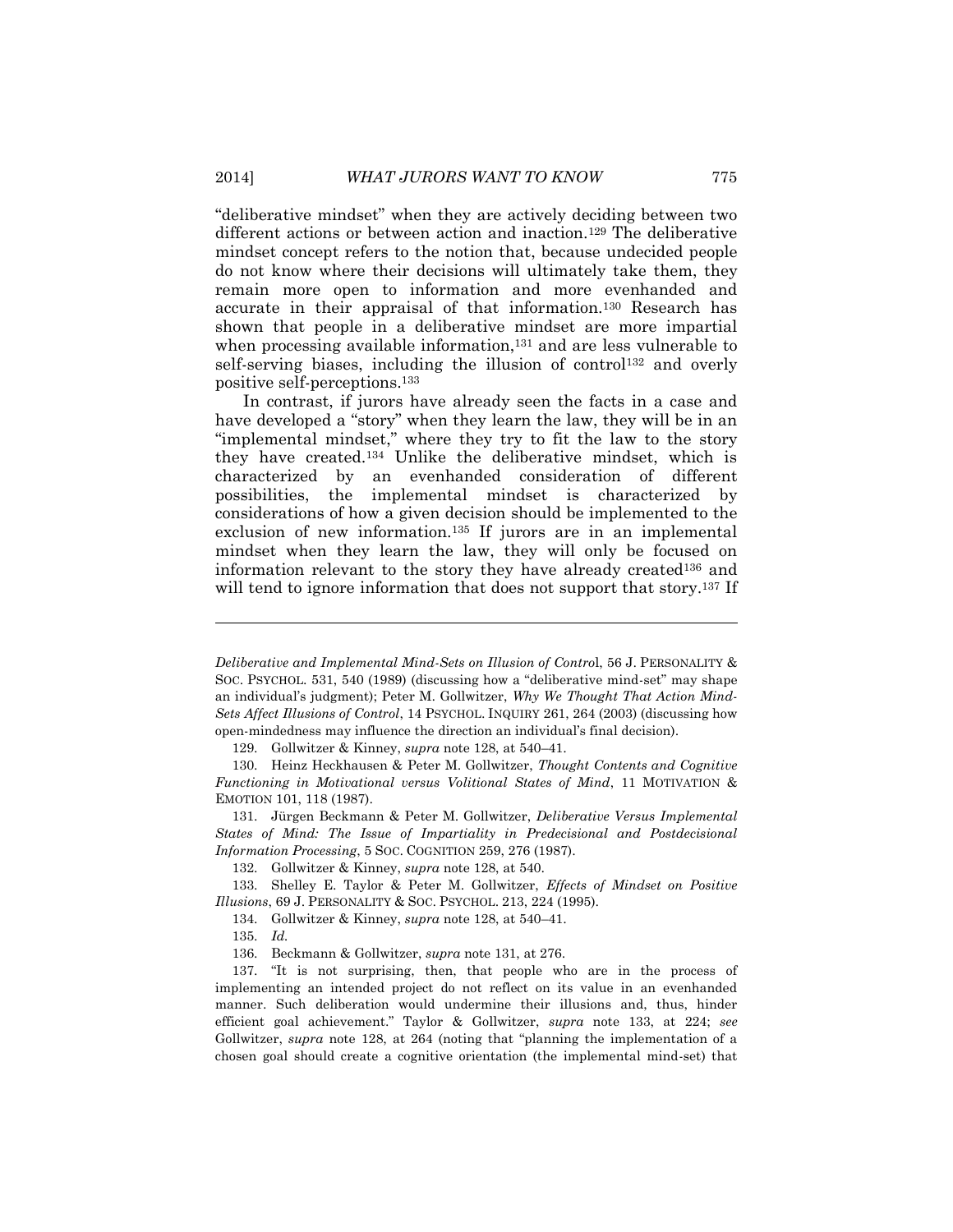jurors have a legal context in which to consider evidence, this will help them better understand the evidence when they hear it and apply it to the facts in the case.<sup>138</sup>

Moreover, juror deliberation may be improved when jurors are in a deliberative mindset when they first discuss the evidence in a case.<sup>139</sup> When jury deliberation begins with a vote, which puts jurors in an implemental mindset, jury discussions tend to be more argumentative because jurors advocate for their established positions. Professor Simon argues that when this happens, the jury's evaluation of the evidence is "more disjointed, the connections between the law and the facts are less developed, and the debate is less rigorous and congenial."<sup>140</sup> For example, one study of real juries found that jurors who took a first vote within the first ten minutes of deliberation were more likely to hang than juries who deliberated before the first vote.<sup>141</sup>

Furthermore, "cognitive load" is reduced when jurors are in a deliberative mindset, allowing them to devote more cognitive resources to learning the law.<sup>142</sup> Cognitive load theory is concerned

140. *Id.* (citing REID HASTIE ET AL., INSIDE THE JURY (1983)).

141. PAULA L. HANNAFORD-AGOR ET AL., ARE HUNG JURIES A PROBLEM? NAT'L CTR. FOR STATE CTS. 65 (2002). The authors also found that jurors tend to persist in their early opinions. "If jurors are leaning toward conviction initially, they most often convict. A similar pattern holds for those who initially favor acquittal. However, if jurors are quite evenly split or the jury has only a slight majority, the case is more likely to hang." *Id.* at 66.

142. *See* Gollwitzer, *supra* note 128, at 263–64 ("[D]eliberating participants showed an increase in their short-term memory capacity, compared with both their own earlier span and the span of planning participants."); *see also* John Sweller et al., *Cognitive Load as a Factor in the Structuring of Technical Material*, 119 J. EXPERIMENTAL PSYCHOL.: GEN. 176 (1990) (stating that appropriate reorganization of material can reduce cognitive load, which will in turn facilitate problem solving).

facilitates the task of the preaction phase (i.e., getting started on the chosen goal). As this requires a more focused and selective orientation to processing information, closed-mindedness rather than open-mindedness with respect to available information seems called for.").

<sup>138.</sup> *See generally* Smith, *supra* note 126, at 226 (finding that pre-instructed subjects were better able to apply the law to the facts in a case than subjects who were not pre-instructed). Smith notes, however, that this result cannot be seen as a pure effect of pretrial instruction because the group that only received preinstructions (and no post-instructions) did not show this improvement, but the results do indicate that there is benefit in hearing the instructions twice. *Id.* Of course, it is important that this legal context be substantively *correct*, otherwise jurors might try to fit the facts they hear in a trial to their incorrect understanding of the law.

<sup>139.</sup> SIMON, *supra* note 13, at 201.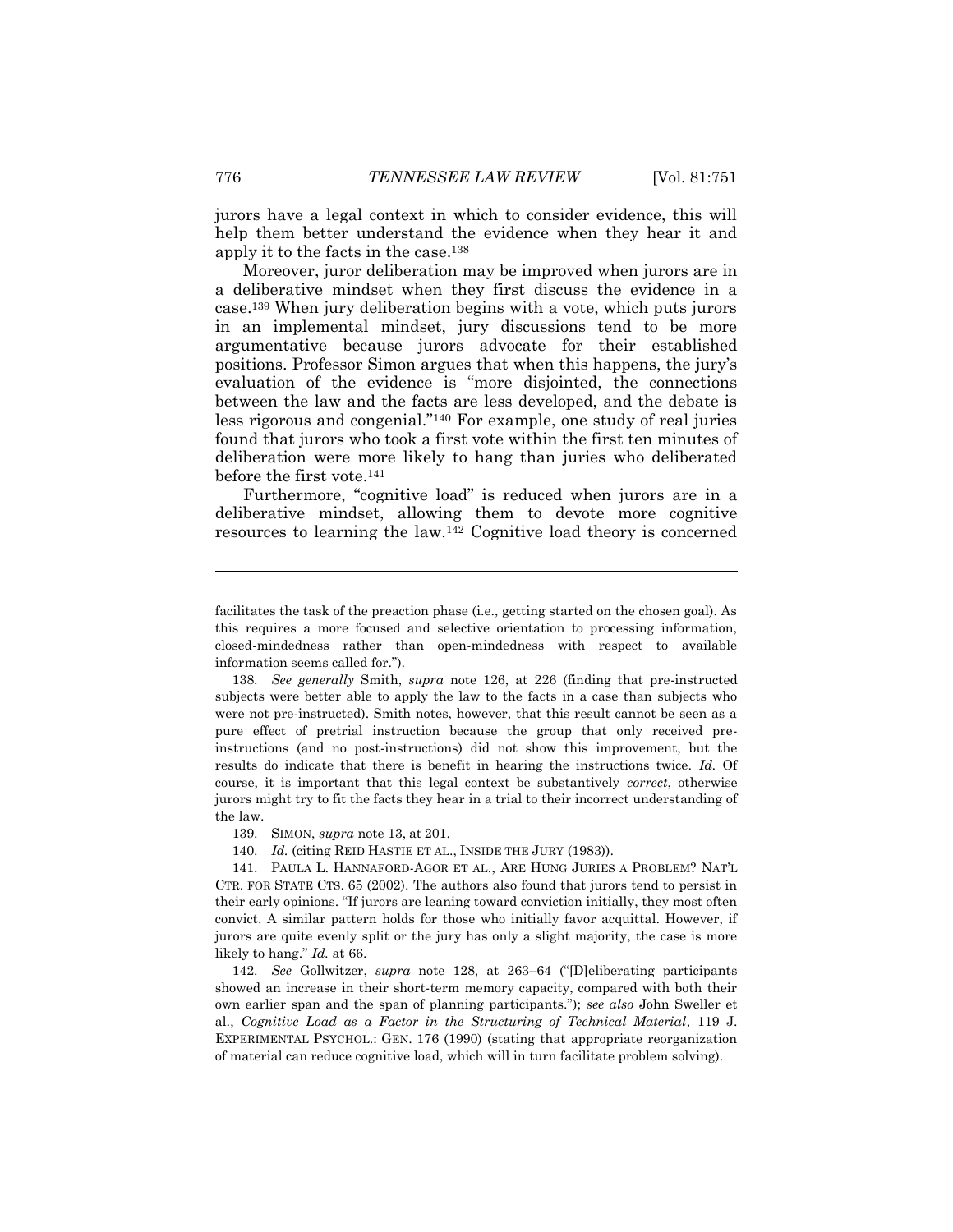with how people's cognitive resources are used during learning and problem-solving.<sup>143</sup> The intellectual complexity of the law jurors must learn generates intrinsic cognitive load, while the format and timing of jury instructions generates extraneous cognitive load.<sup>144</sup> Both intrinsic and extraneous load contribute to the total working memory load imposed on the learner, and if new material is presented to jurors in a way that causes them to use too many cognitive resources, those cognitive resources will be unavailable for learning.<sup>145</sup> Intrinsic load is fixed; the law jurors are expected to learn is intellectually challenging, but we can minimize extraneous load by teaching the jurors the law when they are in a deliberative mindset.

Finally, the act of making a decision about the facts, which will move jurors from the deliberative mindset to the implemental mindset, can itself lead to enhanced motivation; this transition, however, should not occur until after jurors understand the relevant law.<sup>146</sup> If appropriately timed, this implemental mindset can help jurors persist at reaching a correct verdict on the facts. One study found that subjects in an implemental mindset persisted longer in solving a puzzle and in playing a computer game, and were also better able to disengage from the goal when appropriate.<sup>147</sup> From this, the authors of the study concluded that the implemental mindset allows for a flexible response where the decisionmaker is better able to determine when she has reached a good decision.<sup>148</sup>

146. *See* David A. Armor & Shelley E. Taylor, *The Effects of Mindset on Behavior: Self-Regulation in Deliberative and Implemental Frames of Mind*, 29 PERSONALITY & SOC. PSYCHOL. BULL. 86, 87 (2003) (citing various studies).

147. Veronika Brandstätter & Elisabeth Frank, *Effects of Deliberative and Implemental Mindsets on Persistence in Goal-Directed Behavior*, 28 PERSONALITY AND SOC. PSYCHOL. BULL. 1366, 1366 (2002). The authors noted that the implemental mindset only had an impact on goal persistence in cases of "behavioral conflict," and that "[n]o differences were found when the desirability and feasibility of the task were both low or both high." *Id.*

148. *Id.* at 1377 ("Whenever a person has decided which goal to pursue and then commits himself or herself to the concrete aspects of implementing the goal, an implemental mindset . . . supports efficient goal striving—either by promoting persistence or by preventing undue persistence, depending on the contingencies of the situation.").

<sup>143.</sup> Sweller et al., *supra* note 142, at 176.

<sup>144.</sup> Sharon Tindall-Ford et al., *When Two Sensory Modes Are Better Than One*, 3 J. EXPERIMENTAL PSYCHOL.: APPLIED 257, 260 (1997). The intellectual complexity of the material determines intrinsic load, while instructional design determines extrinsic load. *Id.*

<sup>145.</sup> Sweller et al., *supra* note 142, at 176.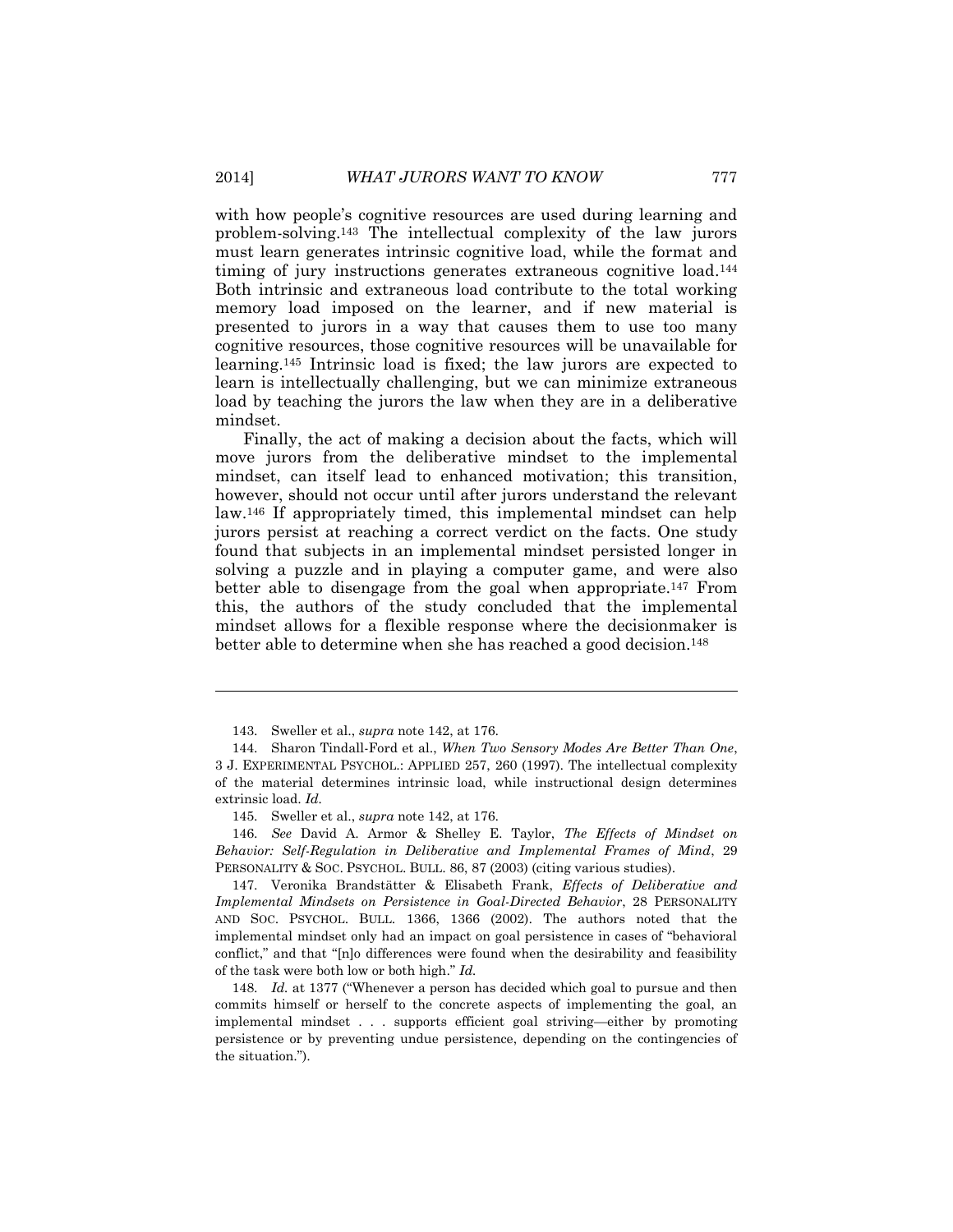We can improve juror decisionmaking by teaching jurors about the law before the introduction of evidence. If we teach jurors about the relevant law before they hear about the facts, they will be in a deliberative mindset, which motivates jurors to consider many different possibilities instead of trying to fit the law into the story they have already created. Moreover, we should encourage jurors to deliberate thoroughly before taking the first vote to improve the quality of the deliberations. Finally, this deliberative mindset will reduce jurors' cognitive load and free up their cognitive resources to focus on learning the law and applying that law to the facts they see in the trial.

#### *B. Knowledge & Performance Goals*

<span id="page-28-0"></span>Learning is an active process and, like other learners, jurors must be motivated to engage in this process<sup>149</sup> and actively learn the law.<sup>150</sup> Research focusing on learning goals distinguishes between "knowledge goals," or goals to advance knowledge or skill, and "performance goals," or goals to complete a particular task.<sup>151</sup> If we can motivate jurors to actively learn the law rather than to just reach a verdict, we can increase jurors' knowledge of the substantive law and improve decisionmaking.

Both motivation and cognition influence juror performance; in other words, the quality of a juror's decisions about the facts will be

151. Evelyn Ng & Carl Bereiter, *Three Levels of Goal Orientation in Learning*, 1 J. LEARNING SCI. 243, 244 (1991) (citing various studies).

<sup>149.</sup> It is worth noting that most of the research on goal setting was developed within industrial and organizational psychology. Edwin A. Locke & Gary P. Latham, *New Directions in Goal-Setting Theory*, 15 CURRENT DIRECTIONS IN PSYCHOL. SCI. 265, 265 (2006). Most of the focus of the research has been on employee performance in the workplace, though it has also been applied in sports and health care contexts. As Locke & Latham, the fathers of goal-setting theory note, it can and should be used in any context "in which an individual or group has some control over the outcomes." *Id.* at 267. Further, one could draw many analogies between an employee and a juror; both are paid for their time, are expected to obtain particular results, have a "supervisor," and are expected to work with others.

<sup>150.</sup> Both cognitive psychology and learning theory posit that learning is an active process and that learning depends on motivation*. See* Michael Hunter Schwartz, *Teaching Law by Design: How Learning Theory and Instructional Design Can Inform and Reform Law Teaching*, 38 SAN DIEGO L. REV. 347, 374–75 (2001). This belief is pervasive throughout the general public as well. In a study of adolescents with severe learning disabilities, most tended to attribute their learning problems to their own lack of effort. Barry H. Schneider, *LD as They See It: Perceptions of Adolescents in a Special Residential School*, 17 J. LEARNING DISABILITIES 533, 533 (1984).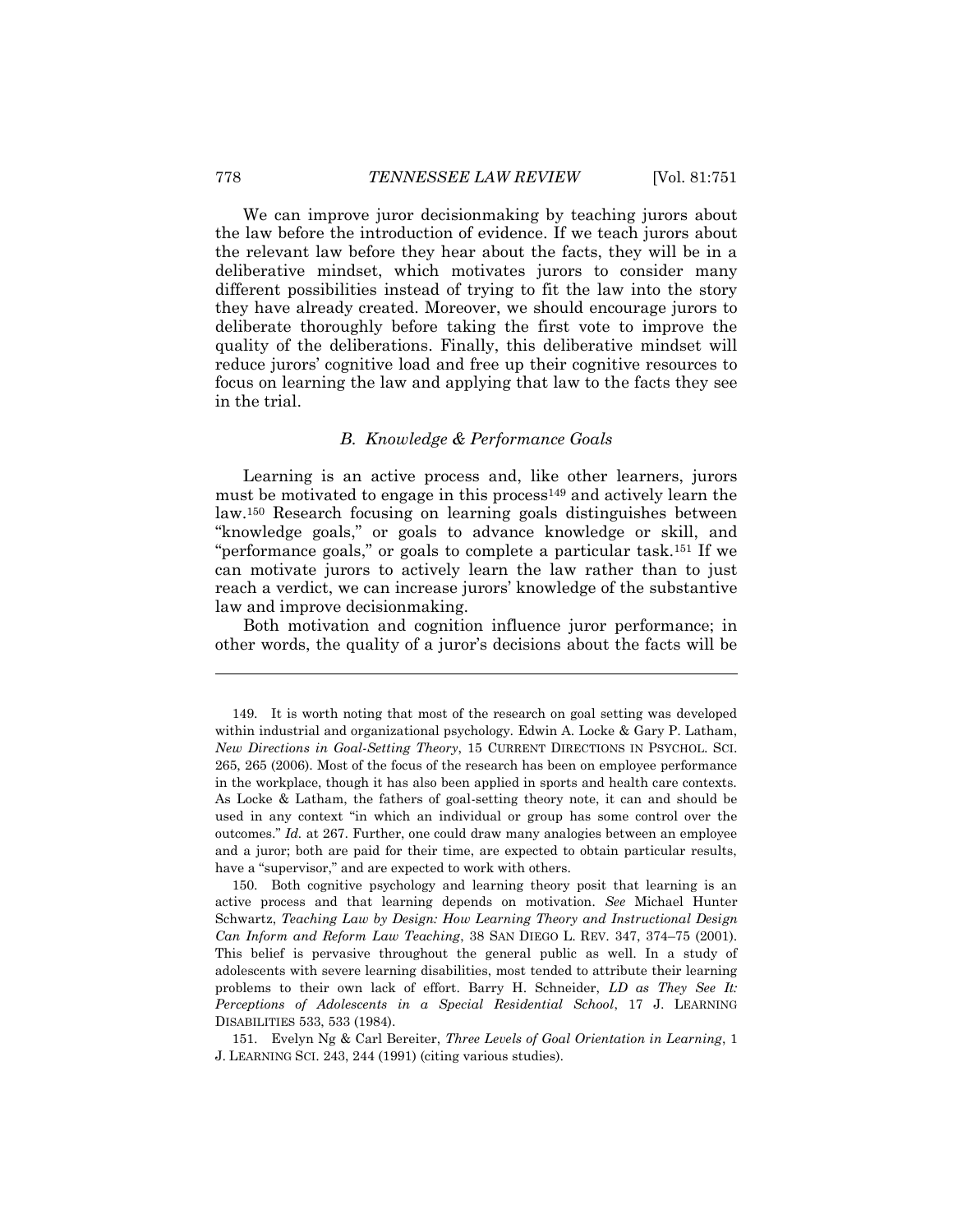influenced by both her *understanding* of the law and her *motivation* to understand the law.<sup>152</sup> Learning goals can do one of two things: they can help motivate people to use their existing abilities to reach a decision, or they can motivate people to acquire new knowledge and then apply that knowledge to their decisionmaking.<sup>153</sup> In situations where people already have the ability and knowledge to complete a goal, specific and difficult performance goals are more motivating and increase performance and satisfaction.<sup>154</sup> In contrast, when a situation primarily requires the acquisition of new knowledge or skills rather than just an increase in effort and persistence, knowledge goals, which are framed to focus attention on knowledge or skill acquisition, are more effective.<sup>155</sup>

If jurors already knew the law they needed to know to reach a good decision in a case, a specific performance goal to reach an accurate verdict might lead to greater effort and persistence.<sup>156</sup> For instance, a series of experiments with experienced logging crews found that loggers with specific high goals (cut X number of logs today) had higher productivity than crews who did not have such a goal.<sup>157</sup> In more than 400 studies on goal-setting, researchers have shown the positive effects on performance of setting specific and challenging performance goals.<sup>158</sup> The performance of skilled employees in highly complex jobs like science and engineering,<sup>159</sup> as

153. Locke & Latham, *supra* note 149, at 265.

 $\overline{a}$ 

157. Gary P. Latham & Sydney B. Kinne*, Improving Job Performance Through Training In Goal Setting*, 59 J. APPLIED PSYCHOL. 187, 190 (1974).

158. Locke & Latham, *supra* note 149, at 265.

<sup>152.</sup> *See* Ruth Kanfer & Phillip L. Ackerman, *Motivation and Cognitive Abilities: An Integrative/Aptitude-Treatment Interaction Approach to Skill Acquisition*, 74 J. APPLIED PSYCHOL. 657, 657 (1989) (collecting studies).

<sup>154.</sup> *Id.*

<sup>155.</sup> *See, e.g.*, Gerard H. Seijts & Gary P. Latham, *Learning Versus Performance Goals: When Should Each be Used?*, 19 ACAD. MGMT. EXECUTIVE 124, 124 (2005).

<sup>156.</sup> Locke & Latham, *supra* note 149, at 265; Gerard H. Seijts & Gary P. Latham, *The Effect of Distal Learning, Outcome, and Proximal Goals on a Moderately Complex Task*, 22 J. ORGANIZATIONAL BEHAV. 291, 291 (2001) (stating "[w]hen an individual has the ability necessary to perform a task, setting a specific, difficult outcome goal directs attention to effort and persistence to achieve it . . . ."); *see also* Seijts & Latham, *supra* note 155, at 125 (discussing several situations in which companies have provided performance goals for complex tasks and the level of performance has improved).

<sup>159.</sup> Gary P. Latham et al., *Importance Of Participative Goal Setting and Anticipated Rewards on Goal Difficulty and Job Performance*, 63 J. APPLIED PSYCHOL. 163, 163 (1978).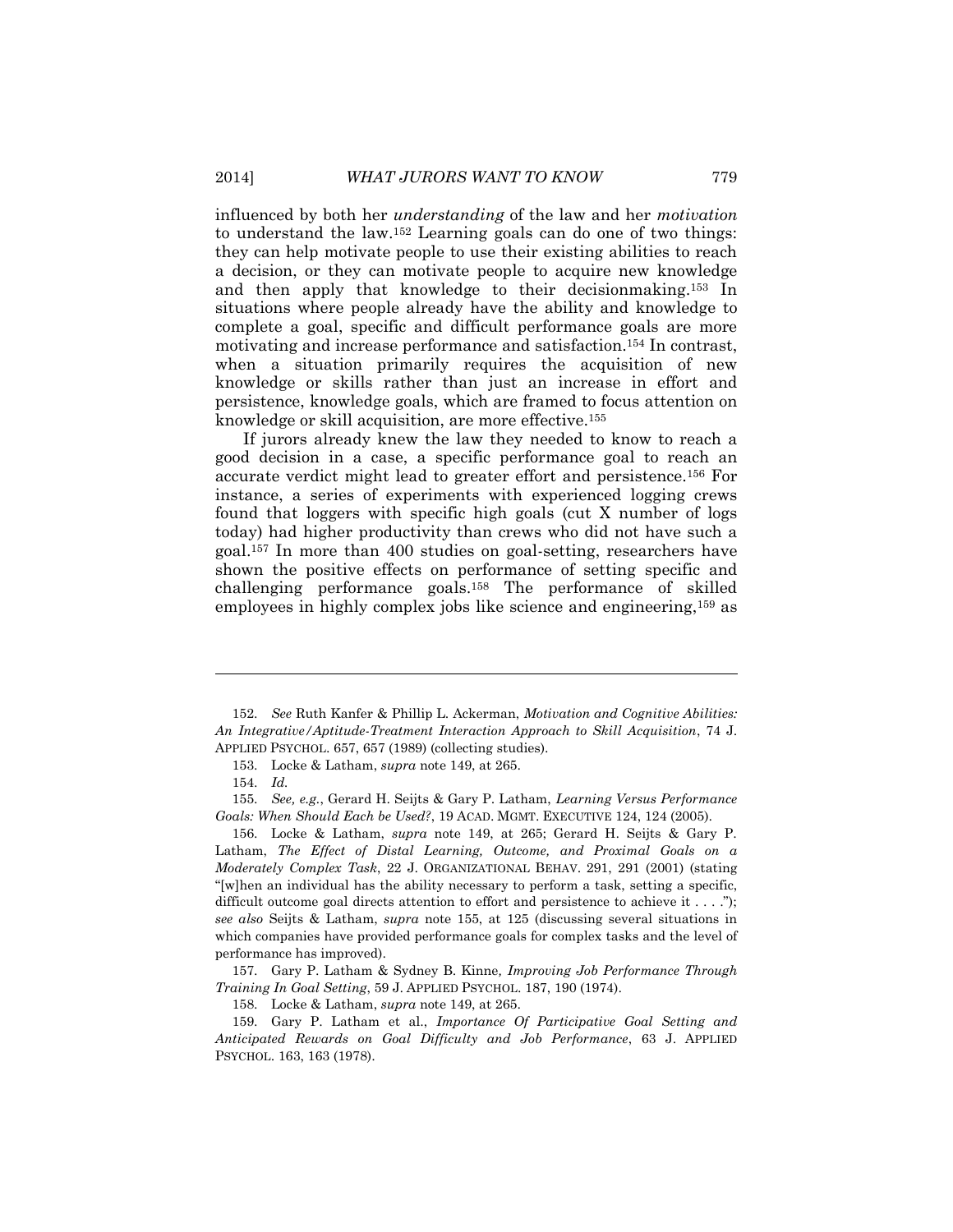well as in sports and health care settings, have shown the positive effects of setting specific and challenging performance goals. 160

However, because jurors must first *learn* the relevant law before they can reach a decision about the facts in a trial, setting a specific challenging performance goal can actually be detrimental to performance.<sup>161</sup> In the early stages of learning, before routines and skills are automatic, people must focus on learning the material necessary to perform well. Asking people to also focus on attaining a specific performance goal requires too much cognitive demand and distracts attention from knowledge acquisition.<sup>162</sup> For example, if a novice golfer focuses on obtaining a score of 95, the novice might not have the cognitive resources needed to learn how to swing the club and master weight transfer.<sup>163</sup> Furthermore, giving a person a specific challenging goal can make them so anxious to perform well that they fail to acquire the underlying knowledge necessary to achieve the goal.<sup>164</sup>

Jurors need both knowledge goals and performance goals to reach a good decision, but the performance goal to reach a correct verdict should not be set until jurors have the legal knowledge to attain that goal.<sup>165</sup> In a study testing this idea in a workplace setting, participants in a business simulation were asked to make decisions about pricing, advertising, and financing of cellular telephones. Participants given a knowledge goal were asked to focus on developing strategies to increase market share, while others were given a simple performance goal to attain a total market share of 21%.<sup>166</sup> The ultimate market share of individuals with the knowledge goal was almost twice as high as those with a

<sup>160.</sup> Seijts & Latham, *supra* note 155, at 125.

<sup>161.</sup> *Id.* at 126.

<sup>162.</sup> *Id.*; *see* Kanfer & Ackerman, *supra* note 152, at 687; *see also* JOHN SWELLER ET AL., COGNITIVE LOAD THEORY: EXPLORATIONS IN THE LEARNING SCIENCES, INSTRUCTIONAL SYSTEMS AND PERFORMANCE TECHNOLOGIES 108 (Springer 2011) (discussing cognitive load theory) ("Asking students to problem solve, particularly those learning new concepts and procedures (novices in the domain), creates an extraneous cognitive load that is detrimental to learning. Instead there should be a systematic process of using worked examples in the sense that worked examples should be programmed to include the alternation strategy . . . and consist of extensive practice prior to solving sets of problems unaided.").

<sup>163.</sup> Seijts & Latham, *supra* note 155, at 126.

<sup>164.</sup> *Id.*

<sup>165.</sup> *Id.* at 128; *see also* Kanfer & Ackerman, *supra* note 152, at 687 (noting that "interventions designed to engage motivational processes may impede task learning when presented prior to an understanding of what the task is about . . . [while those] following development of declarative knowledge may facilitate performance.").

<sup>166.</sup> Seijts & Latham, *supra* note 155, at 127.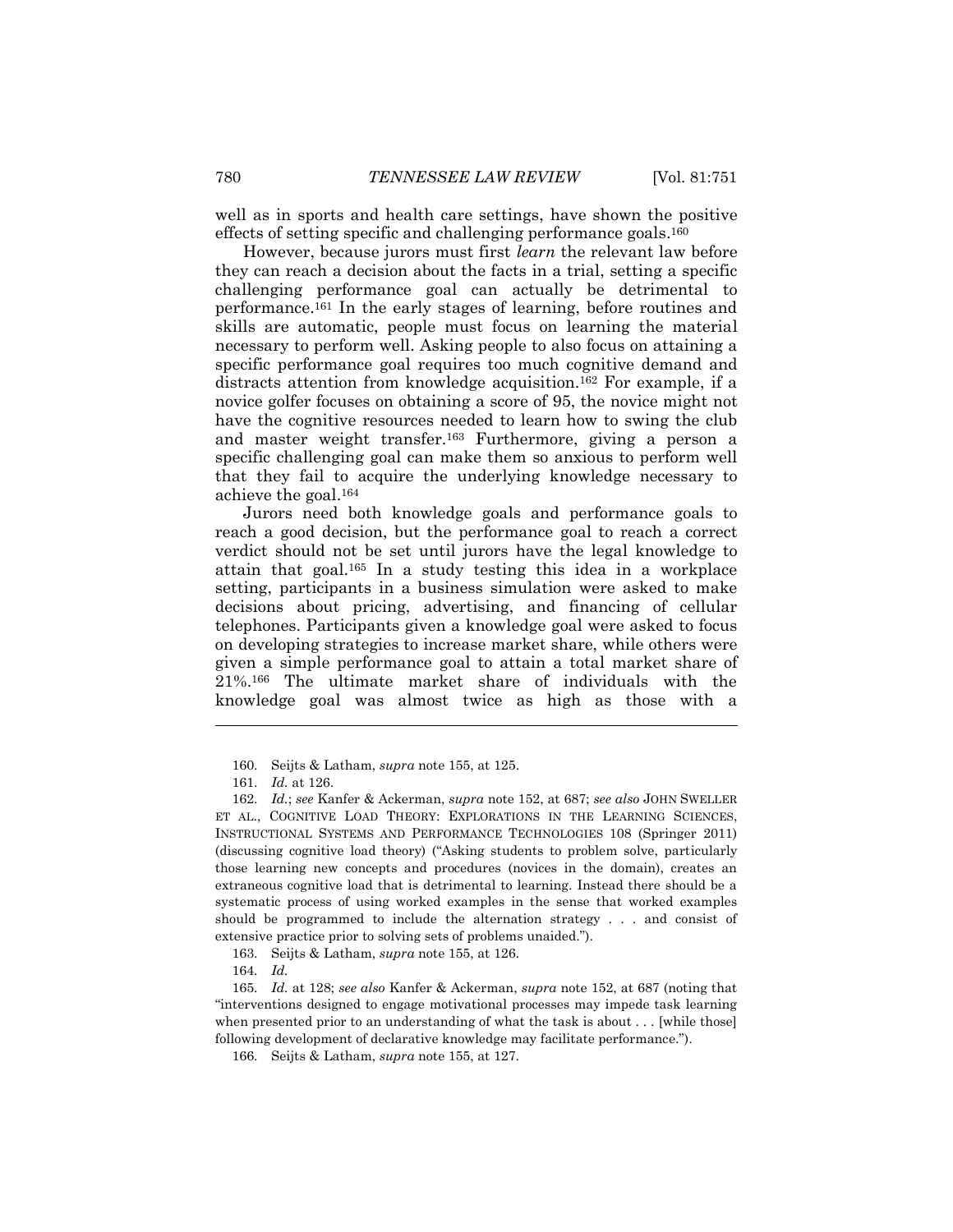performance outcome goal.<sup>167</sup> Moreover, individuals with the knowledge goal "took the time necessary to acquire the knowledge to perform the task effectively" and "were convinced they were capable of mastering the task."<sup>168</sup> The authors concluded that this increase in self-efficacy was a result of the knowledge goal and the resulting acquisition of the knowledge necessary to perform the task well, while the performance goal led to a "mad scramble" for solutions.<sup>169</sup>

Finally, knowledge goals will be more helpful to jurors who are trying to construct a "story" about the evidence they will ultimately see in a trial. The story model of juror decisionmaking suggests that in order to make sense of all of the evidence they are asked to evaluate, jurors construct a story of what they think happened.<sup>170</sup> Knowledge goals will motivate jurors to try to answer questions about the law or facts needed to understand the story.<sup>171</sup> These focused knowledge goals will also help jurors to conserve limited cognitive resources by allowing them to spend time drawing inferences relevant to their goals of understanding the story and ignoring irrelevant information.<sup>172</sup>

The difference between knowledge and performance goals is "first and foremost a mindset," and much of the difference to jurors will be in how we frame their goals as jurors.<sup>173</sup> For a performance goal, instructions would be framed around task performance; for instance, in a typical trial, jurors are told they should apply the law they are given to the facts they have heard in a trial to reach a verdict.<sup>174</sup> The acquisition of the knowledge to attain the goal is not mentioned because knowledge of the law and the skill to apply it to the facts is considered a given.<sup>175</sup> In contrast, a knowledge goal would frame the instructions in terms of knowledge acquisition; jurors could be told which law they are expected to understand

 $\overline{a}$ 

173. Seijts & Latham, *supra* note 155, at 128.

174. *See, e.g.*, Vt. Gen. Jury Instructions, *available at* http://www.vtbar.org/User Files/Files/WebPages/Attorney%20Resources/juryinstructions/civiljuryinstructions/ge neraljury.htm (last visited July 18, 2013) ("It is your duty as jurors to follow the law as I shall state it to you, and to apply that law to the facts as you find them from the evidence presented in court.").

175. *See* Seijts & Latham, *supra* note 155, at 128.

<sup>167.</sup> *Id.*

<sup>168.</sup> *Id.* at 127–28.

<sup>169.</sup> *Id.* at 127.

<sup>170.</sup> Pennington & Hastie, *supra* note 10, at 519.

<sup>171.</sup> Ashwin Ram, *A Theory of Questions and Question Asking*, 1 J. LEARNING SCI. 273, 282 (1991).

<sup>172.</sup> *Id.* at 275 ("What the system learns from the story depends on what it needs to learn, that is, on its knowledge goals.").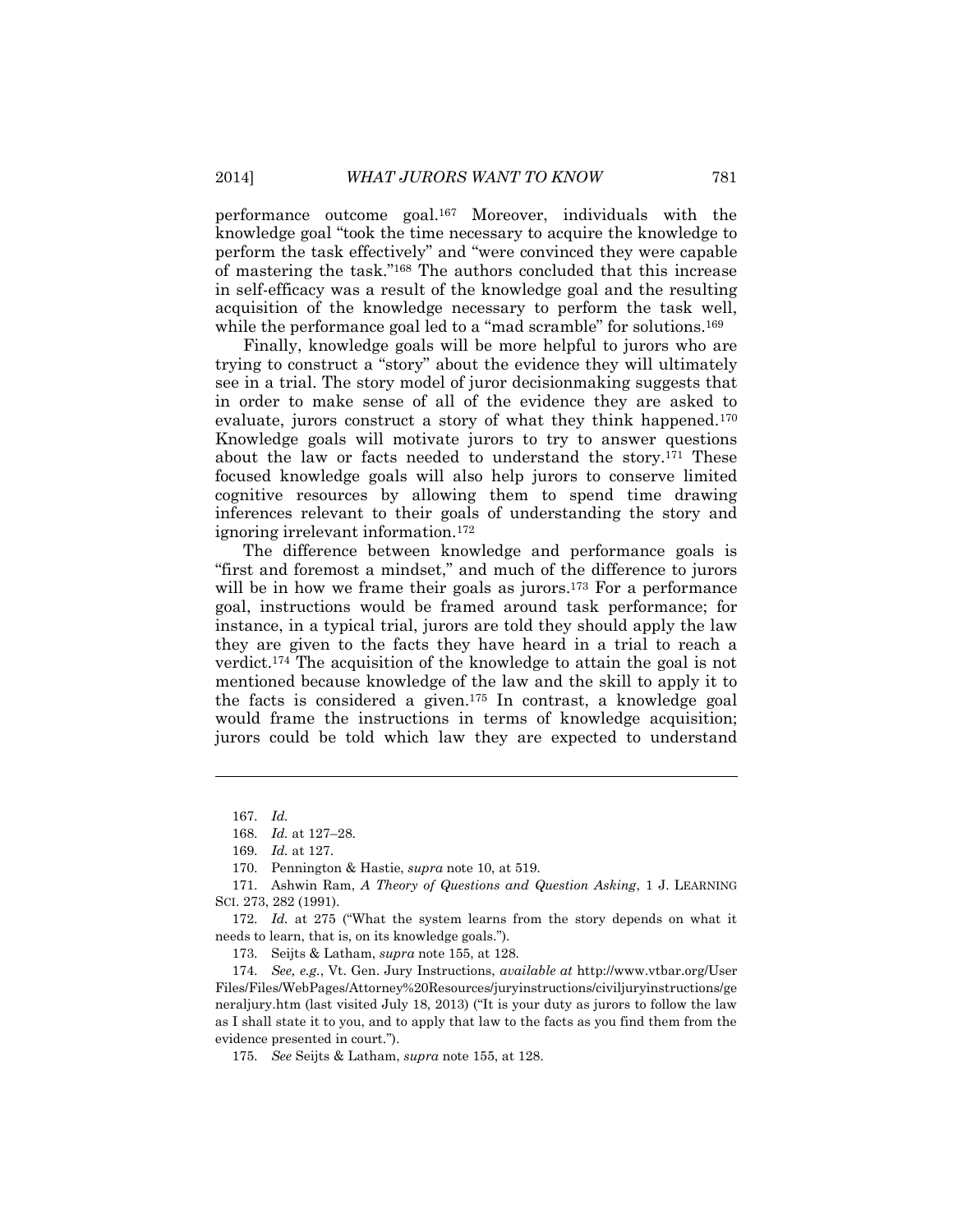before they are asked to apply it to a set of facts. The knowledge goal "draws attention away from the end result"<sup>176</sup> and instead moves the focus to an understanding of the substantive law. Once the jury has that knowledge, it can be given a performance goal to reach a verdict using that law.

#### <span id="page-32-0"></span>IV. RECOMMENDATIONS: WHAT MOTIVATED COGNITION MEANS FOR HOW WE SHOULD TEACH JURORS ABOUT THE LAW

Although extensive training in the law is not possible given the time constraints of a typical trial, we can draw upon these insights from studies of motivated cognition to motivate jurors to efficiently learn the law and to think carefully about how the law will apply to the facts they will see in a trial. Once we understand how to harness the power of motivated cognition, we can use principles of educational psychology to increase efficient learning and allow jurors to study and learn the law they will apply in a trial. Specifically, we can teach jurors the law using a variety of formats to increase learning before the introduction of evidence, we can give jurors knowledge goals and allow them to ask questions to enhance their understanding of the law and the facts, and we can ask jurors to explain the law to themselves through the use of special verdict forms.

#### <span id="page-32-1"></span>*A. Teach Jurors About the Law Before the Introduction of Evidence*

The timing and form of jury instructions and juror education about the applicable law can have a profound impact on juror comprehension of the law.<sup>177</sup> Some courts have begun to pre-instruct jurors about the substantive law, giving jurors an overview of the relevant black letter law and general legal principles *before* the introduction of evidence, and eight states currently require preinstruction. <sup>178</sup> In other states, judges have discretion to determine the timing of jury instructions.<sup>179</sup> Psychology research tells us that

<sup>176.</sup> *Id.*

<sup>177.</sup> *See, e.g.*, Elwork et al., *supra* note 24, at 163; Heuer & Penrod, *supra* note 45, at 409, 425–26.

<sup>178.</sup> For an overview of state law on juror pre-instruction on substantive law, *see*  State of the States Survey, *supra* note 22, at 36.

<sup>179.</sup> 89 C.J.S. *Trial* § 809 (2012). Appellate courts consistently leave decisions about the timing of instructions to the discretion of the trial court judge. *See, e.g.*, United States v. Ruppel, 666 F.2d 261, 273–74 (5th Cir. 1982); People v. Valenzuela, 142 Cal. Rptr. 655, 657 (Ct. App. 1977). Some appellate opinions encourage the use of pre-trial instruction. *See Valenzuela*, 142 Cal. Rptr. at 658 ("[W]e commend the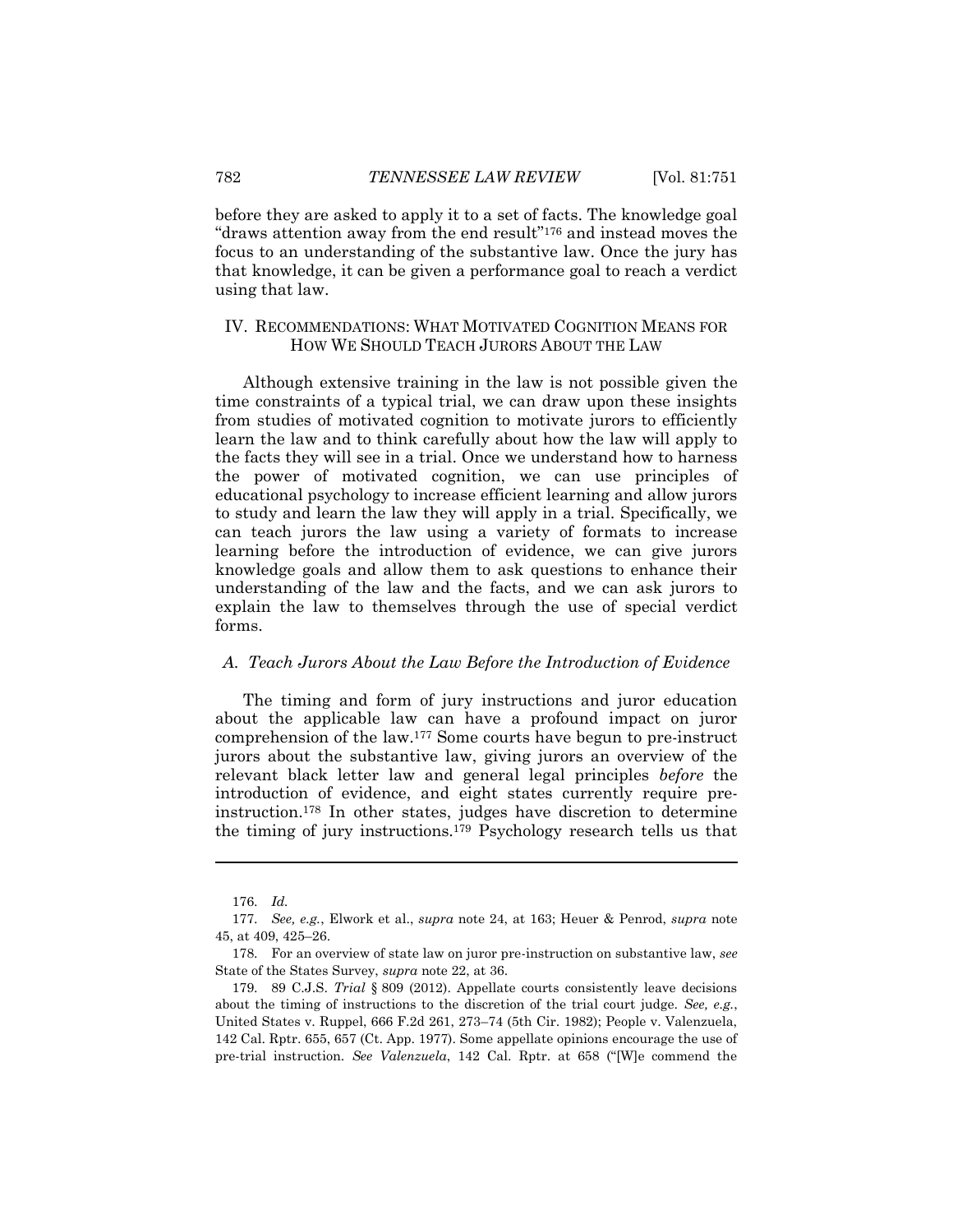this type of pre-instruction can help motivate jurors to get a handle on the applicable law before they become too bogged down in the facts of a trial, allowing them to better understand and remember the evidence they will hear in a trial.<sup>180</sup>

Much of the time, however, juror pre-instruction only addresses general legal principles like burden of proof or reasonable doubt, and does not usually include specific instruction about the elements of the crime or claims at issue.<sup>181</sup> Moreover, even when jurors are preinstructed, this addresses the *timing* rather than the *form* of the instructions. The instructions still leave most of the responsibility for teaching and learning to the jurors themselves, with little monitoring of how well jurors actually comprehend the substantive law or additional assistance if jurors do not understand the law included in the instructions.<sup>182</sup>

We should go further and give jurors a comprehensive education on all of the legal principles they will be expected to understand and apply during a trial before they hear the facts.<sup>183</sup> If jurors learn the law before they hear the facts, they will be in a deliberative mindset when they receive their education about the law, making them more receptive to new information and more impartial when processing evidence.<sup>184</sup> Because jurors are typically not given instructions on the applicable law until after the presentation of evidence, they have already created an initial impression of the case, and the law that they learn will tend to support that established disposition.<sup>185</sup> They

- 181. *See* State of the States Survey, *supra* note 22, at 36.
- 182. *See, e.g.*, Elwork et al., *supra* note 24, at 164.

astute judge who tries to give the jury advance notice of the law applicable to the case . . . . However, as we see it, the purpose of pre-instructing jurors is not to avoid the necessity of instructing at the close of argument; rather, it is to give them some advance understanding of the applicable principles of law so that they will not receive the evidence and arguments in a vacuum."). Others advise against it. *See, e.g.*, People v. Murillo, 55 Cal. Rptr. 2d 21, 24 (Ct. App. 1996) (noting that the preferable method is to give the jury instructions after the close of evidence but before closing arguments, while acknowledging that the trial court has discretion on this matter).

<sup>180.</sup> *See* Elwork et al., *supra* note 24, at 163 (finding that pre-instructions gave jurors a greater opportunity to focus their attention on relevant evidence and remember it); Heuer & Penrod, *supra* note 45, at 409, 425–26 (finding that preinstructions help jurors follow legal guidelines in decisionmaking and increase juror satisfaction).

<sup>183.</sup> Of course, the trial itself sometimes shapes the legal claims the jury ultimately decides, but we can instruct jurors on the major claims involved in the trial and the ones they are most likely to decide.

<sup>184.</sup> *See* discussion *supra* Part III.A.

<sup>185.</sup> *See* Heuer & Penrod, *supra* note 45, at 412.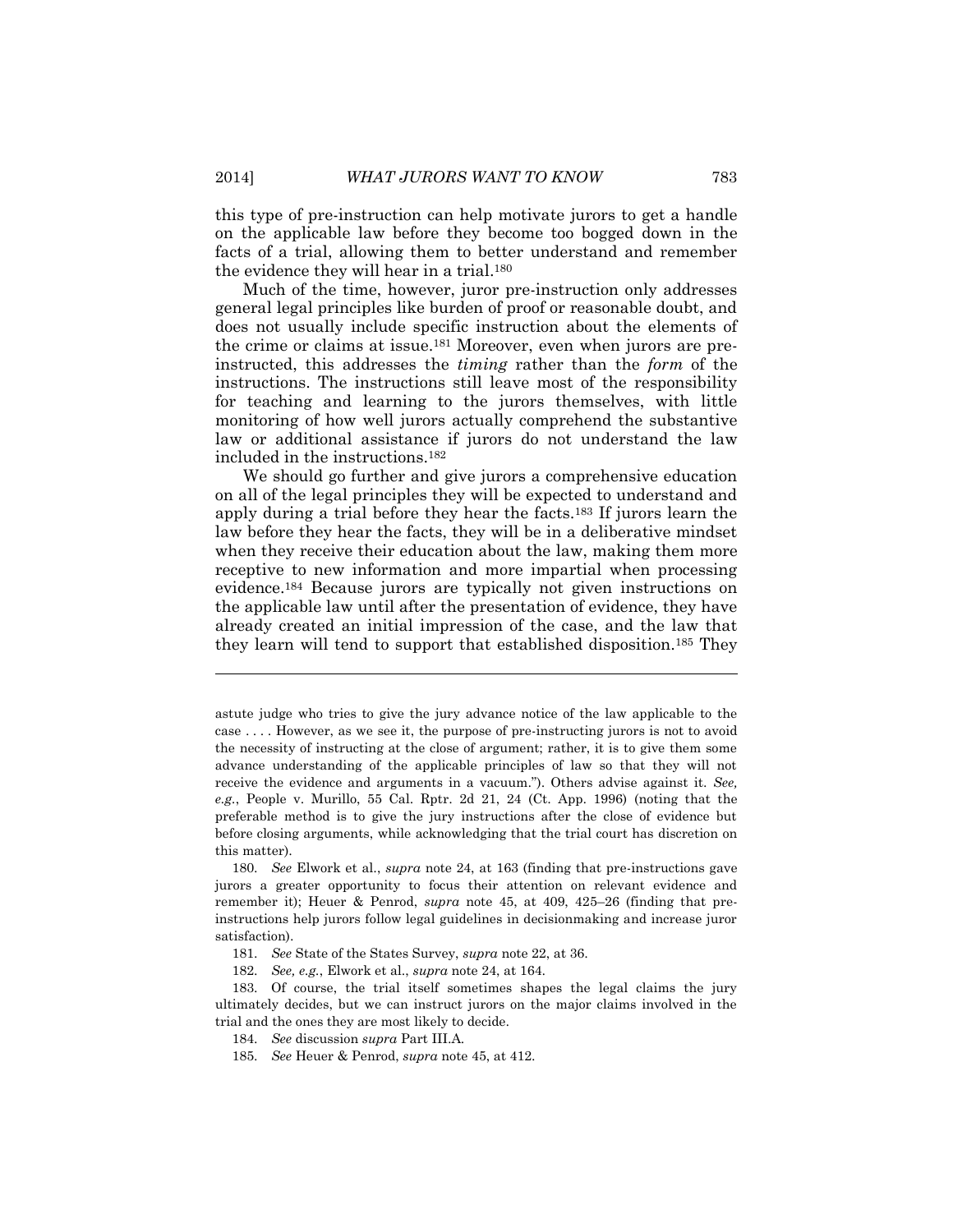will have already begun to analyze the facts and reach a decision without the benefit of an education about the applicable law.<sup>186</sup> If instead we teach jurors the applicable law before the presentation of evidence, they will still be in the deliberative mindset when they learn the law, leading to more careful consideration of the law and better decisions.

Furthermore, research in cognitive load theory suggests that jurors should be introduced to information in a variety of ways—not just through written or verbal instructions—in order to reduce the load on working memory and improve comprehension.<sup>187</sup> Some instructional presentations impose such a heavy cognitive load before learning begins (because they require the learner to mentally organize and process multiple elements) that they can interfere with the acquisition of new knowledge.<sup>188</sup> Because learning and problemsolving impose heavy cognitive demand, the form of the presentation itself should minimize the use of cognitive resources and allow learners to devote available cognitive load to the acquisition of new knowledge.<sup>189</sup> We can reorganize learning materials to eliminate extraneous cognitive load and improve learning and problemsolving.<sup>190</sup> Specifically, when material is intellectually challenging thus imposing a high intrinsic cognitive load—learning materials that combine dual-mode presentation techniques—e.g., auditory text and visual diagrams—result in better learning.<sup>191</sup>

In the jury setting, we can improve juror comprehension of the law by instructing jurors using dual-mode presentation techniques, which would combine standard jury instructions with flowcharts and animated videos. One study of these kinds of instructions showed that jurors given a simple flowchart outlining the law of selfdefense—in conjunction with verbal instructions about the law—had improved comprehension of the law.<sup>192</sup> In another study, mock jurors

<sup>186.</sup> *See id.*

<sup>187.</sup> *See* Sweller et al., *supra* note 142, at 176; Tindall-Ford et al., *supra* note 144, at 257.

<sup>188.</sup> *See* Sweller et al., *supra* note 142, at 176.

<sup>189.</sup> *See id.*

<sup>190.</sup> *Id.*; Tindall-Ford et al., *supra* note 144, at 260.

<sup>191.</sup> Tindall-Ford et al., *supra* note 144, at 282.

<sup>192.</sup> Carolyn Semmler & Neil Brewer, *Using a Flow-Chart to Improve Comprehension of Jury Instructions*, 9 PSYCHIATRY, PSYCHOL. & L. 262, 266 (2002). The authors are careful to note, however, that despite increased comprehension of the underlying law, when the study participants were asked to apply their knowledge (from the instructions and the flow chart) to novel scenarios, most still performed poorly, although "there was a hint of better performance in the instruction plus refer flow-chart condition." *Id.* Therefore, flow-charts should not be the only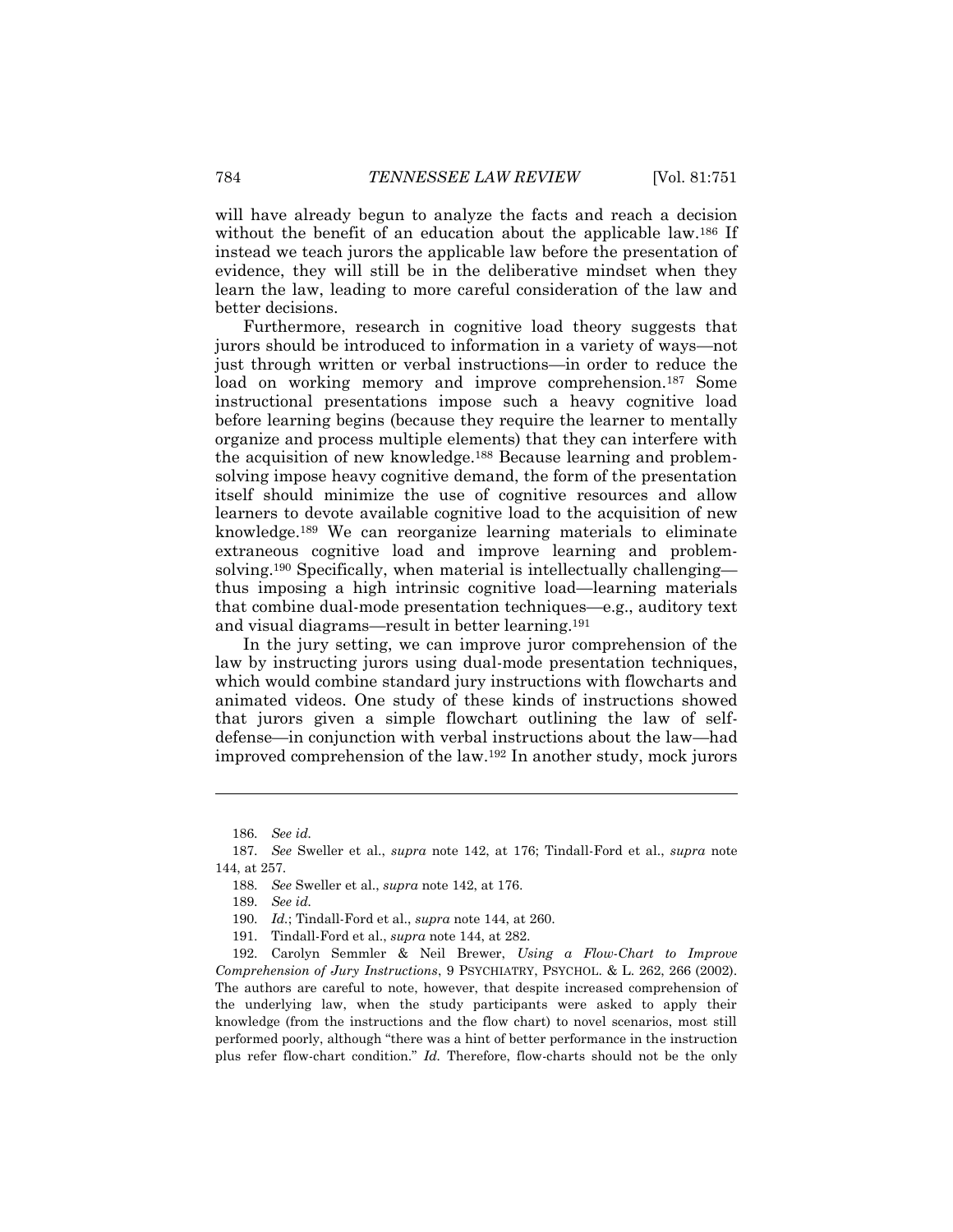who were shown an animated video depicting various elements of self-defense (in conjunction with verbal instructions about the law and flowcharts) showed marked improvement in comprehension across a variety of measures, including verdict accuracy, a multiplechoice test, a paraphrase measure, and a test of transfer of legal knowledge to novel facts.<sup>193</sup>

Furthermore, the use of animated videos has been shown to bring lay jurors' level of comprehension of self-defense up to that of law students who had completed an entire criminal law course.<sup>194</sup> In this study, the judge described the legal components of murder and self-defense, specifically the requirement that there be a "reasonable possibility" that the defendant acted in self-defense.<sup>195</sup> While the judge was describing the elements, participants saw an animation of three balls, in separate frames, being thrown against a pane of glass.<sup>196</sup> "A tennis ball had 'a chance,' a baseball had a 'reasonable possibility,' and a steel ball was 'almost certain,' to break the glass."<sup>197</sup> Although the law students' performance was superior to other legally untrained subjects when both heard standard verbal instructions, that performance difference disappeared when both saw the animated video.<sup>198</sup>

By teaching jurors the substantive law at the beginning of their jury service when jurors are still in a deliberative mindset, we can motivate jurors to learn the applicable law before they are expected to apply it to the facts in a trial. Research in goal setting suggests that this will increase juror self-efficacy and improve decisionmaking. Furthermore, we should introduce the law to jurors in a variety of ways in order to reduce cognitive load and improve comprehension.

 $\overline{a}$ 

198. *Id.* at 773. The law students failed to improve and the legally untrained subjects' performance matched the law students' performance levels. *Id.*

method to increase juror comprehension and performance, but should be combined with the other methods and approaches outlined here.

<sup>193.</sup> Neil Brewer et al., *Improving Comprehension of Jury Instructions with Audio-Visual Presentation*, 18 APPLIED COGN. PSYCHOL. 765, 773 (2004).

<sup>194.</sup> *Id.*

<sup>195.</sup> *Id.*

<sup>196.</sup> *Id.*

<sup>197.</sup> *Id.* at 769. In another vignette, the judge spoke about the requirement that the defendant believe her conduct was "necessary and reasonable." While he spoke, two animations appeared. "The first depicted a man pointing a knife at a woman's throat, she then looked around before kicking the man to the ground, apparently believing she had no choice." *Id.* The second showed the same characters, "but when three other people approached, the man dropped his knife. The woman still kicked him, but this time it was apparent that alternative action was possible." *Id.*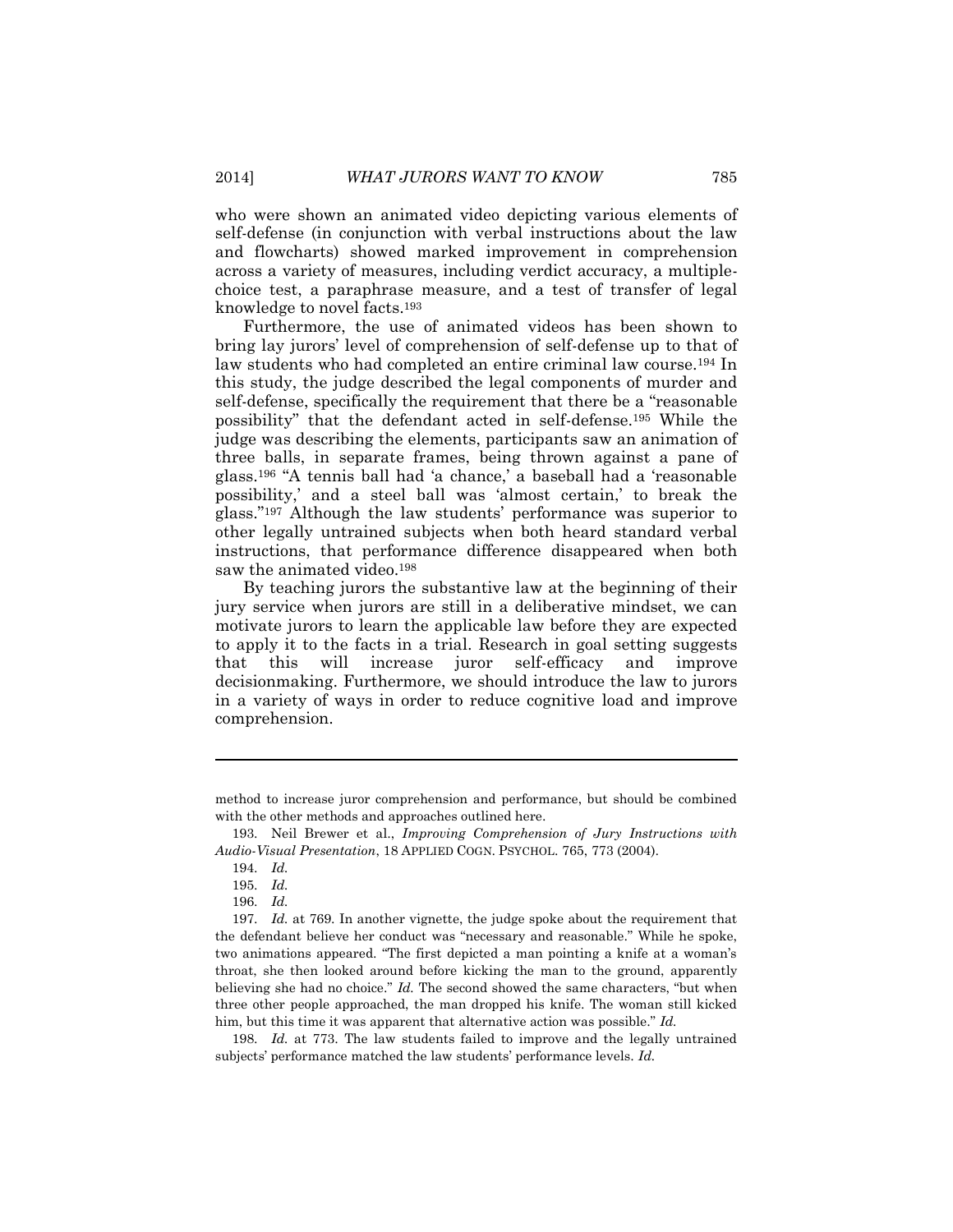#### <span id="page-36-0"></span>*B. Allow Jurors to Ask Questions About the Law and the Facts*

Allowing jurors to ask questions allows them to reason, to understand, and to learn.<sup>199</sup> Giving jurors knowledge goals and *then* allowing them to ask questions about the law will motivate jurors to acquire and organize new legal knowledge.<sup>200</sup> When jurors are given a knowledge goal—to learn the relevant substantive law—this goal will often take the form of questions when they have insufficient knowledge to deal with the facts in the case.<sup>201</sup> These knowledge goals will cause jurors to "focus on what he or she needs to know, to formulate questions in acquiring this knowledge, and to learn by pursuing these questions."<sup>202</sup> Learning occurs when the juror's questions are answered.<sup>203</sup> These knowledge goals, then, focus the learning process and direct learning.<sup>204</sup>

Some courts allow juries to ask questions of witnesses, and a few states even require that jurors be permitted to ask questions.<sup>205</sup> Several studies have shown that asking questions is helpful to jurors' understanding of the case, especially in cases where the evidence or law is particularly complex.<sup>206</sup> Specifically, asking questions allows jurors to clarify complicated testimony or legal

206. Dann, *supra* note 46, at 1253; Shari Seidman Diamond et al., *Juror Questions During Trial: A Window into Juror Thinking*, 59 VAND. L. REV. 1927, 1963 (2006); Larry Heuer & Steven Penrod, *Increasing Juror Participation in Trials Through Note Taking And Question Asking*, 79 JUDICATURE 256, 262 (1995–96).

<sup>199.</sup> Ram, *supra* note 171, at 273; *see also* Claude Sammut & Ranan B. Banerji, *Learning Concepts by Asking Questions*, *in* 2 MACHINE LEARNING: AN ARTIFICIAL INTELLIGENCE APPROACH 167, 168 (Ryszard S. Michalski et al. eds., 1986) (noting that questions help students learn new material).

<sup>200.</sup> *See* Ram, *supra* note 171, at 274; *see also* Seijts & Latham, *supra* note 155, at 125 (noting that knowledge goals facilitate learning by focusing an individual's attention on knowledge or skill acquisition).

<sup>201.</sup> *See* Ram, *supra* note 171, at 273.

<sup>202.</sup> *Id.* at 274.

<sup>203.</sup> *Id.* at 274–75.

<sup>204.</sup> *Id.* at 277.

<sup>205.</sup> For an overview of state law on juror questions, *see* State of the States Survey *supra* note 22, at 34–35. In a survey of 11,752 trials in all 50 states and the District of Columbia, 15.1% of state court trials allowed juror questions of witnesses, and 10.9% of federal trials allowed the practice. *Id.* The Federal Rules of Evidence do not prohibit or permit the practice. *Id.* at 4, 32. Rule 611(a) provides that "The court should exercise reasonable control over the mode and order of examining witnesses and presenting evidence so as to: (1) make those procedures effective for determining the truth; (2) avoid wasting time; and (3) protect witnesses from harassment or undue embarrassment." FED. R. EVID. 611(a).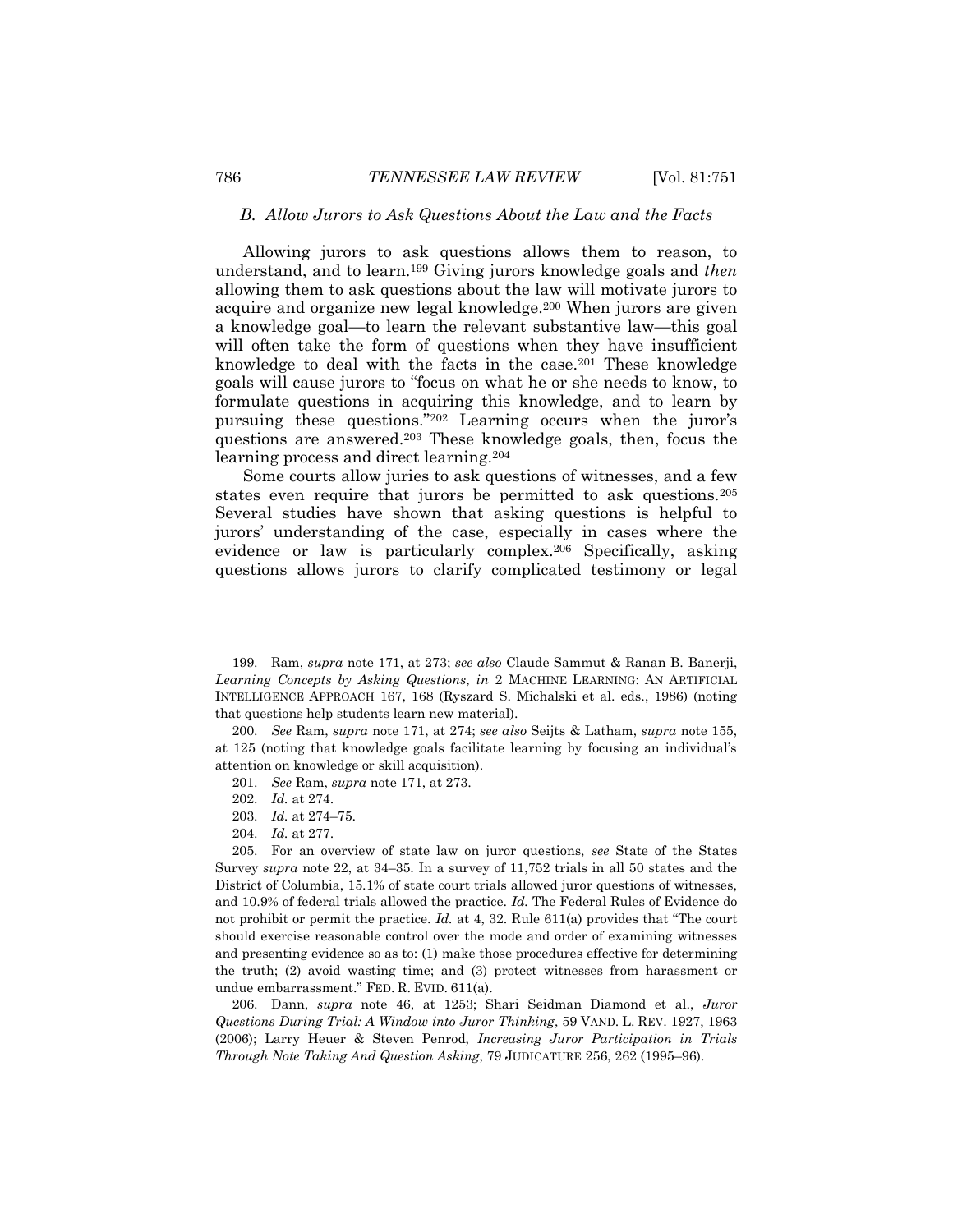issues.<sup>207</sup> Moreover, asking questions allows jurors to engage more actively in the presentation of testimony and to develop their understanding of the trial "story" because "the answers to juror questions appear to supplement and deepen juror understanding of the evidence."<sup>208</sup> To the extent that jurors are like students who need to understand the law they will need to apply in a trial, questions allow jurors to clarify their understanding, correct confusion, and improve comprehension.<sup>209</sup> In national field experiments of states that permitted and did not permit juror questions, jurors who were allowed to ask questions rated themselves as better informed about the law.<sup>210</sup>

Opponents of juror questions point out that it can distract jurors, delay the trial process, and remove jurors "from their appropriate role as neutral fact finders."<sup>211</sup> Some judges also express concern that jurors might give undue weight to a judge's decision not to permit a juror question.<sup>212</sup> Studies of juror questions have shown, however, that questions do not add significant time to trials, and that jurors tend to focus their questions on the primary legal issues in the case.<sup>213</sup> Furthermore, most of these potential problems are mitigated by procedures governing the asking of questions, including requiring judges and attorneys to screen questions before they are presented to witnesses.<sup>214</sup> Furthermore, one study found that jurors rarely expressed surprise, let alone offense, when judges did not permit witnesses to answer a question.<sup>215</sup>

Most courts that do permit juror questions, however, only allow questions about the facts of the case rather than about the law.<sup>216</sup> When judges do receive a question from a juror about the law, they typically tell the juror they cannot answer the question, or they refer the juror to the jury instructions.<sup>217</sup> But sometimes the jury instructions are not enough to clarify jurors' understanding of the

<sup>207.</sup> Heuer & Penrod, *supra* note 206, at 262.

<sup>208.</sup> Diamond et al., *supra* note 206, at 1931.

<sup>209.</sup> *Id.* at 1931–32.

<sup>210.</sup> Heuer & Penrod, *supra* note 206, at 260.

<sup>211.</sup> United States v. Ajmal, 67 F.3d 12, 14 (2d Cir. 1995).

<sup>212.</sup> *See* Judge N. Randy Smith, *Why I Do Not Let Jurors Ask Questions in Trials*, 40 IDAHO L. REV. 553, 564 (2004).

<sup>213.</sup> Diamond et al., *supra* note 206, at 1931.

<sup>214.</sup> *Id.* at 1965–67.

<sup>215.</sup> *Id.* at 1933.

<sup>216.</sup> *See generally id.* (discussing juror questions and common courtroom practice).

<sup>217.</sup> *See generally id.* (discussing juror questions and common courtroom practice).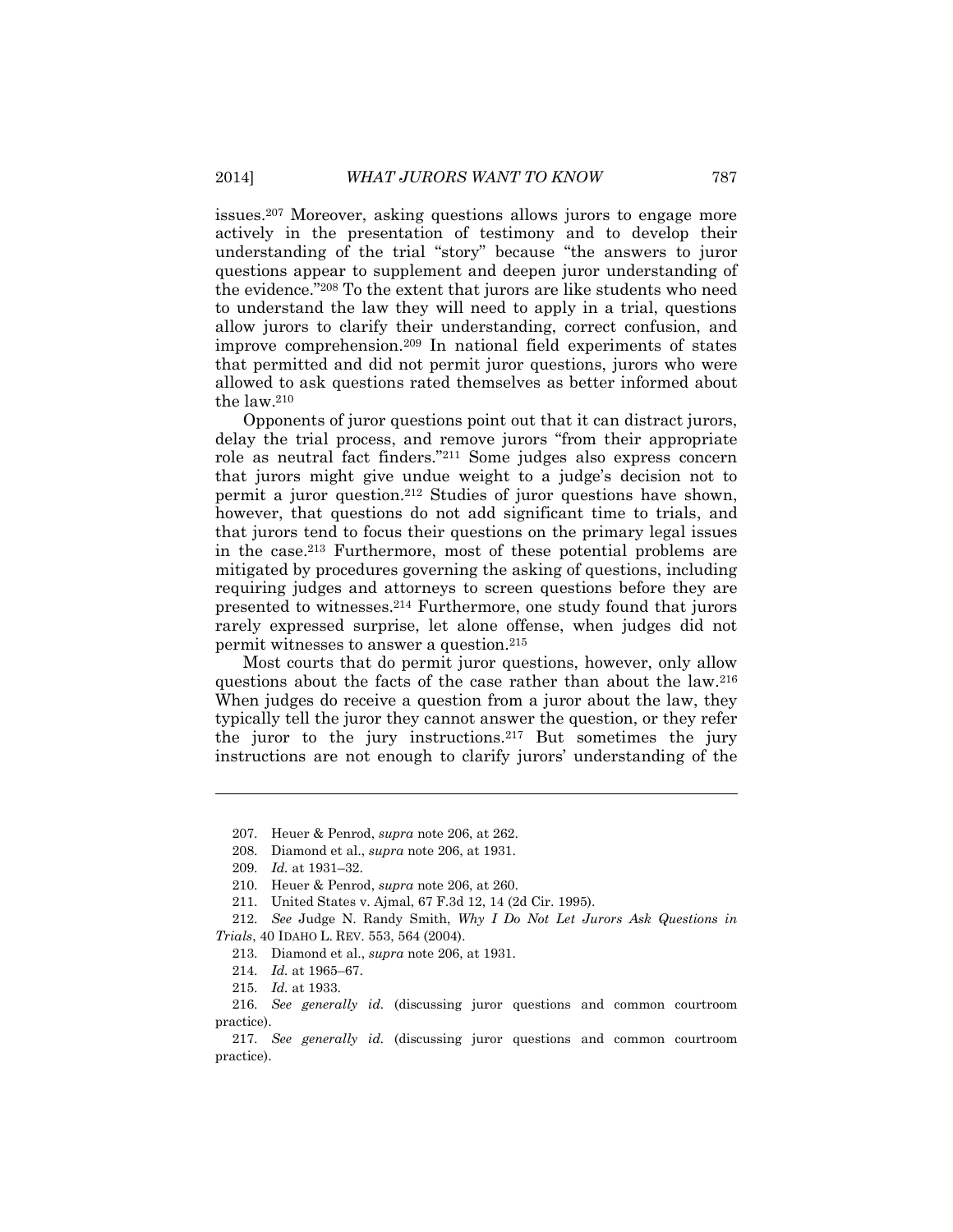law.<sup>218</sup> We should go further and allow jurors to ask questions when they are confused about the underlying substantive law. These questions could be answered by the judge, and like jurors' questions of witnesses, the judge could serve as a gatekeeper, and all potential questions could be approved by the attorneys in the case to ensure that the questions are not unfairly prejudicial to either side.<sup>219</sup> Furthermore, questions can signal to the judge and the lawyers in a case that jurors are unclear on an area of law.<sup>220</sup> Although jurors are the triers of fact, asking questions about the law will help jurors to better understand the relevant law in order to make better decisions about the facts.<sup>221</sup>

Finally, by letting jurors ask questions and giving them reasons for why the law should apply the way it does, we can motivate jurors to correctly apply the instructions they receive. As Professor Duane Wegener notes in *Flexible Corrections*, "it is not enough to simply tell jurors what the law requires; the judge's instructions must sell them on the goal of adhering to the constraints of the law."<sup>222</sup> Research in other contexts has shown that giving jurors this kind of explanation does make them more likely to follow the judge's instructions.<sup>223</sup> For instance, one study found that when jurors were told that the compensatory damages they awarded would be trebled, they gave significantly lower awards, <sup>224</sup> suggesting that jurors tended to lower their awards to avoid a windfall for plaintiffs.<sup>225</sup> When the same jurors were told to ignore the trebling rule, the awards did not increase.<sup>226</sup> However, when the jurors were told the rationale behind the trebling rule, the awards increased significantly.<sup>227</sup>

Because jurors must acquire new knowledge about the law before they apply that law to the facts in a case, knowledge goals, which

<sup>218.</sup> *See id.* at 1931–32.

<sup>219.</sup> For an example of a state statute that governs juror questions, *see* NEV. REV. STAT. § 16.140 (2013) (noting that [juror questions] "shall be in the presence of or after notice to the parties or counsel.").

<sup>220.</sup> Diamond et. al., *supra* note 206, at 1947.

<sup>221.</sup> *Id.* at 1949–50.

<sup>222.</sup> Duane T. Wegener et al., *Flexible Corrections of Juror Judgments: Implications for Jury Instructions*, 6 PSYCHOL. PUB. POL'Y & L. 629, 647 (2000); *accord* Jennifer K. Robbennolt, *Determining Punitive Damages: Empirical Insights and Implications for Reform*, 50 BUFF. L. REV. 103, 196 (2002).

<sup>223.</sup> *See, e.g.*, Shari Seidman Diamond & Jonathan D. Casper, *Blindfolding The Jury To Verdict Consequences: Damages, Experts, And The Civil Jury*, 26 L & SOC'Y REV. 513, 532, 534 (1992).

<sup>224.</sup> *Id.* at 534.

<sup>225.</sup> *Id.* at 513, 532, 534.

<sup>226.</sup> *Id.* at 534.

<sup>227.</sup> *Id.* at 533–34.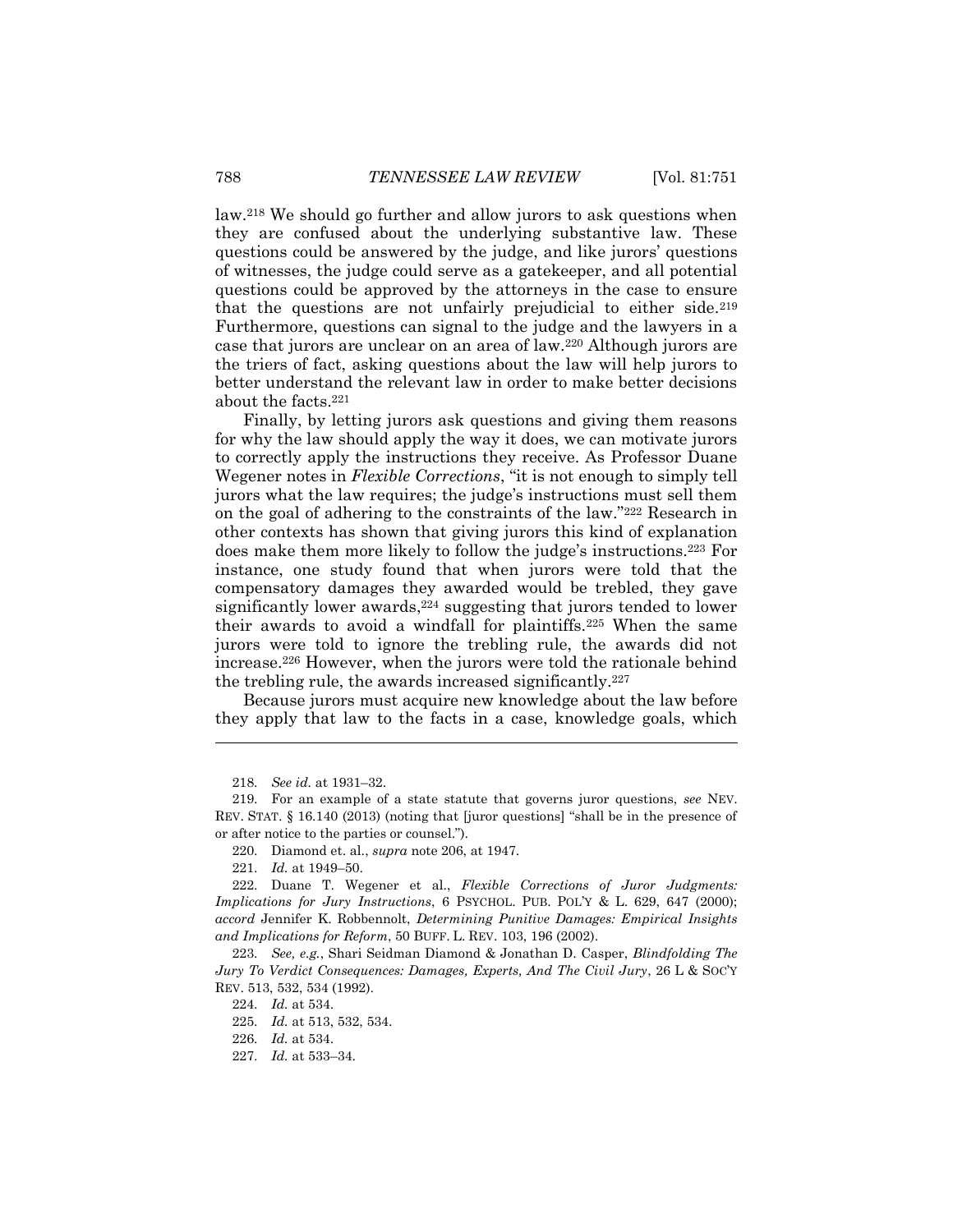could be framed to focus jurors' attention on learning the law, will be more effective than simply admonishing jurors to reach an accurate verdict.<sup>228</sup> Furthermore, giving jurors knowledge goals and then allowing them to ask questions about the law may motivate jurors to avoid closure and to continue considering other possibilities and generating multiple hypotheses about events.<sup>229</sup> If jurors are motivated to avoid closure in this way, this could lead to reliance on better reasoning strategies, fewer biases, and greater accuracy, thus improving juror decisionmaking.<sup>230</sup>

#### *C. Instruct Jurors to Complete Special Verdict Forms*

<span id="page-39-0"></span>Jurors can be taught to know what they do not know, to assess how correct their decisions are, to efficiently use their own cognitive resources, and to monitor their own learning process.<sup>231</sup> This process is known as metacognition, or "thinking about one's own thinking,"<sup>232</sup> and refers to the understanding and awareness that allows people to take control of their own learning.<sup>233</sup> Because it is the juror who must ultimately store and retrieve the law, it is crucial that they be active participants in learning that law.<sup>234</sup> If jurors are better able to think about their own thinking and their own understanding of the relevant law, they will make better decisions about the facts in a trial. Special verdict forms, which require jurors to explicitly consider how the facts in a case support each element of each claim and to explain the connection between law and facts,<sup>235</sup> can help make jurors accountable for their decisions and therefore increase accuracy motives.<sup>236</sup> In turn, this accountability can motivate jurors to be more complex in their thinking and more accurate in their judgment.<sup>237</sup>

<sup>228.</sup> *See* discussion *supra* Part III.B; *see generally* Seijts & Latham, *supra* note 155, at 125 (noting that knowledge goals facilitate learning by focusing an individual's attention on knowledge or skill acquisition).

<sup>229.</sup> *See* discussion *supra* Part II.B.

<sup>230.</sup> KUNDA, *supra* note 9, at 243; *see* discussion *supra* Part II.B.

<sup>231.</sup> Schwartz, *supra* note 150, at 376.

<sup>232.</sup> *Id.*

<sup>233.</sup> THOMAS A. ANGELO & K. PATRICIA CROSS, CLASSROOM ASSESSMENT TECHNIQUES, A HANDBOOK FOR COLLEGE TEACHERS 373 (2d ed. 1993); *see* Schwartz, *supra* note 150, at 376 (defining metacognition as "the set of learning and study skills which encourage learners to be introspective, conscious, and vigilant about their own learning").

<sup>234.</sup> Schwartz, *supra* note 150, at 376.

<sup>235.</sup> FED. R. CIV. P. 49.

<sup>236.</sup> *See* discussion *supra* Part II.A.

<sup>237.</sup> *See* discussion *supra* Part II.A.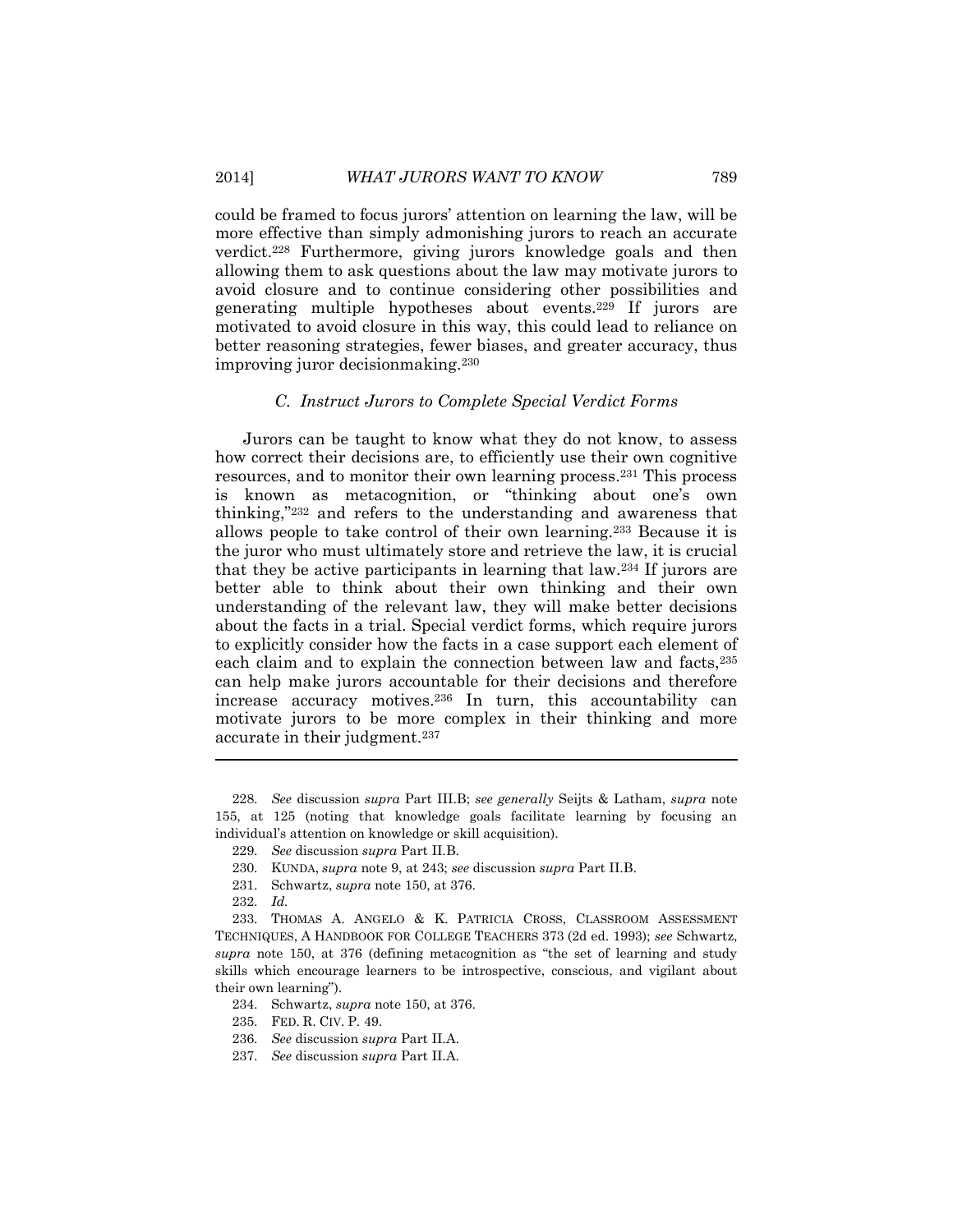One way to increase efficient learning is to ask people to make effective self-explanations because explaining enhances understanding.<sup>238</sup> "A self-explanation is a mental dialog that learners have when studying . . . [which] leads to an understanding that builds a complete and accurate mental model."<sup>239</sup> When people learn new information, they learn it more efficiently if they are asked to explain that new information to themselves.<sup>240</sup> A good selfexplanation requires deep processing of the material and can therefore improve performance. $241$  Furthermore, the positive effects of self-explanations have been seen in a variety of contexts and across age ranges.<sup>242</sup> In a study testing the benefits of selfexplaining, eighth-grade students read a passage about the human circulatory system.<sup>243</sup> Half of the students then read the passage a second time while the other half were instead asked to self-explain what they had just read.<sup>244</sup> All of the students took a test of the circulatory system before and after reading the passage.<sup>245</sup> Students who self-explained learned more, and the students who generated to most self-explanations learned the most.<sup>246</sup> As the authors noted,

240. Chi et al., *supra* note 238, at 441.

241. CLARK ET AL., *supra* note 238, at 228; SWELLER ET AL., *supra* note 162, at 188.

242. CLARK ET AL., *supra* note 238, at 228.

243. Chi et al., *supra* note 238, at 450–51. Specifically, the students were asked to read 101 separate sentences about the circulatory system and given the following instructions:

We would like you to read each sentence out loud and then explain what it means to you. That is, what new information does each line provide for you, how does it relate to what you've already read, does it give you a new insight into your understanding of how the circulatory system works, or does it raise a question in your mind. Tell us whatever is going through your mind—even if it seems unimportant. You may need to go back and reread parts of the text to really understand all the material. Also, some people find it helpful, when reading difficult material, to draw a picture or take notes. Please feel free to do what is best for you . . . .

*Id.*

244*. Id.* at 451. 245. *Id.* at 450–51. 246. *Id.* at 457.

<sup>238.</sup> RUTH CLARK ET AL., EFFICIENCY IN LEARNING: EVIDENCE-BASED GUIDELINES TO MANAGE COGNITIVE LOAD 226 (2006); *see also* Michelene T. H. Chi et al., *Eli*citing *Self-Explanations Improves Understanding*, 18 COGN. SCI. 439, 439 (1994) (establishing the self-explanation effect as a way to increase efficient learning and understanding).

<sup>239.</sup> CLARK ET AL., *supra* note 238, at 226–27.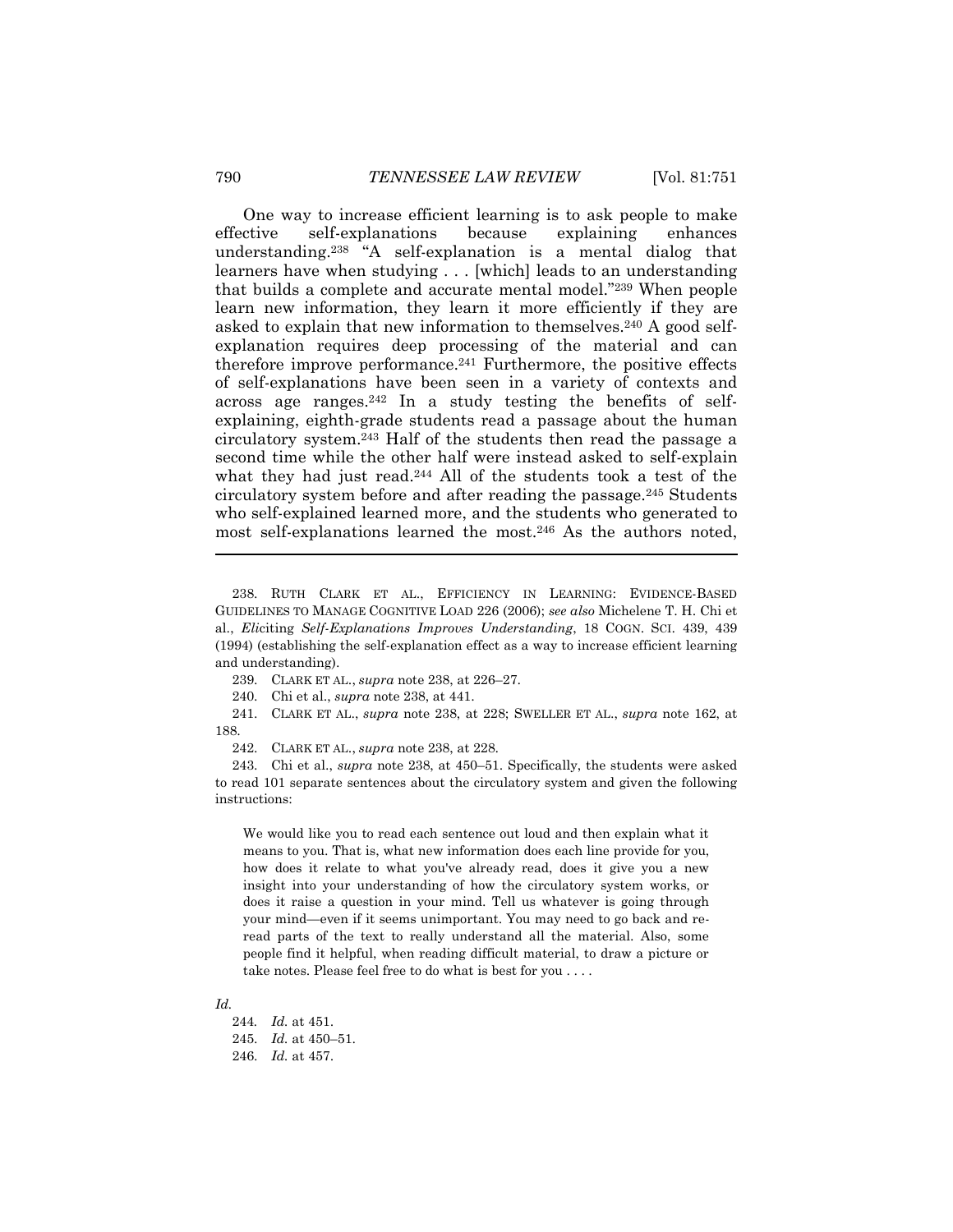"not only does eliciting self-explanations promote greater learning, but the more students self-explain, the deeper their understanding."<sup>247</sup>

Jurors can be asked to self-explain through the use of a special verdict form. Judges can require jurors to return a verdict in civil cases in three ways: a general verdict, a general verdict with interrogatories, or a special verdict.<sup>248</sup> General verdicts ask jurors to declare the winning party and the relief granted; general verdicts with interrogatories ask jurors to give a general verdict and to answer specific factual questions; and special verdicts ask the jury to answer a series of factual questions that are relevant to the legal issues in the case.<sup>249</sup> Although the Federal Rules of Civil Procedure describe special verdicts as requiring only "a special written finding on each issue of fact," they often consist of mixed questions of law and fact. <sup>250</sup> Because each question in a special verdict form refers to a specific fact necessary to satisfy each element of the legal claim, they require jurors to think about each element individually and help jurors think about the elements within the context of the factual case.<sup>251</sup>

Special verdict forms can improve jurors' metacognition and decisionmaking by highlighting the structure jurors should follow when they deliberate about complex concepts, and the selfexplaining associated with special verdict forms can make jurors accountable for their decisions and motivate them to be more accurate.<sup>252</sup> Moreover, if jurors are required to think through how the facts in a case support each element of each claim, they will be better able to recognize the quality of their own understanding of the law. Furthermore, special verdict forms could help prevent the

<sup>247.</sup> *Id.* at 470; *see also* Jan Hawkins & Roy D. Pea, *Tools for Bridging the Culture of Everyday and Scientific Thinking*, 24 J. FOR RES. IN SCI. TEACHING 291 (1987) (discussing innovations in science education, which encourage students to explain as a way of learning complex science).

<sup>248.</sup> FED. R. CIV. P. 49; Elizabeth C. Wiggins & Steven J. Breckler, *Special Verdicts as Guides to Jury Decision Making*, 14 L. & PSYCHOL. REV. 1, 2 (1990).

<sup>249.</sup> FED. R. CIV. P. 49; Wiggins & Breckler, *supra* note 248, at 1–2 (finding partial support that special verdicts improved juror comprehension of instructions).

<sup>250.</sup> FED. R. CIV. P. 49; Wiggins & Breckler, *supra* note 248, at 3. The Federal Rules of Civil Procedure give judges a great deal of discretion to ask jurors to complete special verdict forms that use "any other method that the court considers appropriate." FED. R. CIV. P.  $49(a)(1)(C)$ . Therefore, while some special verdict forms might ask the juror to determine the speed of a vehicle (question of fact), the form might instead ask how fast the defendant was driving and whether it was negligent to drive that speed down a residential street (mixed question of law and fact). *Id.*

<sup>251.</sup> Lieberman, *supra* note 27, at 144.

<sup>252.</sup> *Id.* at 145.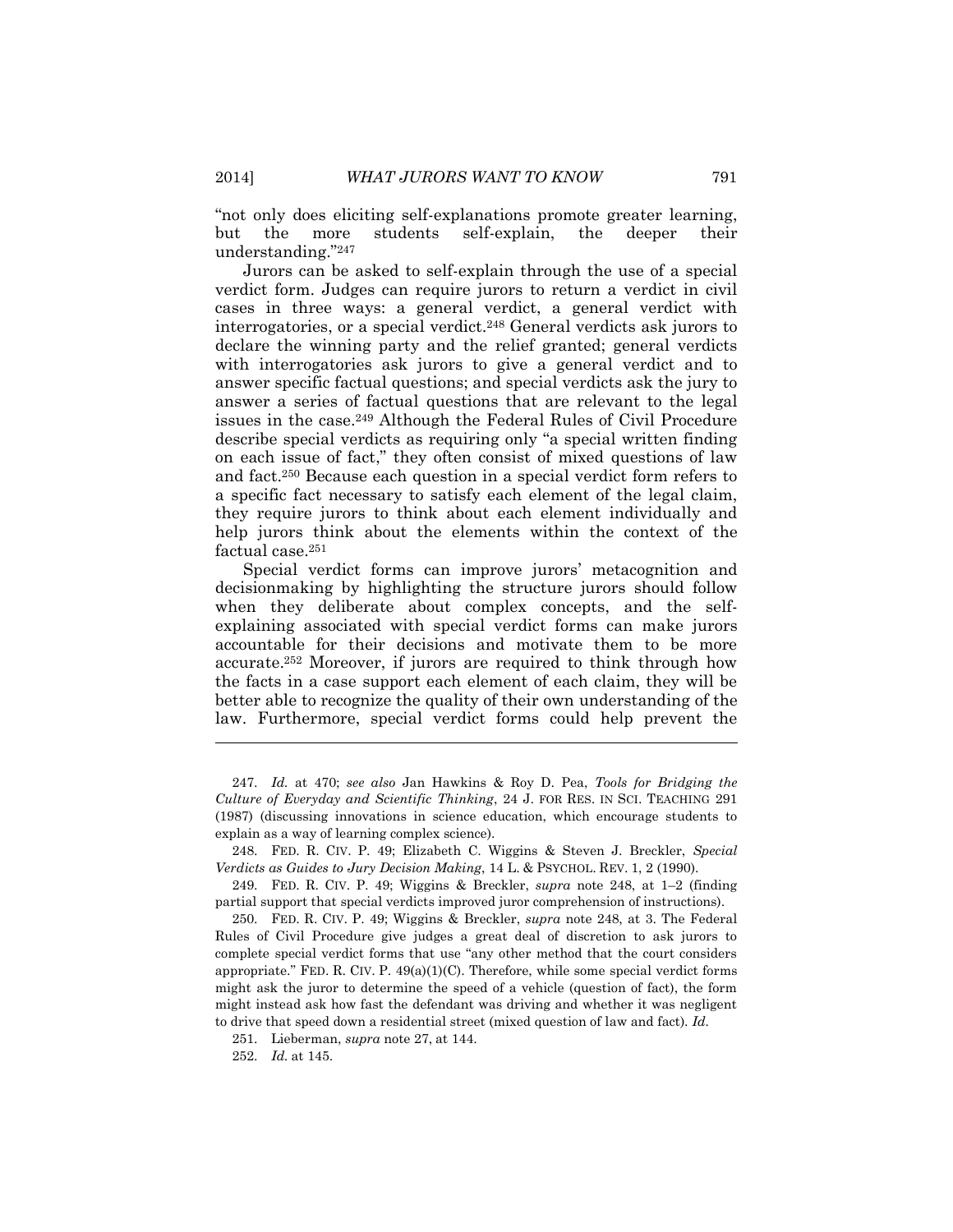coherence effect, whereby jurors faced with complex legal concepts and ambiguous facts reduce complex decisions to more manageable decisions they can feel confident about.<sup>253</sup> Special verdict forms can improve jury decisionmaking in both civil and criminal cases because the forms can help jurors isolate individual elements of claims and crimes, offsetting the potential coherence effect. <sup>254</sup> In cases where there is substantial evidence for one element but only minimal or insufficient evidence for another, the coherence effect suggests that fact finders will find the defendant liable or guilty despite the lack of evidence of a particular element.<sup>255</sup> "In such cases, correctly administered special verdicts could serve to expose that evidentiary deficiency."<sup>256</sup>

In studies examining the effect of special verdict forms on juror comprehension, mock jurors reported feeling more informed about the law, more confident that their verdict was correct, and more confident that their verdict reflected a proper understanding of the law.<sup>257</sup> Jurors found special verdict forms to be especially helpful in cases involving large quantities of information.<sup>258</sup> Other studies have found that although special verdict forms improved understanding of the law, they did not affect the jurors' ultimate decisions, and that jurors made decisions based on their impression of the parties and not on an "orderly consideration of legal issues."<sup>259</sup> Of course, jurors were not told about the law until after the end of evidence, at which point they "appeared to have already formed strong impressions of the parties," and special verdict forms did little to ameliorate this effect.<sup>260</sup> If jurors are instead taught the law before the presentation of evidence, this effect can be minimized.<sup>261</sup>

<sup>253.</sup> Simon, *supra* note 93, at 517.

<sup>254.</sup> *Id.* at n.283.

<sup>255.</sup> *Id.*

<sup>256.</sup> *Id.* As Professor Simon notes, special verdict forms would have some collateral effects, and there are concerns that special verdict forms impose restraints on jury nullification by restricting jurors' rights to ignore instructions and decide cases independently. *Id.*

<sup>257.</sup> Larry Heuer & Steven Penrod, *Trial Complexity*, 18 L. & HUM. BEHAV. 29, 50 (1994).

<sup>258.</sup> *Id.*

<sup>259.</sup> Wiggins & Breckler, *supra* note 248, at 32.

<sup>260.</sup> *Id.*

<sup>261.</sup> Of course, it is also important that special verdict forms, like all material given to jurors, incorporate psycholinguistic principles to ensure they are clear and understandable to jurors. *See generally* Brewer et al., *supra* note 193, at 766 ("Some studies have found that instructions rewritten according to psycholinguistic principles improved jurors' understanding of the law . . . .").